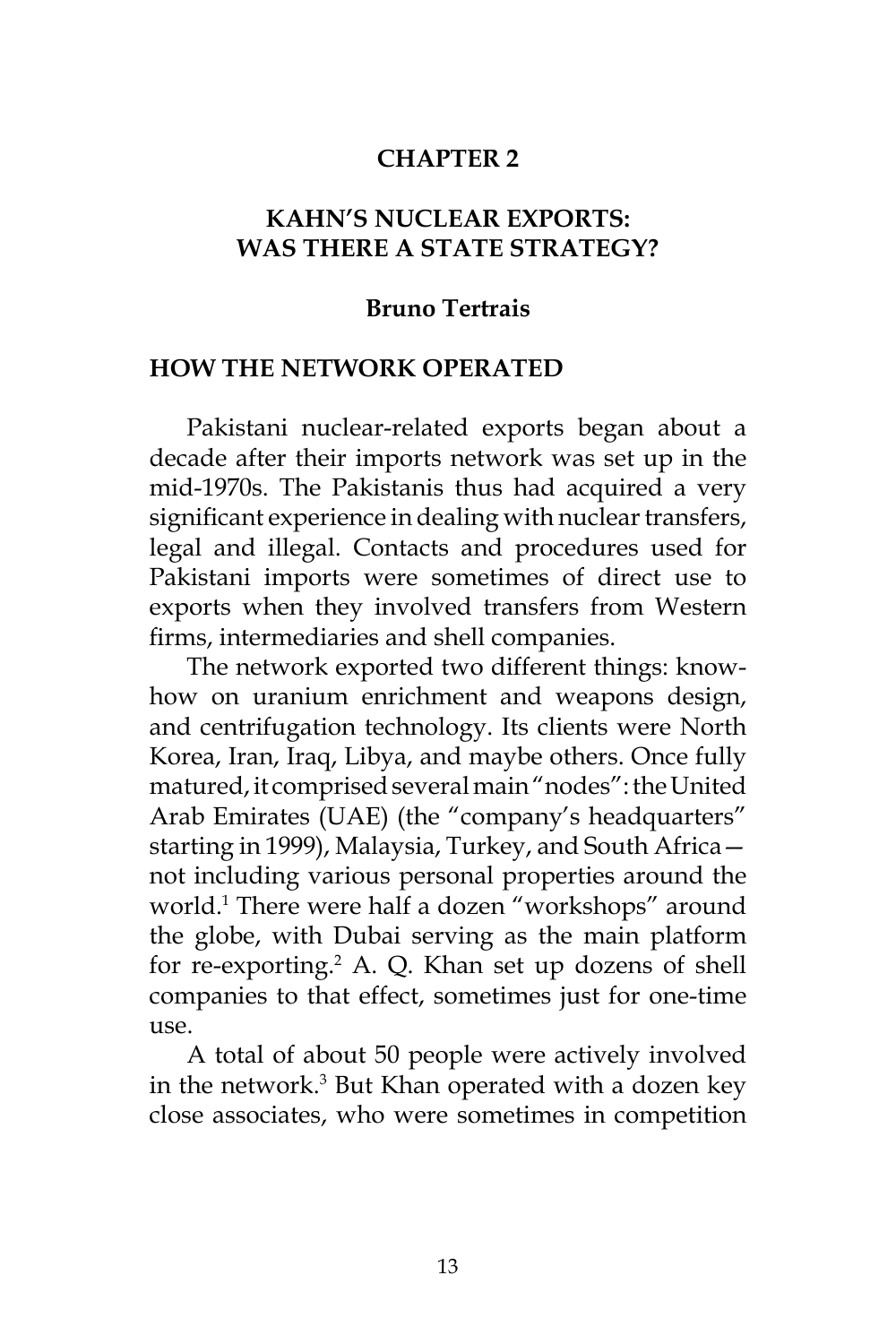with each other. It was a real "family business." Those included:

1. Buhary Syed Abu Tahir, a Sri Lankan national. He was, so to say, the "chief operating officer" of the exports network. His involvement started in the second part of the 1980s.<sup>4</sup> His "headquarters" was the Dubaibased firm, SMB Computers.

2. S. M. Farouq, an India-born businessman based in Dubai (and Tahir's uncle), who made the initial contacts with Iran and was also involved in the Libya deal.5

3. Heinz Mebus, a German businessman and college classmate of Khan, who was also involved in the early deals with Iran.<sup>6</sup>

4. Peter Griffin, a British national who designed the Libyan "Machine Shop 1001." He imported machines from Spain and other European countries for that project.7

5. Paul Griffin, Peter's son, who operated Gulf Technical Industries, one of the main Dubai-based front companies.8

6. Urs Tinner, a Swiss national and long-time associate of Khan, who oversaw the production of centrifuge parts in Malaysia as a "consultant" until 2003.

7. Friedrich Tinner (Urs's father, president of the Swiss firm CETEC).

8. Marco Tinner (Urs's brother, president of the Swiss firm Traco). Both Friedrich and Marco were involved in the Iran and Libya enterprises. Their role was essentially to buy components from Europe.

9. Gotthard Lerch, another long-time associate, a German national who has been described as Tahir's main contractor. Involved in both the Iran and Libya cases, he was, in particular, in charge of the South African "node."9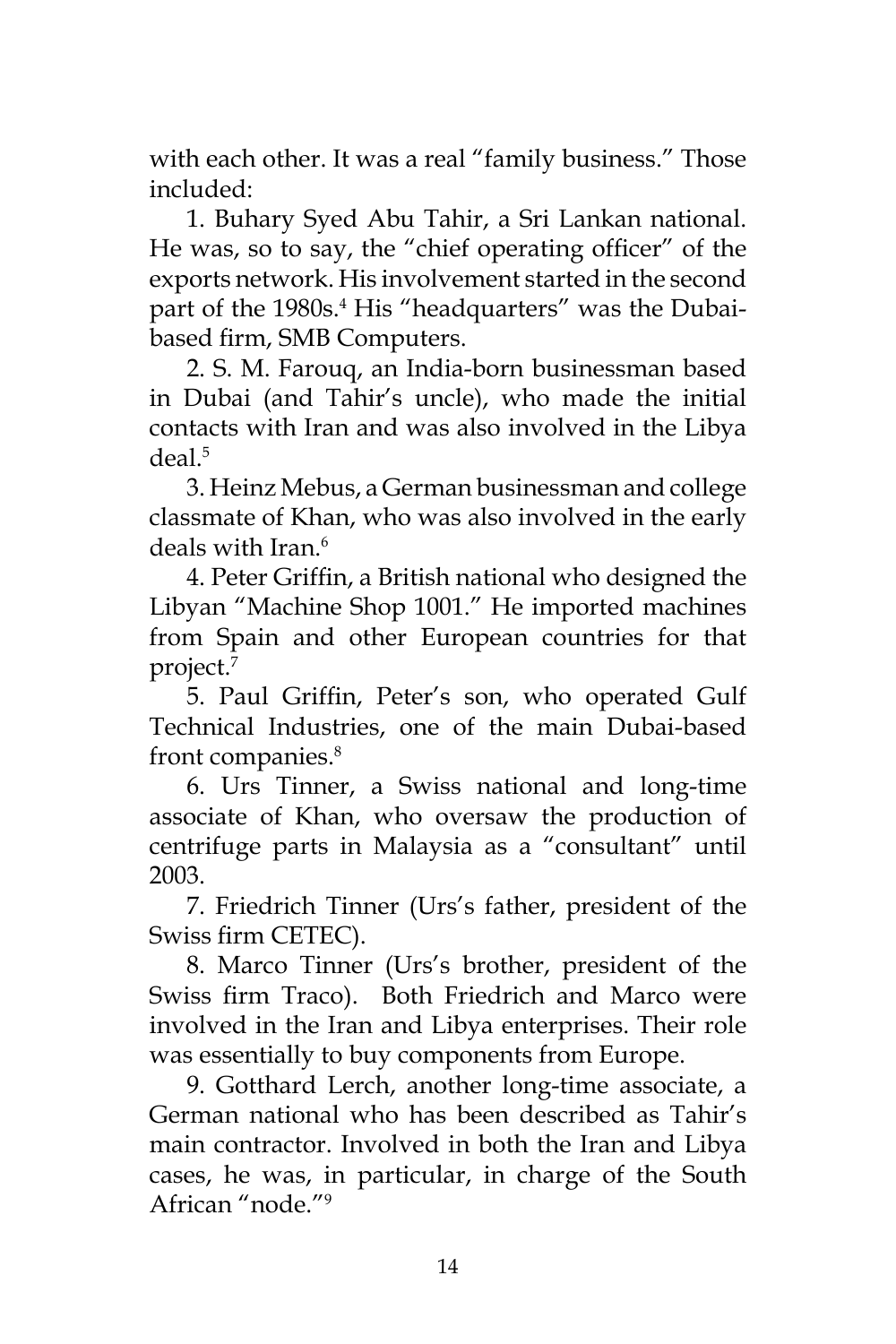10. Gerhard Wisser, a German mechanical engineer and an old acquaintance of Lerch, who involved him in the Libya operation. Wisser in turned involved Daniel Geiges (a Swiss mechanical engineer who worked in his company, Krisch Engineering) and Johan Meyer (a South African engineer).<sup>10</sup>

11. Mohammed Farooq, a KRL official in charge of procurement and sales abroad.<sup>11</sup>

The main companies reportedly involved in centrifuge exports were Khan Research Laboratories (Pakistan), which provided ring magnets, aluminium and maraging steel, flow-forming and balancing equipment, vacuum pumps, noncorrosive pipes and valves, end-caps and baffles, and power supply; Scomi Precision Engineering (Malaysia), which provided aluminium and maraging steel, end-caps and baffles; SMB Computers (UAE) which provided noncorrosive pipes and valves, end-caps and baffles, and power supply; ETI Elektroteknik (Turkey), which provided aluminium and maraging steel, power supply; and Trade Fin (South Africa) which provided flow-forming and balancing equipment, vacuum pumps, noncorrosive pipes and valves.12 Other companies involved included Bikar Mettale Asia (Singapore), Hanbando Balance Inc. (South Korea), Krisch Engineering (South Africa), CETEC (Switzerland), Traco (Switzerland), and EKA (Turkey).<sup>13</sup> Equipment for Libya was imported by the Tinner family from Spain (vacuum pumps, flowforming machines), Italy (special furnaces), France, the United Kingdom and Taiwan (machine-tools), as well as Japan (a 3-D measuring tool).<sup>14</sup>

As will be seen, however, there is evidence that high-level political and military leaders were also involved in nuclear exports. This occurred despite the written assurances given twice to the United States (first by Zia ul-Haq in November 1984, then in October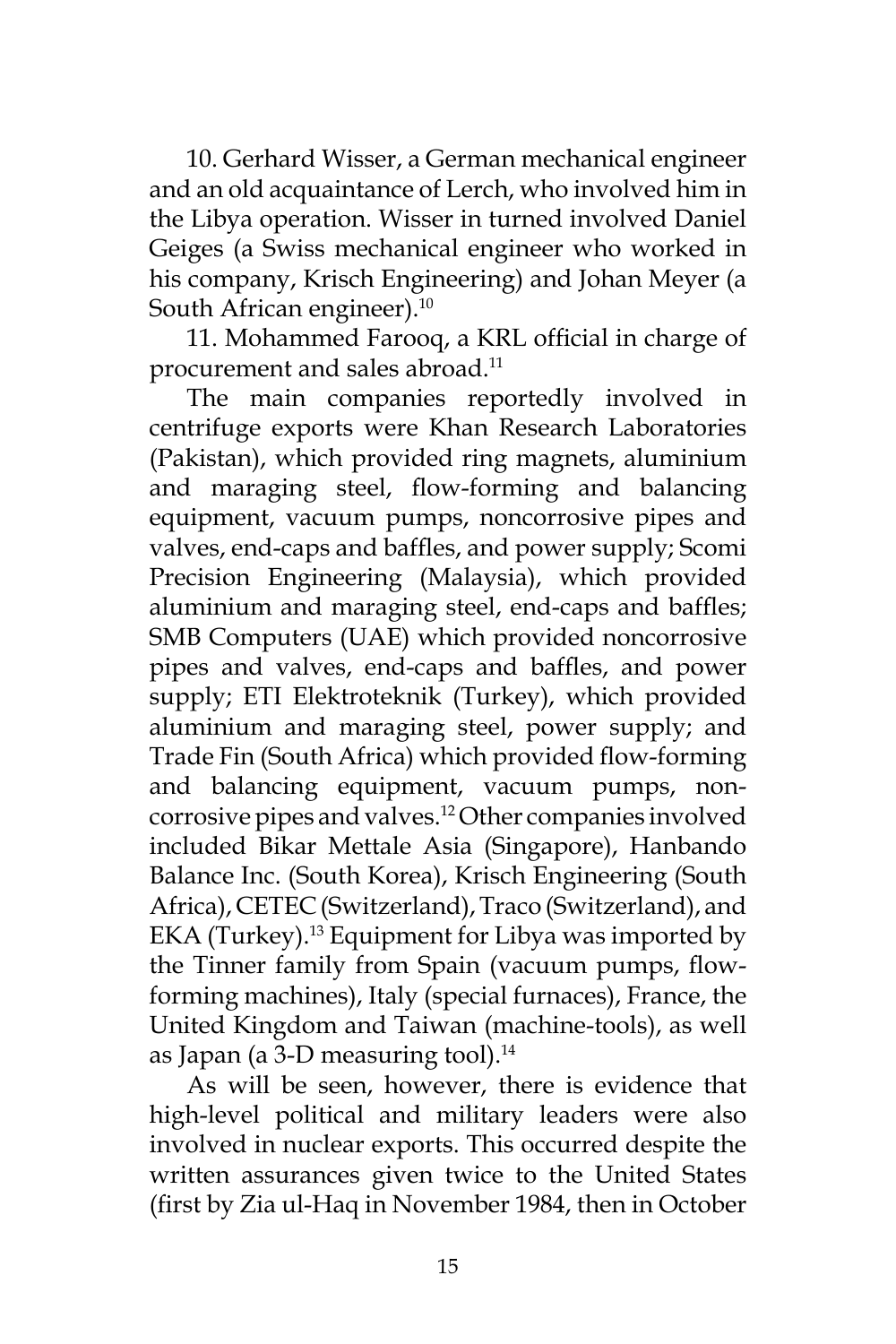1990 by president Ghulam Ishaq Khan) and countless official statements testifying to the immaculate state of Pakistan's proliferation record.

Thus, the network was not a "Wal-Mart," as International Atomic Energy Agency (IAEA) Director General Mohammed El-Baradei wrongly characterized it. Rather, it was an "Import-Export Enterprise." From the initial import-oriented network under the direction of M. A. Khan, a separate, export-oriented branch developed under the direction of A. Q. Khan starting in the mid-1980s. In the late 1990s, it became more decentralized as A. Q. Khan realized he was under surveillance. It became a "privatized subsidiary" of the imports network.

The story cannot be reduced to the simple "reversal of the flow" described by some. However, there were clear links between the import and export networks. Some of the components that A. Q. Khan exported were also components he needed for the national program; thus, starting in the mid-1980s, he reportedly began to order more components than necessary for the national program.15

Also, several key individuals involved in Pakistani exports were also involved in the imports. Mohammed Farooq, A. Q. Khan's principal deputy, was reportedly in charge of overseas procurement for KRL.<sup>16</sup> Others were long-time associates, whom he had met in the 1960s and 1970s. They included Peter Griffin (who was involved in early imports of inverters from the UK); Gotthard Lerch (who used to work at Leybold Heraeus, which was to become a key contractor of Pakistan); Otto Heilingbrunner (same); Henk Slebos (who studied with A. Q. Khan, used to work at Explosive Metal Works Holland, and sold various equipment to Pakistan over the years, including bottom bearings in 2001 which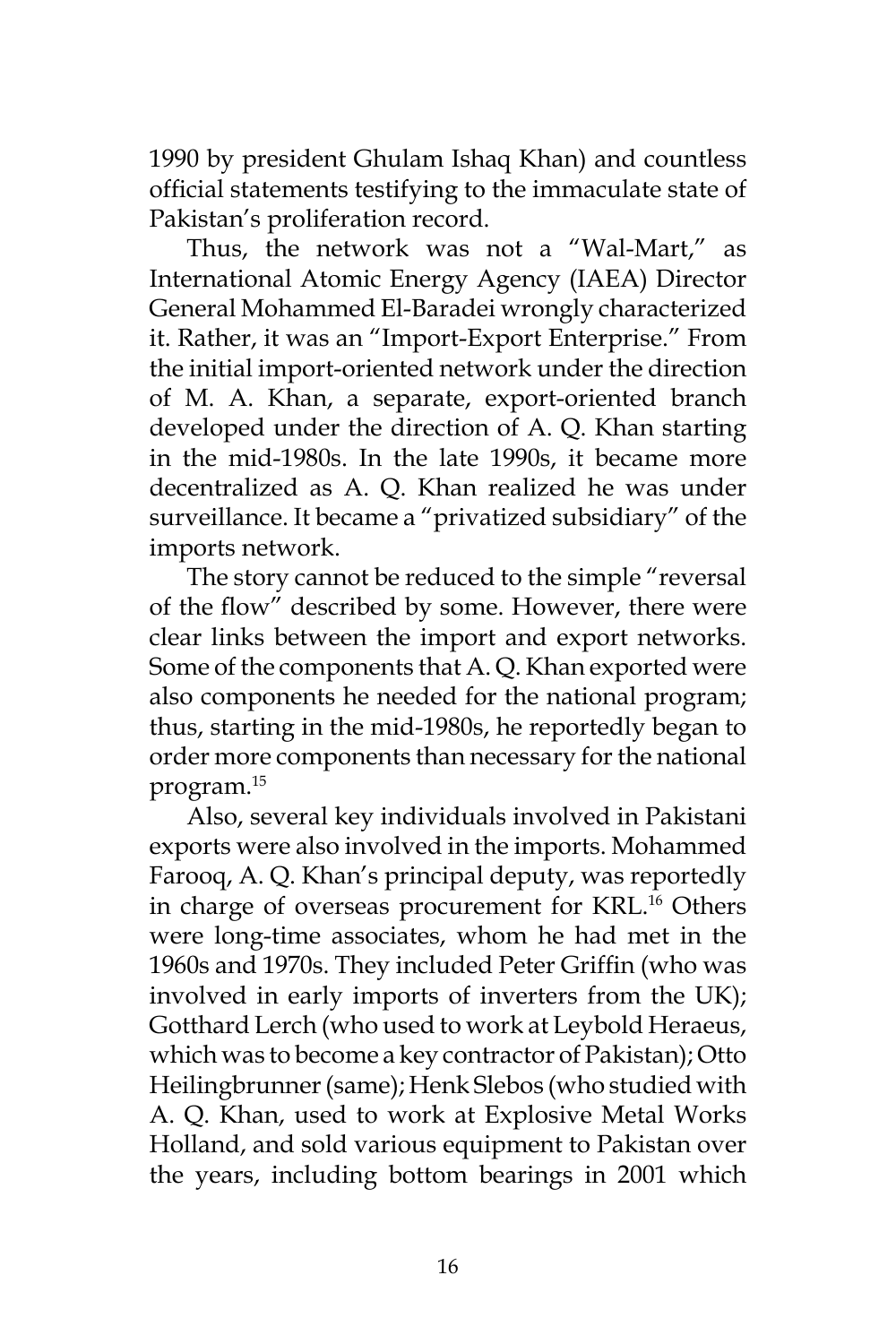were probably meant for Iran or Libya); Friedrich Tinner (who used to work at Vacuum Apparate Technik, a firm which sold equipment to Pakistan in the 1970s); and Heinz Mebus (who was involved in the first centrifuge transfers to Iran in the mid-1980s).

Other elements of commonality exist between the two networks. Tactics designed to fool Western exports controls were learned for imports and used for exports. States such as the UAE and Turkey were major platforms for both imports and exports. And the Bank of Credit and Commerce International (BCCI) was, it seems, one of the conduits used (until its demise in 1991) for payments made to Pakistani officials.<sup>17</sup>

#### **Iran.**

The issue of transfers to Iran is complex. To this day, it remains difficult to tell the exact degree of implication of the various Pakistani centres of power in decisions related to the sharing of nuclear technologies with Tehran. One individual played a central role: Mirza Aslam Beg, Vice Chief of Army Staff (VCoAS, 1987- 88), then CoAS from August 1988 until August 1991.<sup>18</sup> There seem to have been three different phases.

*Phase 1: 1986-88*. First, beginning in 1986 there was a period of limited cooperation probably approved by general Zia-ul-Haq himself. In November 1986, the Pakistani press reported that Zia had answered favorably to an Iranian request for nuclear cooperation.<sup>19</sup> A secret bilateral agreement was signed between the Pakistan Atomic Energy Commission (PAEC) and its Iranian counterpart in 1987, which provided *inter alia* for the training of Iranian scientists.<sup>20</sup> A. Q. Khan's dealings with Iran started at the same time. He may have visited Iran as early as January 1987.<sup>21</sup> Later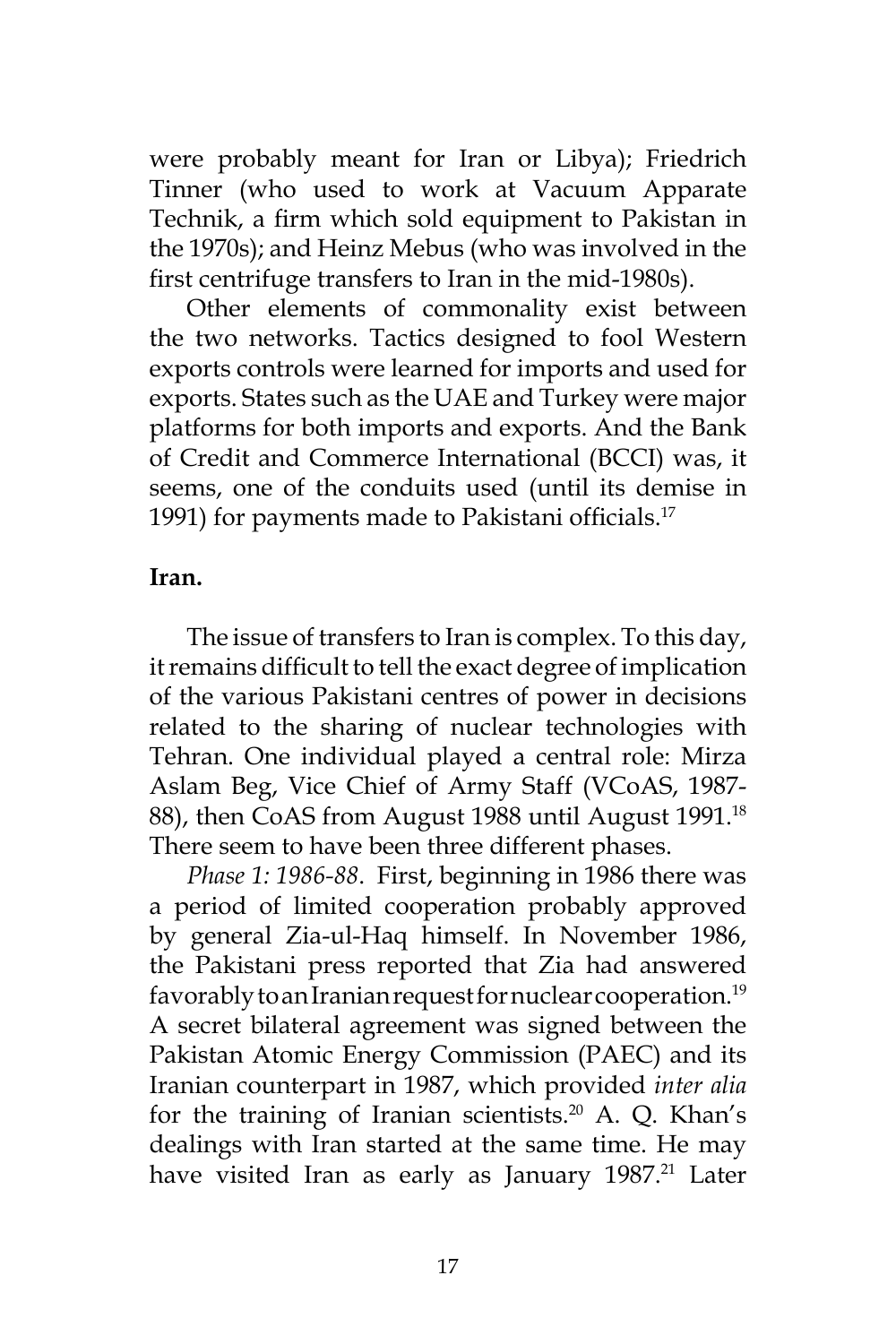that year, a negotiation took place in Dubai for the selling of P1 centrifuge diagrams, an enrichment plant diagram, and spare parts for at least one P1 machine (but probably many more, since the offer involved 2,000 machines).<sup>22</sup>

President Zia, it seems, had authorized the initiation of bilateral nuclear cooperation while asking for it to remain limited.<sup>23</sup> He did not want Iran to get the bomb. He was wary of A. Q. Khan whom he saw as "politically naïve and a publicity seeker"; he was reportedly upset when Khan upstaged him in the famous 1987 interview that revealed to the world that Pakistan had the bomb.<sup>24</sup>

Khan was reportedly telling military authorities that the transfers were of very limited importance, since they concerned only used and or obsolete equipment. 25 He probably felt "covered" by Zia's approval for limited nuclear technology transfers to Iran. But he may also have been encouraged by general Mirza Aslam Beg, in his capacity as Army Vice Chief of Staff, who was ready to do more, and was probably in a position to do so: he was in fact the real CoAS, since Zia was also President. Beg reports that emissaries from Iran first approached Pakistan near the end of the Iran-Iraq war, with broad requests for military sales, which were, according to him, denied by President Zia. This is consistent with what a former Pakistani ambassador to Iran reported, namely that Zia refused to abide by an Iranian request made in Tehran in January 1988 for mastery of the fuel cycle.26

*Phase 2: 1988-91*. After Zia's death, the two parties may have envisioned a more complete cooperation, under pressure from general Beg, but probably with the knowledge of political authorities. A. Q. Khan was certainly encouraged to act in this direction by General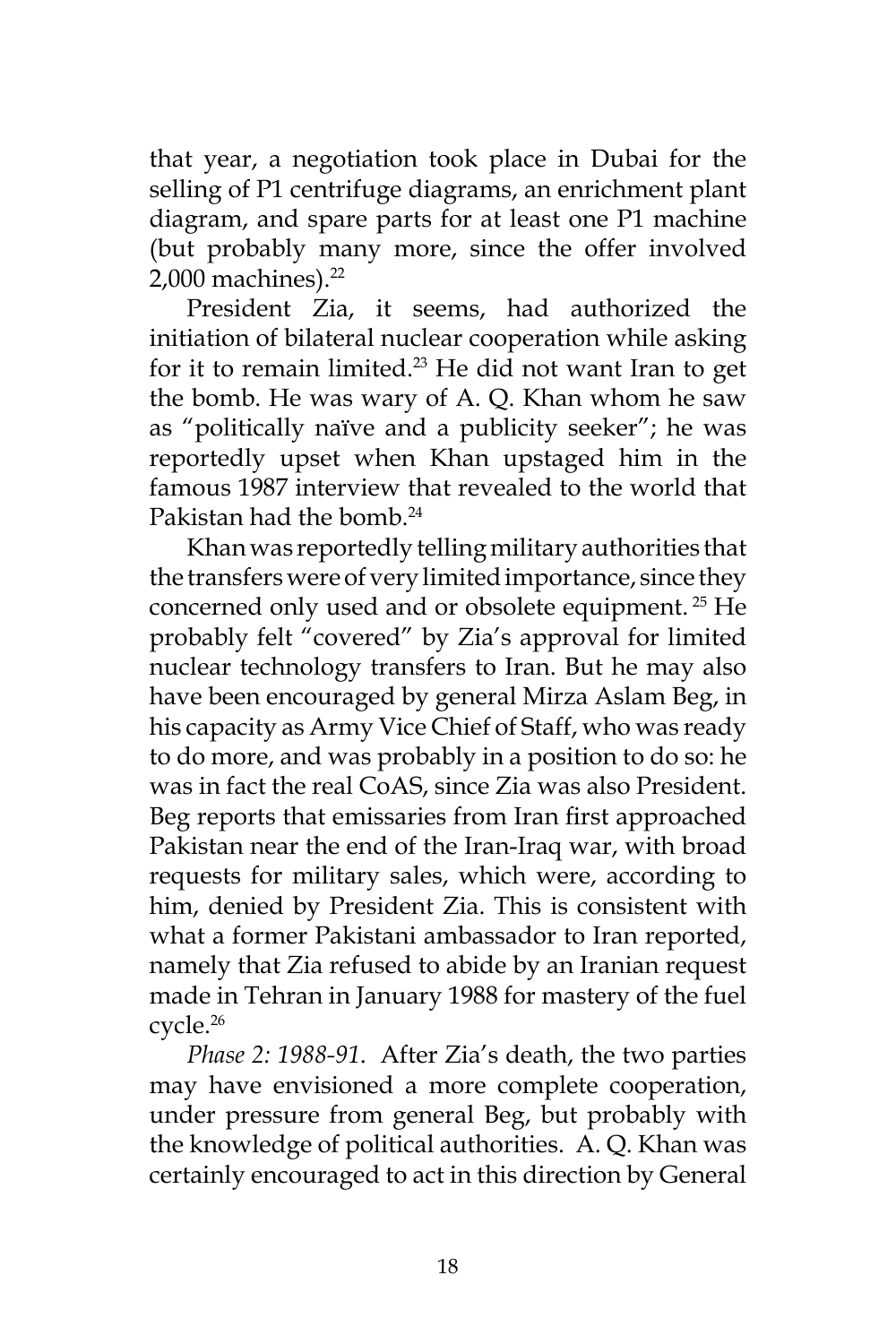Beg and President Khan when they abruptly came to power after Zia's death in August 1988. According to a Pakistani account, A. Q. Khan's first move when Benazir Bhutto came to power (December 1988) was to ask her to make him PAEC director; when she refused, he chose to place his loyalty with Beg and G. I. Khan.<sup>27</sup>

General Beg came back from a February 1990 visit to Iran with assurances from Tehran regarding support for Pakistan about Kashmir.<sup>28</sup> He has mentioned an Iranian request for the bomb made in Islamabad that same year.<sup>29</sup> He has consistently denied having approved such transfers, but has confirmed the scope of nuclear discussions between Tehran and Islamabad at the time. According to him, the contacts had been made at Iran's initiative; he and Benazir Bhutto (who remained Prime minister until August 1990) were playing "ping-pong" with their interlocutors, constantly telling them to go and see the other party.<sup>30</sup> A former U.S. administration official, Henry Rowen, says that Beg threatened in January 1990 to transfer military usage nuclear technology should Washington stop arms sales to Pakistan.<sup>31</sup> A. Q. Khan himself says that the transfers were explicitly authorized by Beg.<sup>32</sup>

There is evidence that Benazir Bhutto's government knew about this cooperation. She was told in 1989 by Hashemi Rafsandjani that the Pakistani military had offered nuclear technology to Iran, and that Rafsandjani wanted her approval — which she says she did not give.<sup>33</sup> (According to Beg, she told him that the Iranians had offered four billion dollars for nuclear technology.<sup>34</sup>) A. Q. Khan says that the transfers were in fact encouraged by the military adviser to Mrs. Bhutto, General Imtiaz Ali.35 And one meeting in Karachi between Khan and the Iranians reportedly took place at the request of another Bhutto adviser.<sup>36</sup> Mrs. Bhutto says that by 1989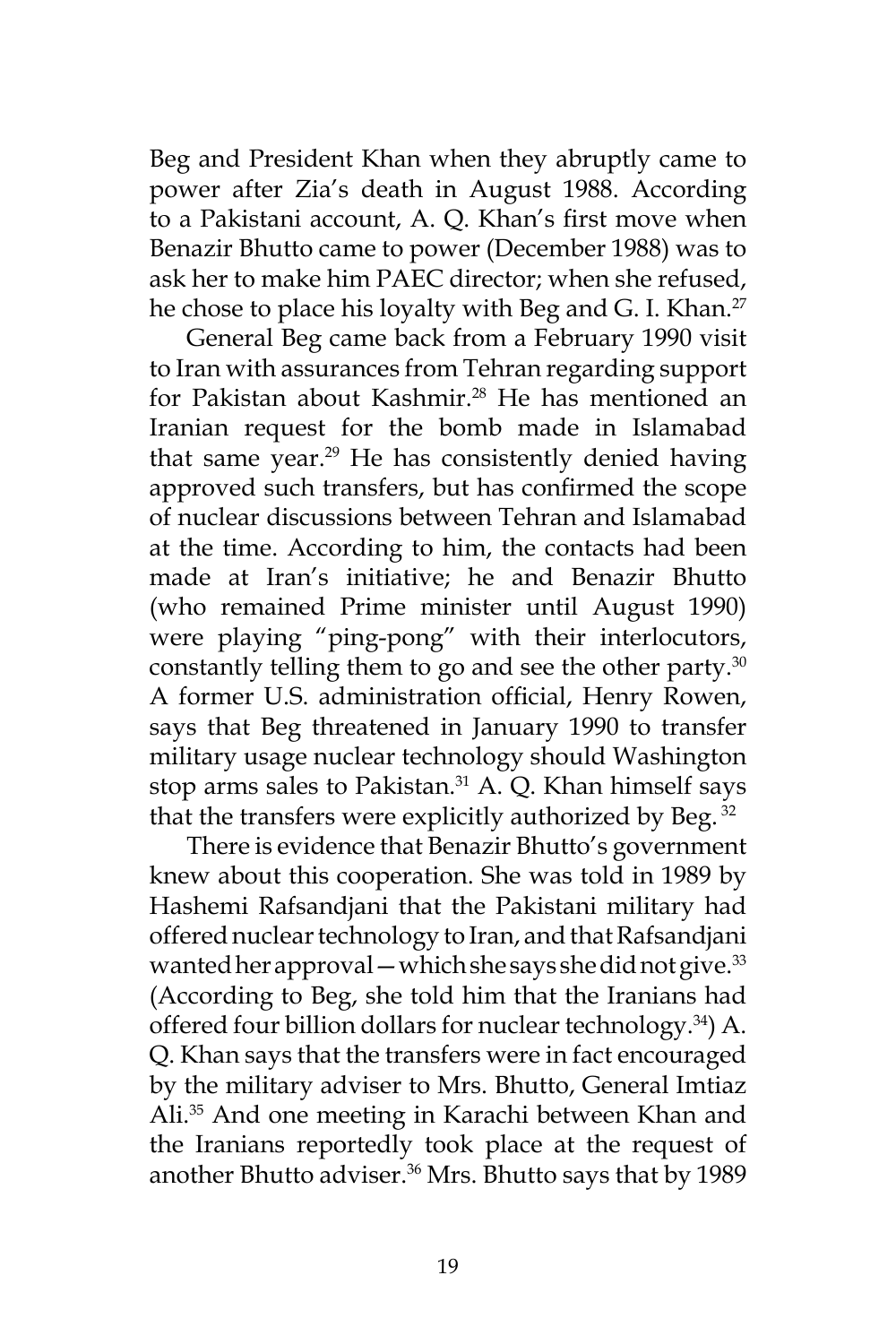she had made her way into the inner circle of nuclear decisionmaking.<sup>37</sup> She had been extensively briefed on her own country's program by the U.S. administration during her June 1989 visit to Washington.<sup>38</sup> (Former U.S. Ambassador Dennis Kux confirms that she was probably "in the loop" until early 1990.<sup>39</sup>) In fact, her knowledge of nuclear transfers may also have been a factor in her dismissal. She was pressed hard by the United States about Pakistan's nuclear program. In the summer of 1990, she became seen as a problem, and A. Q. Khan reportedly asked Beg for her sacking.<sup>40</sup> Thus, even though there is no evidence that Mrs. Bhutto approved any transfer, she was aware of Iran-Pakistan discussions; and some of her advisers may have given the nod to Beg and Khan.

*Phase three: 1991-95*. In a third phase, the two countries seem to have begun a closer cooperation, in line with a growing convergence of interests.

Two events changed Pakistani perspective. One was the invasion of Kuwait. The other was the imposition of U.S. sanctions under the Pressler amendment, which became inevitable on October 1, as U.S. President George Bush refused to certify that Pakistan did not have a military program.

An Iranian-Pakistani nuclear cooperation was coherent with General Beg's strategic choices. Beg initially approved Pakistan's participation in the coalition against Iraq; but by the end of 1990, he changed his mind and made it public in late January 1991.<sup>41</sup> He actively sought a partnertship with Iran in order to protect both countries against the United States.<sup>42</sup> (He ended up grudgingly accepting Pakistani participation in the coalition as long as it was limited to the defense of Saudi Arabia.) Political reasons were not the only ones at play. General Beg and others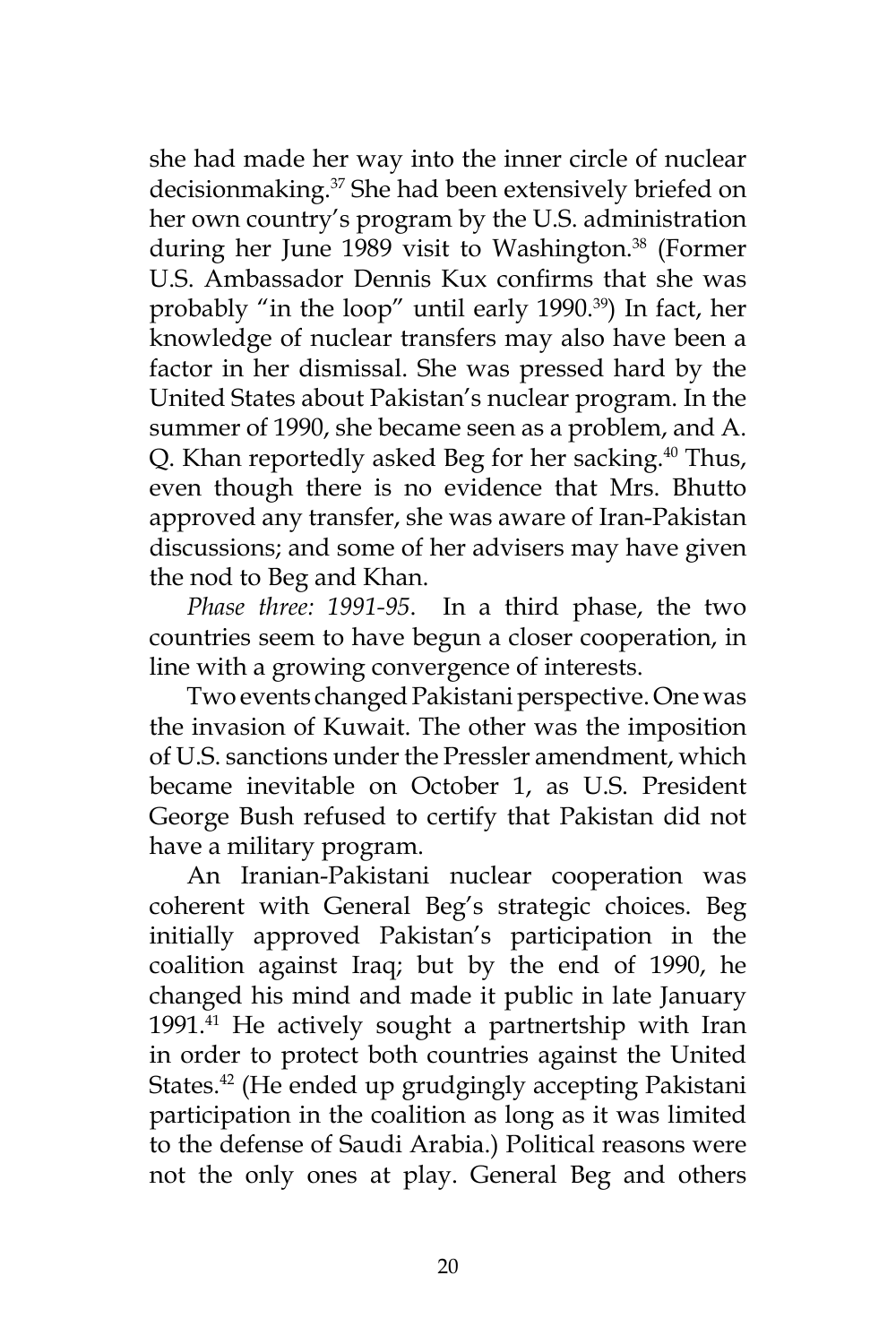thought it was a good way to finance the defense budget and Interservice Intelligence (ISI) operations in Afghanistan and Kashmir, especially in light of coming U.S. sanctions. Several former officials of Nawaz Sharif's first government (November 1990-July 1993) have separately confirmed that in 1991, General Beg tried to convince Mr. Sharif to undertake large-scale nuclear cooperation with Iran.<sup>43</sup>

There were indeed high-level contacts to that effect between the two governments during 1991. Envoys of Hashemi Rafsanjani (including Mohsen Rezai, head of the Pasdarans from 1981 until 1987) visited Sharif in February and July 1991. Pakistani authorities have confirmed that Beg was involved in transfers to Iran in 1991.<sup>44</sup> In November 1991, general Asif Nawaz (who had succeeded Beg in August) went himself to Tehran; meanwhile, Beijing reportedly gave its blessing to Iran-Pakistan cooperation.<sup>45</sup> General Beg himself has confirmed that contacts with Iran continued after Benazir Bhutto's departure in August 1990.<sup>46</sup>

It is difficult to know with certainty what became of these projects. Some claim that Pakistan and Iran did agree on nuclear cooperation and discussed the possibility of a mutual defense treaty.<sup>47</sup> According to Beg, an agreement was indeed reached in 1991 for nuclear cooperation in return for conventional weapons and oil.<sup>48</sup> However, several sources have stated that the Pakistani political authorities refused to go ahead. One claims that president G. I. Khan sought Sharif's approval for the deal; when he refused, the deal was abandoned.<sup>49</sup> According to U.S. Ambassador Robert Oakley, Nawaz Sharif and G. I. Khan told Rafsanjani that Pakistan would not implement the 1991 agreement.<sup>50</sup>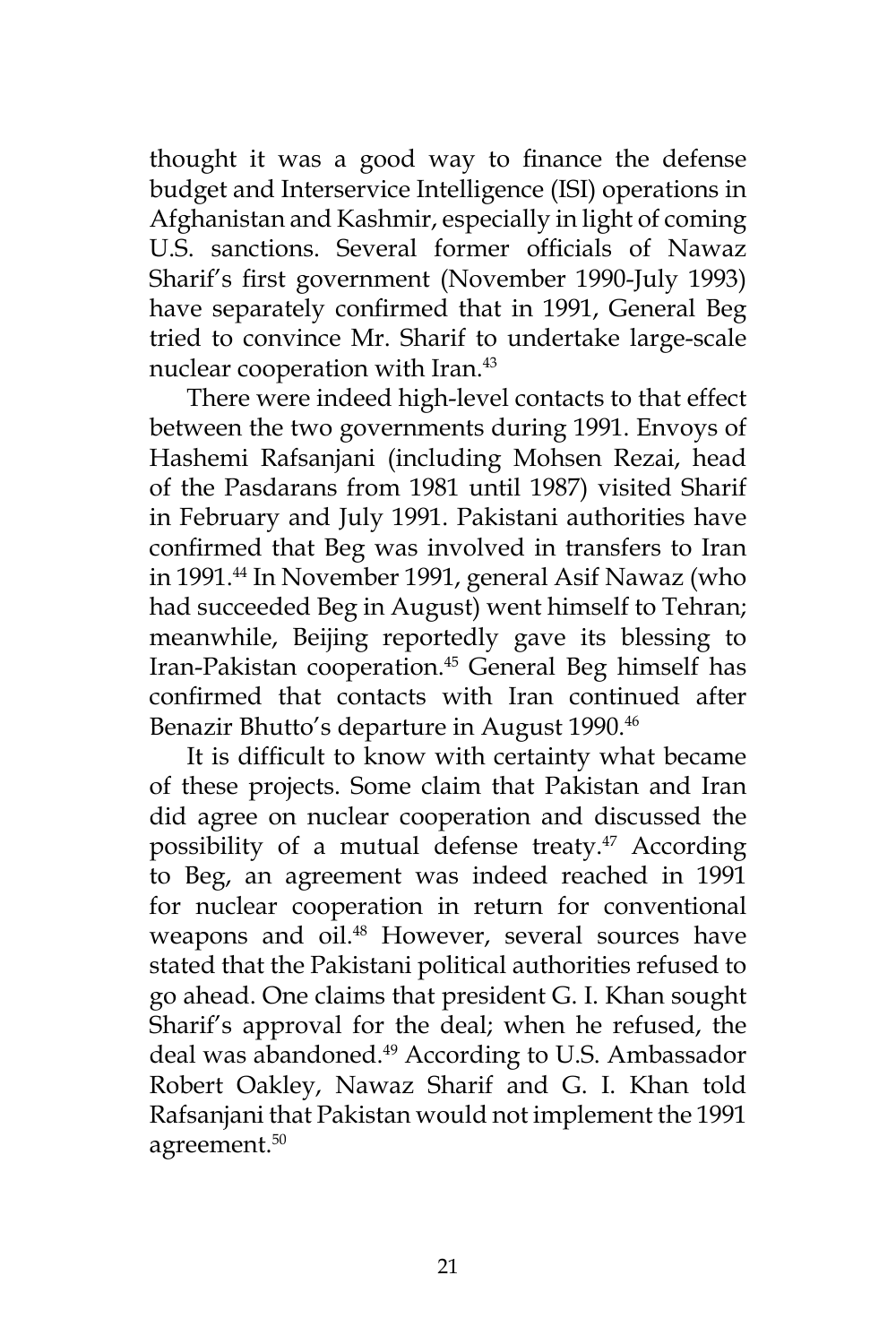What is clear is that the bilateral cooperation that was envisioned by the two countries was a two-way street; it did not concern only nuclear technology, but also conventional arms, probably oil, as well as mutual political support. In the nuclear realm, the known transfers of that period involved diagrams for P1 and P2 centrifuges, and 500 used P1 centrifuges in a disassembled form. (Three actual P2 machines may also have been delivered. $51$ ) The negotiation for these purchases took place in the fall of 1993, and the deal was reportedly struck in October 1994.<sup>52</sup> The goods were delivered in 1994 and 1995. They included a document describing, *inter alia*, "the casting of enriched and depleted uranium metal into hemispheres, related to the fabrication of nuclear weapons components."53 According to a reported IAEA account, no less than 13 meetings took place between Tehran and representatives of the network in the years 1994 to 1999.54 Some shipments reportedly took place after 1995, perhaps as late as 2000.55

This second influx of Pakistani technology to Iran took place during Mrs. Bhutto's second mandate (October 1993-November 1996). Given the extent of government-to-government contacts, it certainly took place with the knowledge of several key authorities. She has confirmed that an offer had taken place and that there was a debate in Pakistan's ruling circles about it. $56$ 

The full scope of Pakistani exports and transfers to Iran—be they envisioned, planned or realized—is probably not yet known. Several questions still need to be addressed. Did the infamous "Chinese blueprint" for a nuclear weapon ever find its way into Iran? How many P1 spare parts and P2 parts (ring magnets in particular) were actually delivered to Iran by the Khan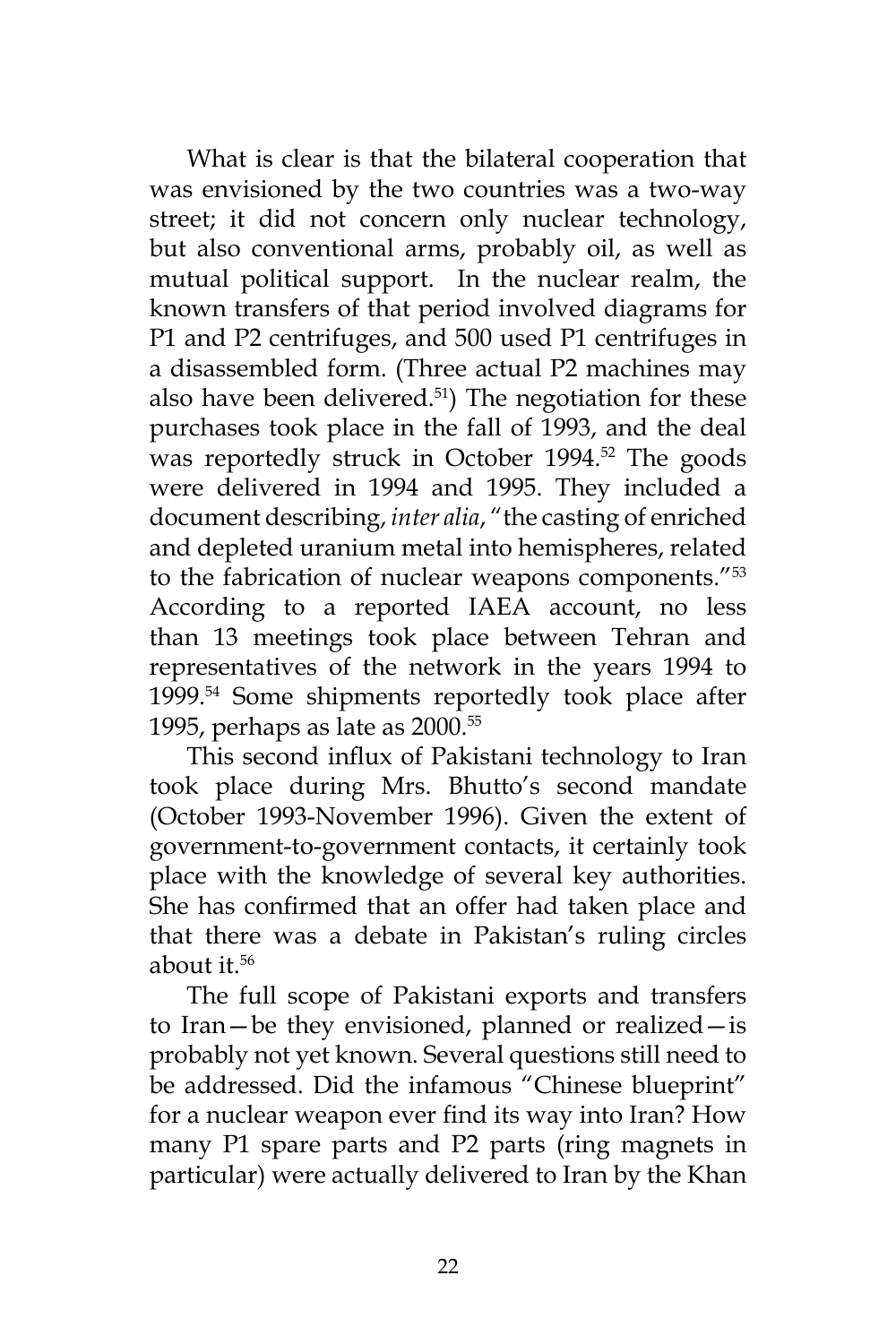network?57 Given the similarities between the Pakistani Khushab reactor and the planned Iranian Arak reactor, was there any Pakistani help involved?

# **Iraq.**

Available sources indicate that the initial contact with Iraq was made just a few weeks after the invasion of Kuwait. A note from the Iraqi intelligence services, dated October 6, reports that A. Q. Khan was ready to help Baghdad to "establish a project to enrich uranium and manufacture a nuclear weapon." It reported that A. Q. Khan was prepared to give Iraq "project designs for a nuclear bomb." Equipment was to be transferred from European companies to Iraq via a Dubai-based company.58 The Iraqi government, however, feared that it was a sting operation. $59$ 

Such a gesture would have been consistent with General M. A. Beg's opposition to Pakistani participation in the international coalition (an opposition he began to express at the end of 1990). At the same time, however, if Beg was keen to help Iran, it would have been illogical for him to support the development of an Iraqi bomb at the same time. Helping Saddam Hussein, Iran's mortal enemy, to get nuclear weapons might have been consistent with Beg's political preferences (a staunch opponent of U.S. influence in the region), but completely at odds with his personal culture (a Shi'a with strong admiration for Iran).

## **North Korea.**

The Pakistan-North Korea strategic connection was established as early as in 1971, when Z. A. Bhutto made Pyongyang a major source of conventional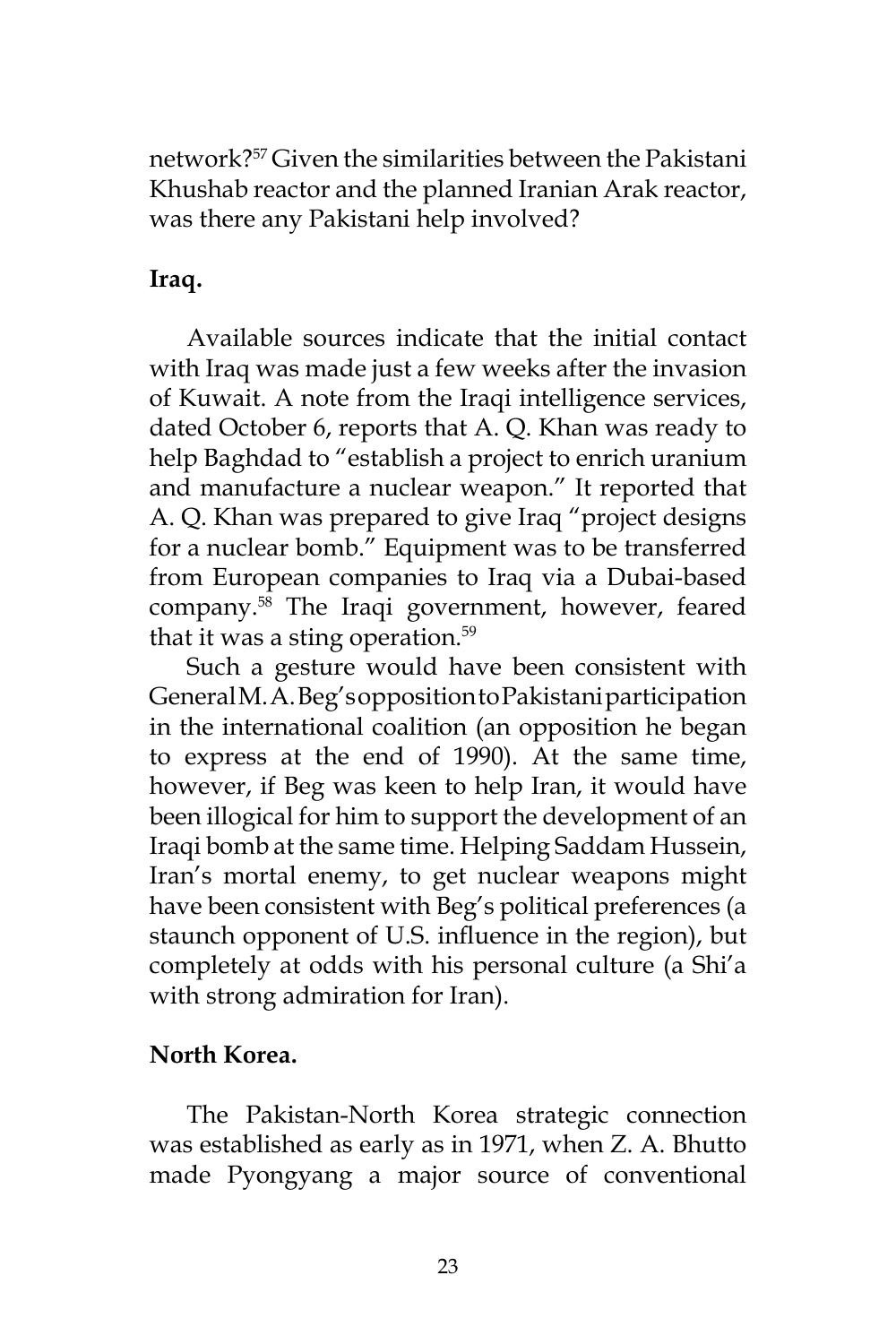arms procurement. The Iraq-Iran war cemented the partnership between the two countries, both of which aided Tehran's missile program.<sup>60</sup> According to Indian sources, Pakistan and North Korea began their missile and nuclear cooperation in 1988.<sup>61</sup> Most sources agree, however, that the nuclear side of the bilateral cooperation began only around 1993. A defense cooperation package was agreed upon at the occasion of Benazir Bhutto's December 1993 visit to Pyongyang. $62$  A. Q. Khan seems to have "paved the way" for Bhutto's visit. He and the military involved Benazir Bhutto for the missile deal, because of the good relations of her father with North Korea.<sup>63</sup> A. Q. Khan travelled extensively to North Korea. He was given a tour of Pyongyang's nuclear facilities in 1999.<sup>64</sup> That same year, Democratic People's Republic of Korea (DPRK) experts were seen visiting the Khan Research Laboratories (KRL). $65$  But the extent of his personal initiative in the matter of nuclear transfers remains open to question. It is possible that he felt that he was "covered" by the military authorities because of the Iran precedent. In any case, it seems likely that the military knew about the nuclear exports. General Jehangir Karamat (CoAS from 1996 to 1998, and ambassador to the United States until 2006) seem to have played a significant role in the DPRK-Pakistan connection.<sup>66</sup> It is also possible that the DPRK sometimes would serve as a conduit for Chinese assistance to Pakistan.

The usual explanation of what happened with North Korea is that it was a quid pro quo. This is what the U.S. Government believed in the late 1990s.<sup>67</sup> However, the story seems to be more complex. Nuclear exports seem to have begun much later than missile imports. Benazir Bhutto insists that the North Korean missiles were bought, not exchanged for nuclear technology.<sup>68</sup>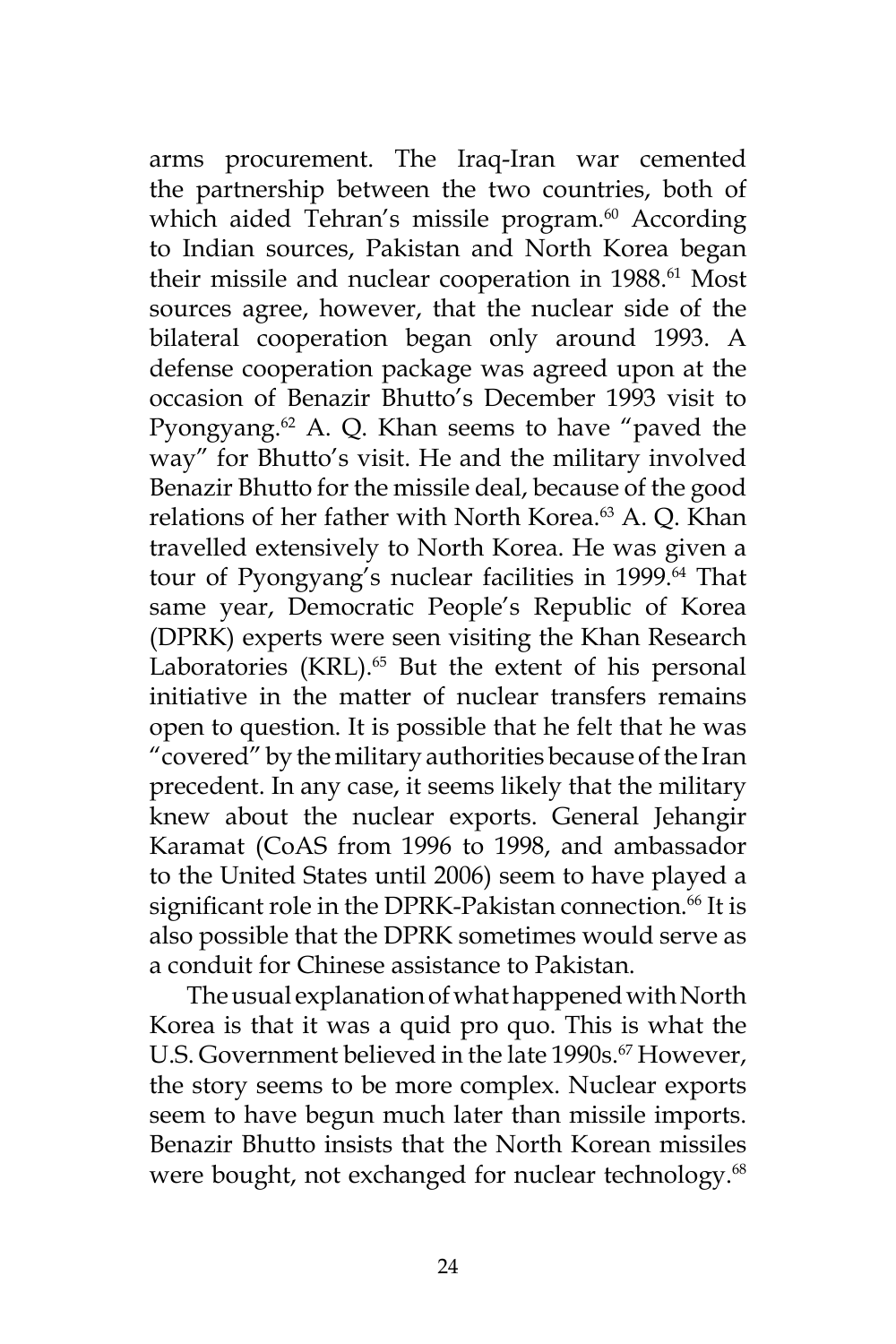(Some well-informed analysts insist that the latter were financed by *"money and rice."*69) Later, the Pakistani "reserve crunch" might have prompted Pakistan to turn from cash to nuclear technology in return for missile technology.70 A former aide to Kim Il-Sung states that this deal was concluded in the summer of 1996.71 Centrifuges went to North Korea between 1997 and 1999, but other transfers took place until around July 2002.72 According to an early Musharraf account, "probably a dozen" centrifuges were sold.<sup>73</sup> Most available sources refer to P1 technology, but some have suggested they may have included  $P2$  centrifuges.<sup>74</sup> The transfer of P2s was later confirmed by Musharraf, who mentions in his memoirs a total of "nearly two dozen" centrifuges.75 There are also allegations of a broader cooperation in the nuclear area.<sup>76</sup>

The missile imports were discovered by the United States around 1997-98.77 In April 1998, the State Department applied sanctions against KRL. At about the same time, Washington also discovered that Islamabad exported nuclear technology to Pyongyang.78 It asked Nawaz Sharif to cease transfers; Sharif made a commitment not to transfer nuclear weapons to Pyongyang, but refused to go further.<sup>79</sup>

Whatever the reality, the most detailed studies about the DPRK-Pakistan ballistic and nuclear relationship have refrained from drawing definitive conclusions about its nature, especially given the uncertainties about the exact scope of the nuclear relationship.<sup>80</sup>

### **Libya.**

The nuclear relationship with Libya began in the mid-1970s. It is likely that Tripoli financed Pakistan's nuclear program up to several hundred millions of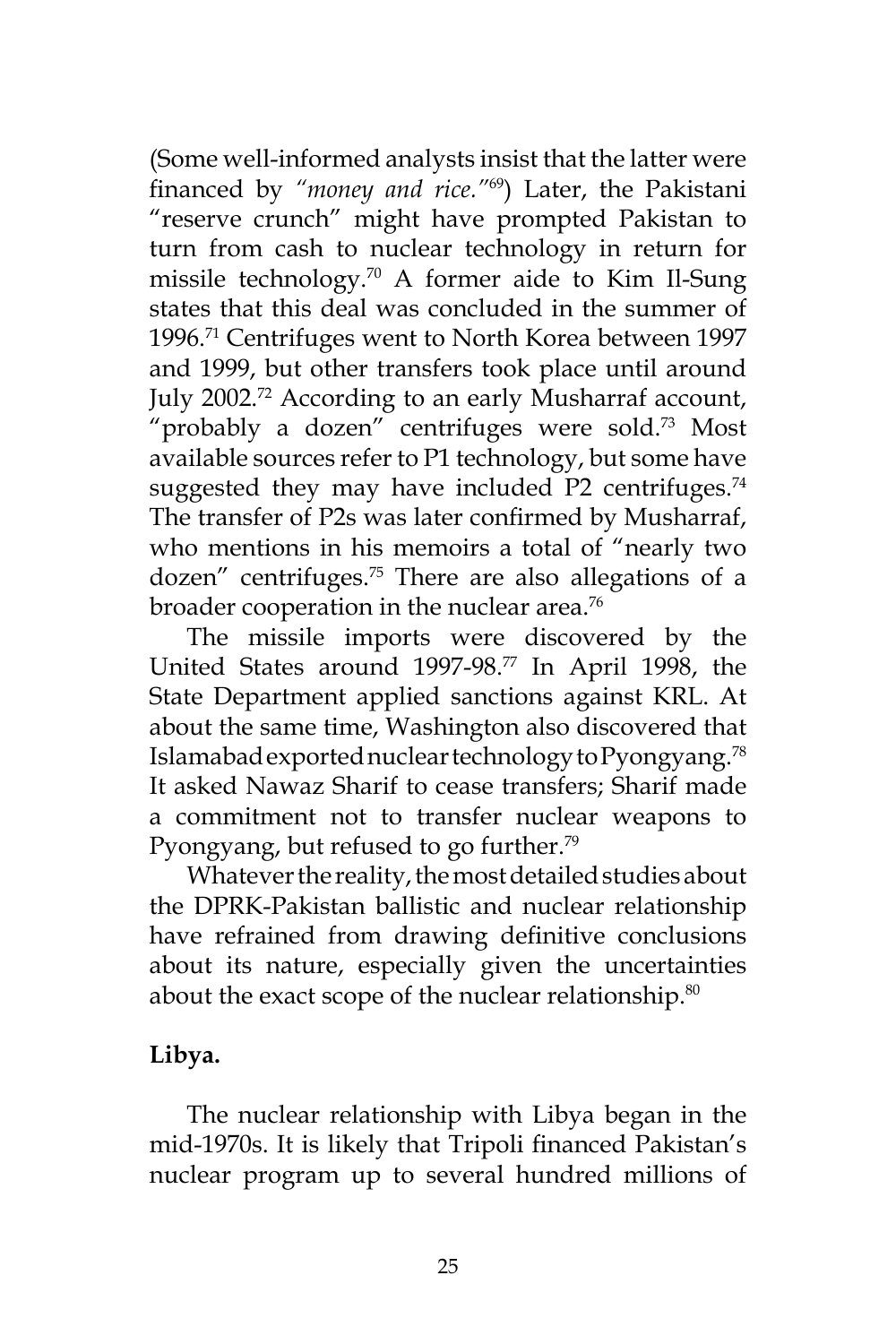dollars. During an internal Department of State (DoS) meeting in 1976, one of the participants mentioned "an intelligence report that Libya has agreed to finance the Pakistani reprocessing project in return for some unspecified future nuclear cooperation."81 However, initial transfers to Libya were limited to knowledge and expertise through training. This first phase ended with the deposition of Z. A. Bhutto. Concrete transfers took place only after the reinvigoration of Libya's program in 1995. Contact was made with A. Q. Khan at that time.<sup>82</sup>

In 1997, Libya received 20 complete L1 centrifuges, and most of the components for another 200. In 2000, it received two complete but "second-hand" L2 centrifuges, as well as two small cylinders of UF6. In early 2001, it received one larger cylinder containing 1.7 tons of UF6. In late 2001 or early 2002, documentation on nuclear weapons design, including the "Chinese blueprint," was transferred. A. Q. Khan was still directly in touch with the officials in charge of Libya's nuclear program in 2002.<sup>83</sup> In late 2002, components for a large number of L2s began to arrive.<sup>84</sup> Libya is probably the only documented case of Pakistani nuclear exports where the expression "Wal-Mart" (used by IAEA Director El-Baradei) could apply.

There is little evidence of direct involvement of Pakistani authorities in the Libya deal. Some have even pointed out that Khan himself was not always involved in all transactions. The network, it seems, had then taken on a life of its own  $85$ 

### **Saudi Arabia.**

There is no hard evidence of Pakistani-Saudi cooperation on nuclear issues in the public domain. The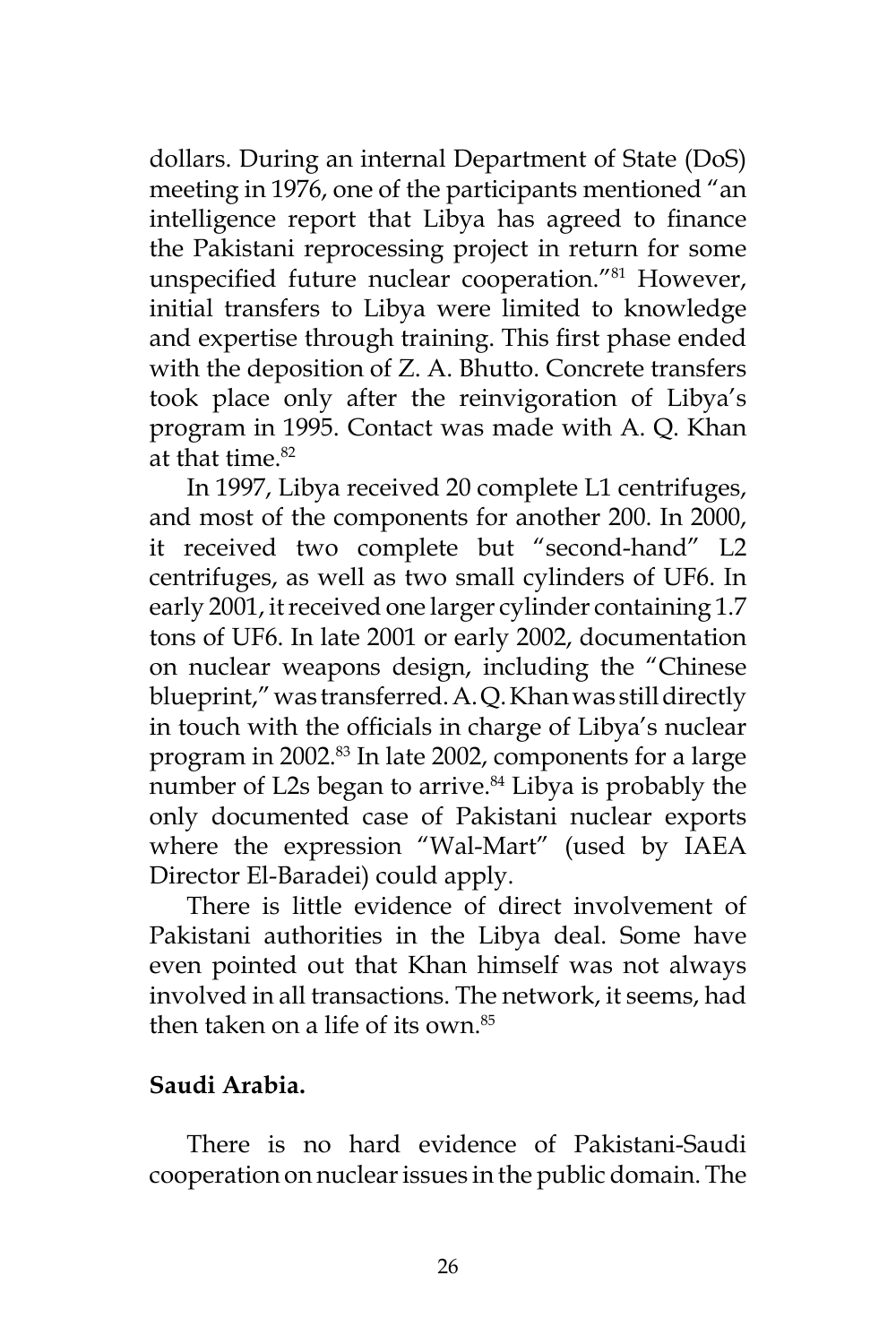hypothesis of such cooperation rests on a combination of ample anecdotal evidence and strong political logic.

Saudi financial support for Pakistan's nuclear program in the 1970s is well-documented (see above). U.S., Israeli, and Saudi sources (including Mohammad al-Khilawi, a diplomat who defected to the United States in 1994) reported in the early 1980s that Saudi financial support for the Pakistani program was continuing.<sup>86</sup> The BCCI may have been one of the conduits used.<sup>87</sup> This would make the banks a key institution, both involved in imports and exports. Khalid Hassan, a former adviser to Ali Bhutto, confirmed that Saudi Arabia was indeed an essential foreign fundgiver to the Pakistani program. Nawaz Sharif called Prince Abdallah for his opinion before giving the go-ahead to the 1998 tests. $88$ 

In 1990, Saudi Arabia was reportedly tempted to get Pakistani nuclear weapons for its CSS-2 missiles.<sup>89</sup> Islamabad is said to have refused because of the political risks involved.90 In May 1999, Prince Sultan (then defence minister) was the first-ever foreign leader to visit Kahuta. A. Q. Khan, for his part, visited Saudi Arabia at least twice (November 1999, September 2000).91 Saudi leaders have attended Pakistani Ghauri test launches (2002 and 2004).

The nuclear question seems to have been raised anew after 2001, including in discussions with Islamabad.<sup>92</sup> Prince Sultan was reportedly given a tour of Pakistani nuclear installations in August 2002.<sup>93</sup> President Bush himself is reported to have included Saudi Arabia in a list of countries of proliferation concerns in January 2003, and Ryad may have begun direct financing of KRL around that time.<sup>94</sup> According to U.S. ambassador Chas Freeman, in 2003 King Fahd asked for a nuclear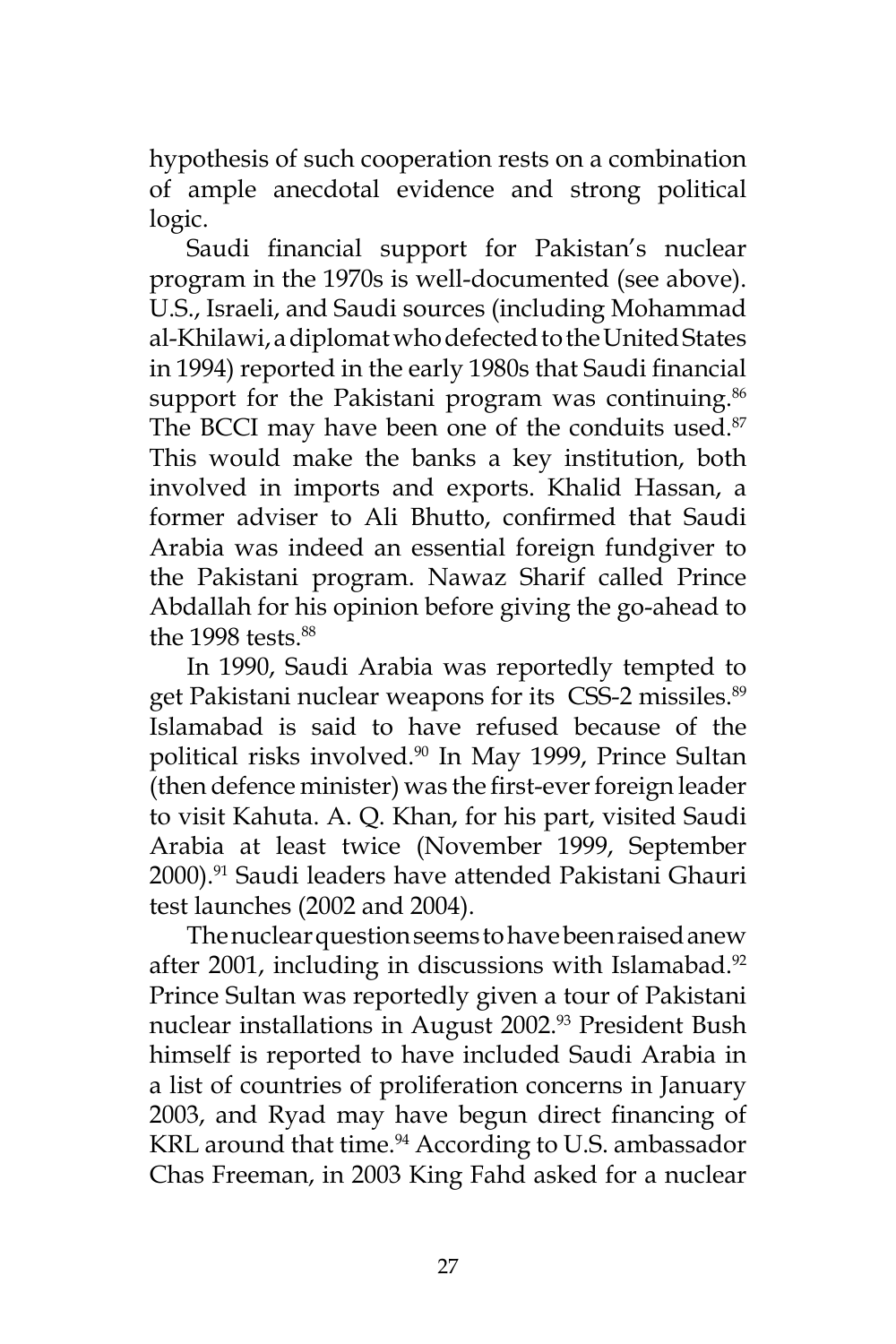guarantee in case Iran produced the bomb.<sup>95</sup> Whatever was said by Washington, it is doubtful that in the post-September 11, 2001 (9/11) context Ryad believes it will always be protected by the United States. (The 2003 U.S. military withdrawal from Saudi Arabia may have been another incentive.) According to the *Guardian,*  three options for the Saudi nuclear future were considered that year by Ryad: a nuclear deterrent; a security guarantee; or a nuclear-weapons free zone in the region.<sup>96</sup> (Prince Turki implicitly confirmed the existence of the document by stating it was not followed by action.<sup>97</sup>) A visit by Prince Abdallah in October 2003 was reportedly the next occasion for Islamabad and Ryad to discuss nuclear cooperation. Several sources have asserted that a "nukes for oil" barter was agreed upon on this occasion. Ryad may have formally asked for nuclear warheads to equip its CSS-2.98 Other sources say that several Saudi C-130s made return trips to Pakistan between October 2003 and October 2004, followed by visits of nuclear experts in 2004-05 under cover of the Hajj.<sup>99</sup> (The same sources say that Ryad's decision to recall 80 diplomats in January 2004, and general Musharraf's unexpected trip to Saudi Arabia in late June 2005, were caused by the windfall of the Abdul Qadeer Khan affair.<sup>100</sup>) In April 2006, a French media outlet stated that Prince Khaled, vice-minister for defense, visited KRL in October 2004. It affirmed that nuclear cooperation between the two countries was now well underway. It stated that an agreement on nuclear cooperation was made on the occasion of King Abdallah's visit to Islamabad in February 2006, followed by a visit to KRL by Prince Sultan bin Abdulaziz, defense minister, in April.<sup>101</sup> A few weeks later, a German report stated that the Al-Sulayyil base, where CSS-2s are believed to be hosted, now houses Pakistani *Ghauri* missiles.102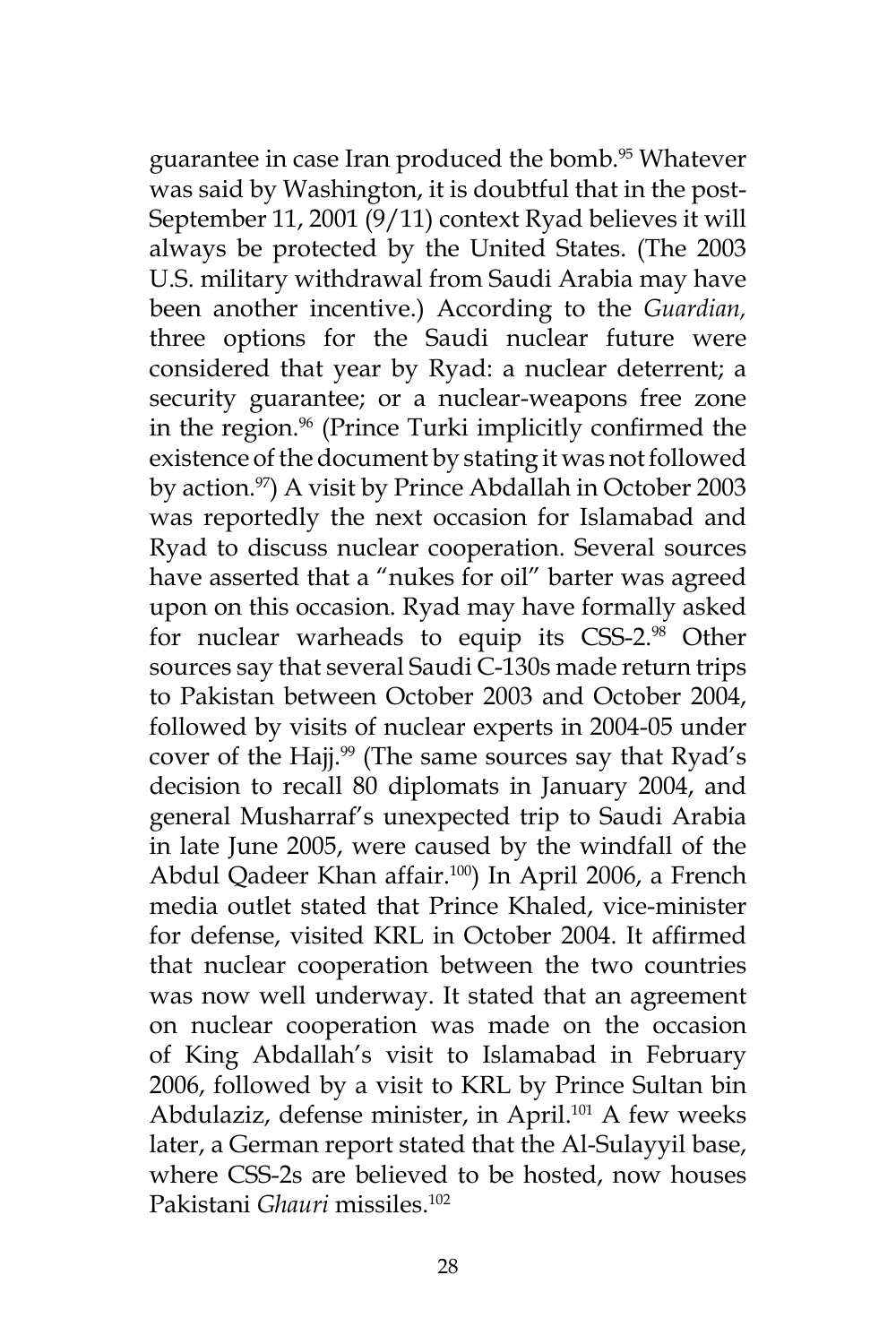Most of these elements are unconfirmed reports, but they are extraordinarily persistent. The doubts about Ryad's intentions have been further raised by the country's decision in April 2005 to ask the IAEA for a "Small Quantities Protocol" (SQP), exempting the Kingdom from intrusive monitoring of nuclear activities.

#### **Other Countries.**

It was reported in 1999 by a Pakistani newspaper that the UAE made a request for nuclear assistance to A. Q. Khan during a visit of minister of information Shaykh Abdullah Bin Zayid Al Nahyyan; A. Q. Khan reportedly said that he would not give nuclear weapons to the UAE "on a platter," but would consider nuclear training and education.<sup>103</sup> There are good reasons to believe that the UAE could have expressed an interest in nuclear weapons: (1) its central role in the foundation of the BCCI, which was probably used as a conduit for Pakistani imports and exports; (2) its pivotal role as a "node" in Khan's exports network; (3) its unease about the development of Iran's nuclear program; (4) its possession of *Black Shaheen* cruise missiles (as well as a few ageing *Scud B* ballistic missiles), which could probably host a small-size nuclear warhead.

It was reported in 2004 that an offer for nuclear technology and hardware was made by A. Q. Khan to Syria.104 A. Q. Khan gave several lectures in Damascus in late 1997 and early 1998.<sup>105</sup> But he is also suspected of having met a top Syrian official in Beirut to offer assistance with a centrifuge enrichment facility.106 After 2001, A. Q. Khan's meetings with Syrians were reportedly held in Iran.107 Not much is known about the Syria case. Some intelligence sources reportedly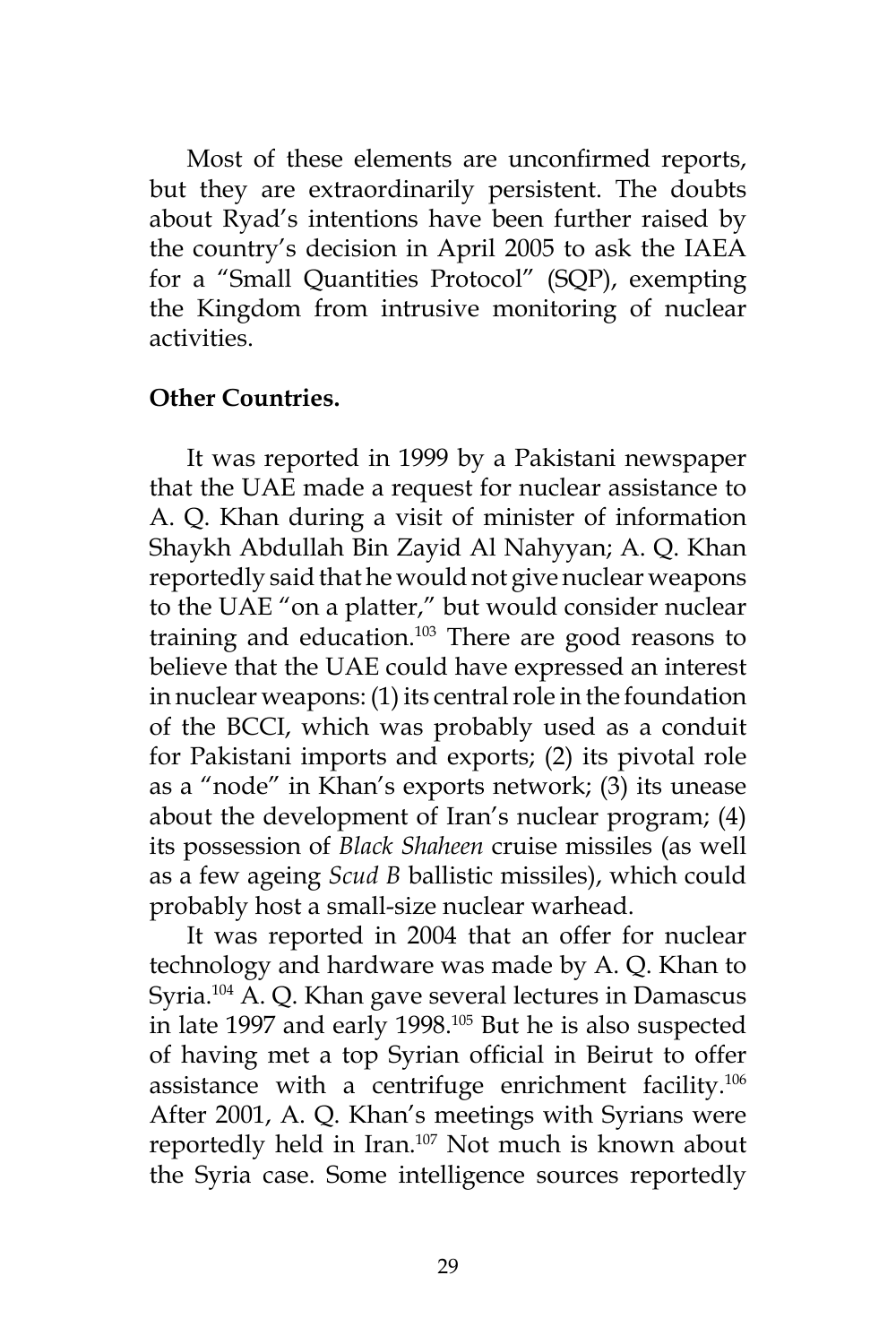believe that the country has imported centrifuges from the network.<sup>108</sup> However, other sources have stated that the offer was declined.109

Other countries have been mentioned. It was reported in 2004 that A. Q. Khan offered nuclear assistance to Egypt, which is said to have turned down the offer.110 Some suspect that A. Q. Khan may have transferred centrifugation technology to Brazil.<sup>111</sup> There have also been throughout the 1980s and 1990s several mentions of Turkey as a possible recipient of Pakistani nuclear technology.112 Finally, several sources claim that Pakistan exported its URENCO centrifugation technology to China, which had a relatively weak centrifuge enrichment program.<sup>113</sup>

## **PAKISTANI NUCLEAR EXPORTS: WAS THERE A STATE POLICY?**

## **An Individual Initiative?**

Most knowledgeable observers of the Pakistani scene agree that A. Q. Khan had an important degree of autonomy. If nuclear weapons exports had been a consistent State policy, then it would have been logical that PAEC had a role in it too, which does not seem to have been the case. This does not exonerate Pakistani authorities, but as an informed observer put it, "Khan likely exceeded whatever mandate he received from the Pakistani leadership."114 He may have felt that he was "covered" for whatever he did by the large amount of trust and autonomy he was enticed with.<sup>115</sup> It seems, in fact, that A. Q. Khan was able to manipulate the government, and the Pakistani authorities did not want to know what was going on. For instance, he would tell the Prime minister that he needed to go to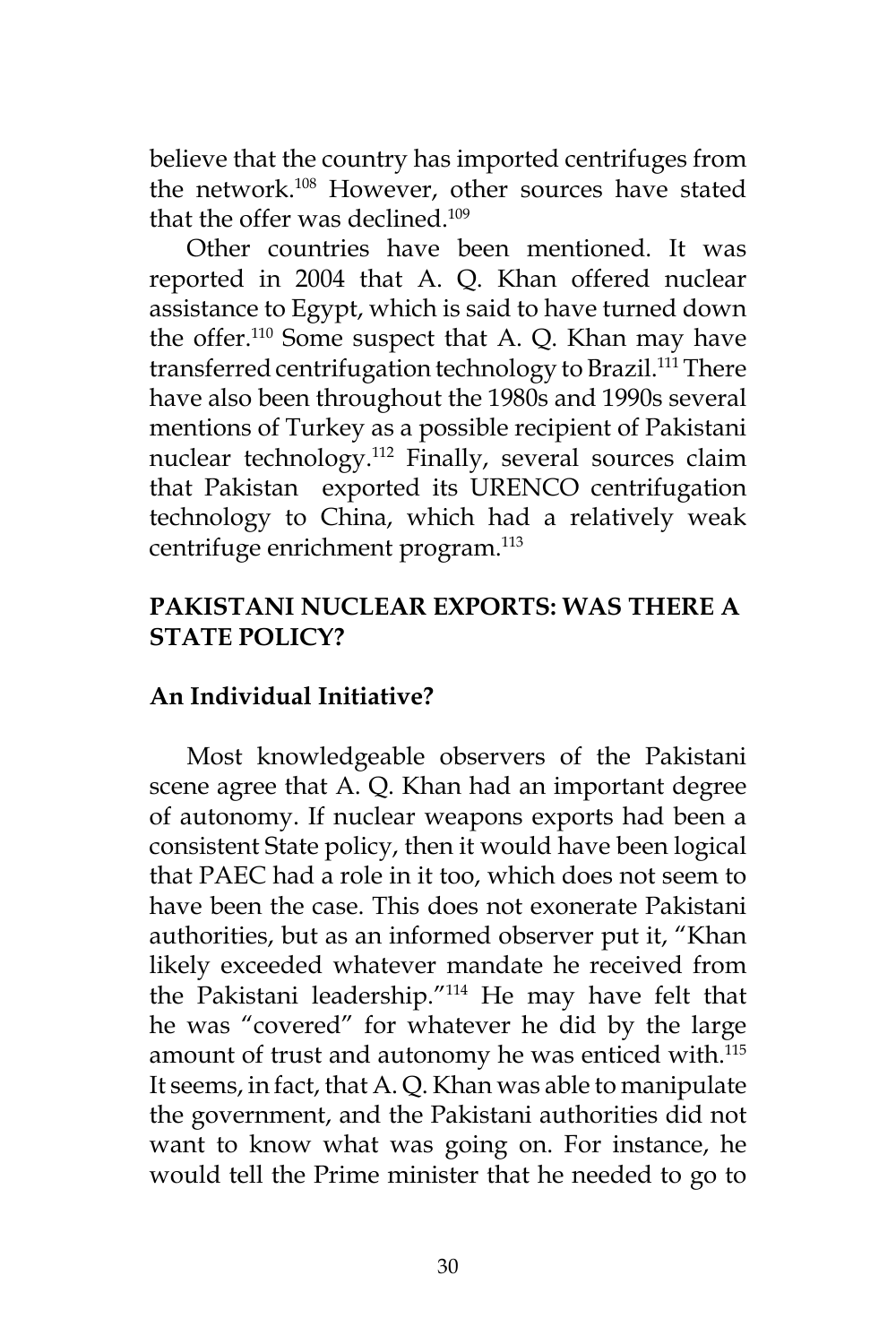Iran for reasons of national security, and that would be enough.<sup>116</sup> "As long as Khan's group delivered the goods, no state authority questioned his tactics."<sup>117</sup> That Pakistani Air Force planes were chartered does not necessarily indicate a government implication in nuclear transfers: In the case of North Korea, a legitimate explanation was the missile and other arms transfers (such as air defense systems); in the case of Libya, the explanation would have been the export of conventional weapons.

The network's actions were made easy by the secrecy and compartmentalization of Pakistan's program until the late 1990s, which did not create the best conditions for oversight. Security precautions were made to protect KRL from the outside world, not to protect the outside world from KRL—and security officers reported to Khan.118 Another reason was that KRL had become, by the late 1980s, a large weapons manufacturer embedded in Pakistan's military-industrial complex; many officials did not have an interest in rocking the boat. An Army investigation for details about KRL and PAEC procurements went nowhere.<sup>119</sup>

However, at some point, it became not good enough. Three events changed the picture: the 1998 tests, the 1999 coup, and the 2001 attacks and their aftermath. There was a progressive reorganization of Pakistan's nuclear program between 1998 and 2001. The nuclear laboratories, which for a long time had a large operational and financial autonomy, were reined in. A. Q. Khan was forced to retire from KRL in March 2001.

Several explanations exist as the reasons for this decision. Some U.S. administration officials have said that this was an American request.<sup>120</sup> It may also have been Musharraf's own initiative—or a combination of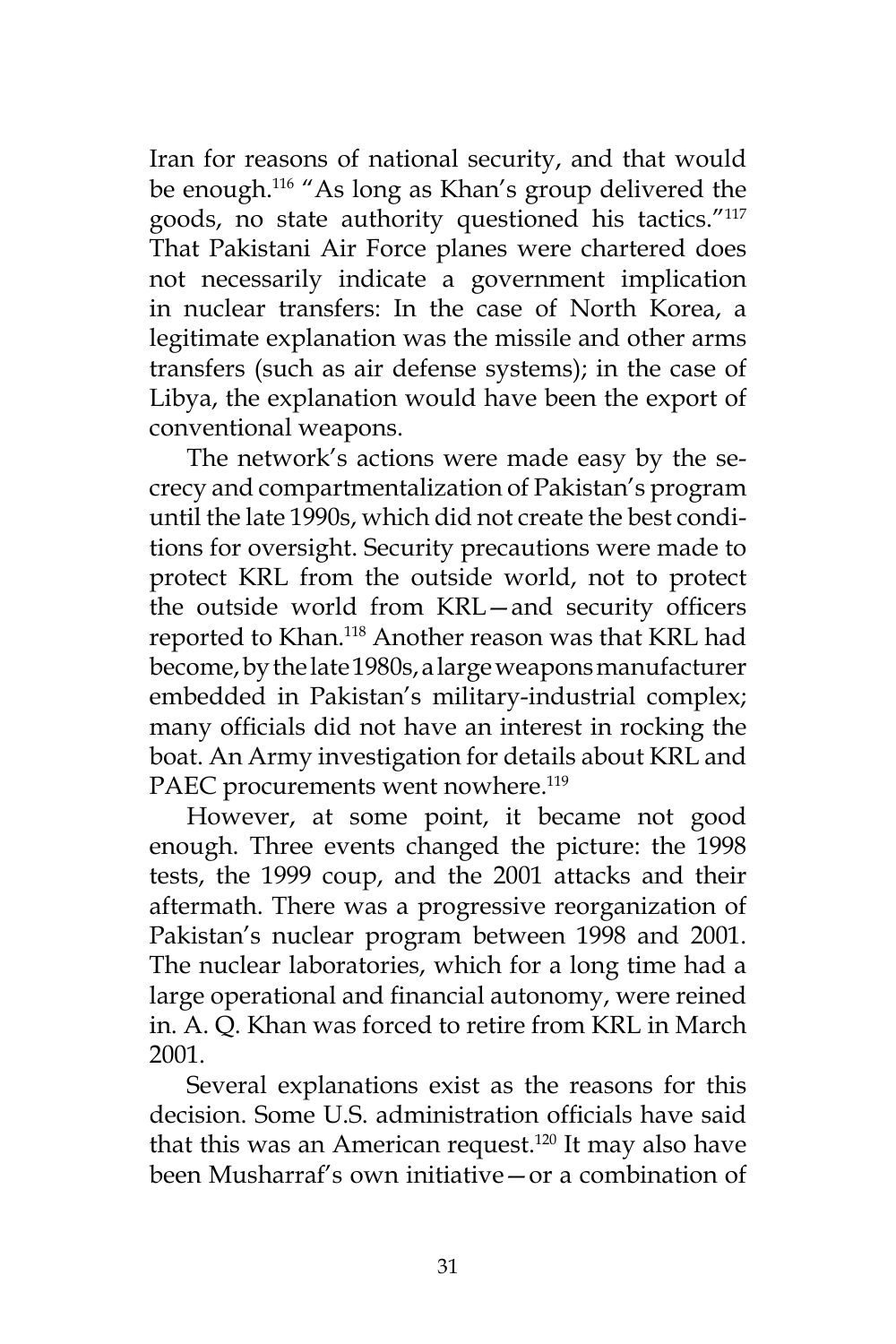both. After the 1998 tests, Pakistan was under strong pressure from the United States to show responsible behavior, and it was in dire need of Western assistance. There was an ISI investigation of Khan's finances in 1998-99.121 Another inquiry by the newly-created National Accountancy Bureau at the request of Musharraf revealed unapproved financial transactions; it was not pursued due to the sensitivity of the matter.<sup>122</sup> Then came reports of North Korean experts visiting KRL. Although the visits were even then denied by A. Q. Khan, according to Musharraf the event triggered surveillance of his activities.<sup>123</sup> According to several sources, the ISI—which since 1999 reported directly to Musharraf—followed A. Q. Khan to Dubai in the fall of 2000. When asked for an explanation by Musharraf, who was concerned about financial improprieties, he complained about the surveillance, gave false excuses, and continued his travels.<sup>124</sup> The same thing happened when he was asked by Musharraf to explain an aircraft landing in Zahedan, Iran.<sup>125</sup> But A. Q. Khan probably felt invulnerable. He was clearly reluctant to abide by the new rules, which included a better oversight of nuclear officials. He was making it known that he disapproved of the reorganization of Pakistani nuclear policy.126

The official version, which includes in particular the report that Pakistani authorities only discovered A. Q. Khan's unsanctioned activities after the ISI raided a cargo plane leaving for North Korea in 2000, is not convincing.<sup>127</sup> But there was definitely a personal element in his activities.

Why, then, given that extensive transfer of nuclear technology to North Korea and Libya could have taken place from 2001 to 2003, at the exact time of Pakistan's consolidation of nuclear policymaking, and well after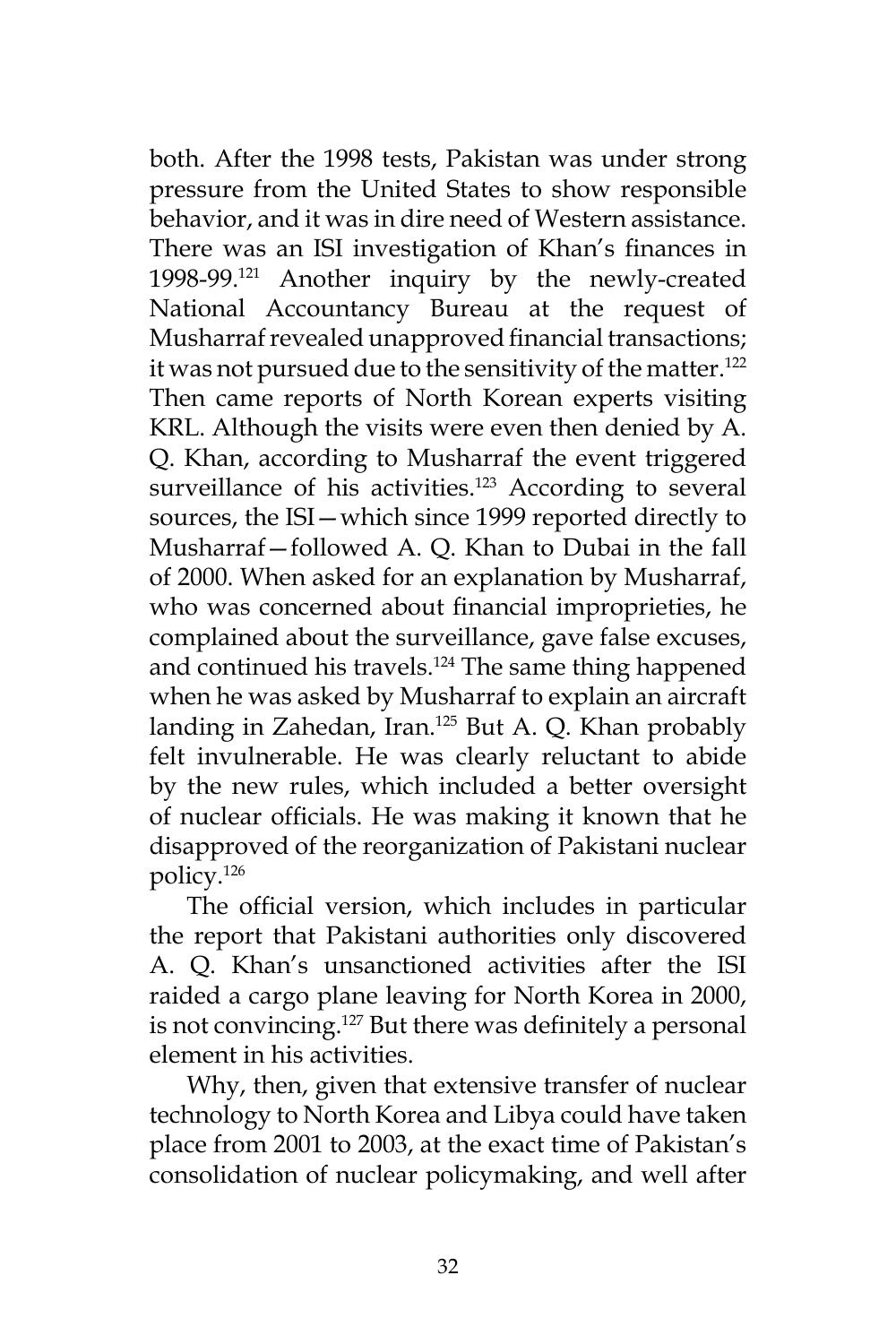Khan's dismissal in March 2001, was he allowed to continue his travels?<sup>128</sup> The reason may be that he had the keys to the imports network, still vital for the Pakistani nuclear program.<sup>129</sup> Note that A. Q. Khan remained Special Adviser to the Chief Executive on Strategic and KRL Affairs after his dismissal, until a Nuclear Command Authority (NCA) decision stripped him of this title on January 31, 2004.

Khan's motivations were complex and evolved over time. They cannot be reduced to a single factor. According to David Sanger, "to understand A. Q. Khan, you have to understand ego, greed, nationalism, and Islamic identity."130 A first motivation was to ensure his personal role and legitimacy in Pakistan's nuclear program: Transfers were the counterpart of imports made for the sake of the Pakistani program, or of financial assistance given to Pakistan by countries such as Libya or Saudi Arabia. A. Q. Khan also reportedly wanted to deflect attention from Pakistan.131 He said in his debriefing sessions that he thought that "the emergence of more nuclear states would ease Western attention on Pakistan."132 A second motivation, which seems to have gained in importance over time, was pure and simple greed. Supply created demand: Excess inventories of centrifuges and spare parts (notably P1 centrifuges, since they were being replaced by P2s) were looking for customers. A third element was pure and simple hubris. A. Q. Khan was a man who enjoyed defying authority and norms. He talked about centrifugation technology as if it was his own property. This is where the Islamic dimension comes into play: He may have been willing to be recognized as the one who gave the Bomb to the *Umma*. He reportedly said that his transfers "would help the Muslim cause."133 That said, some of those who know him say A. Q. Khan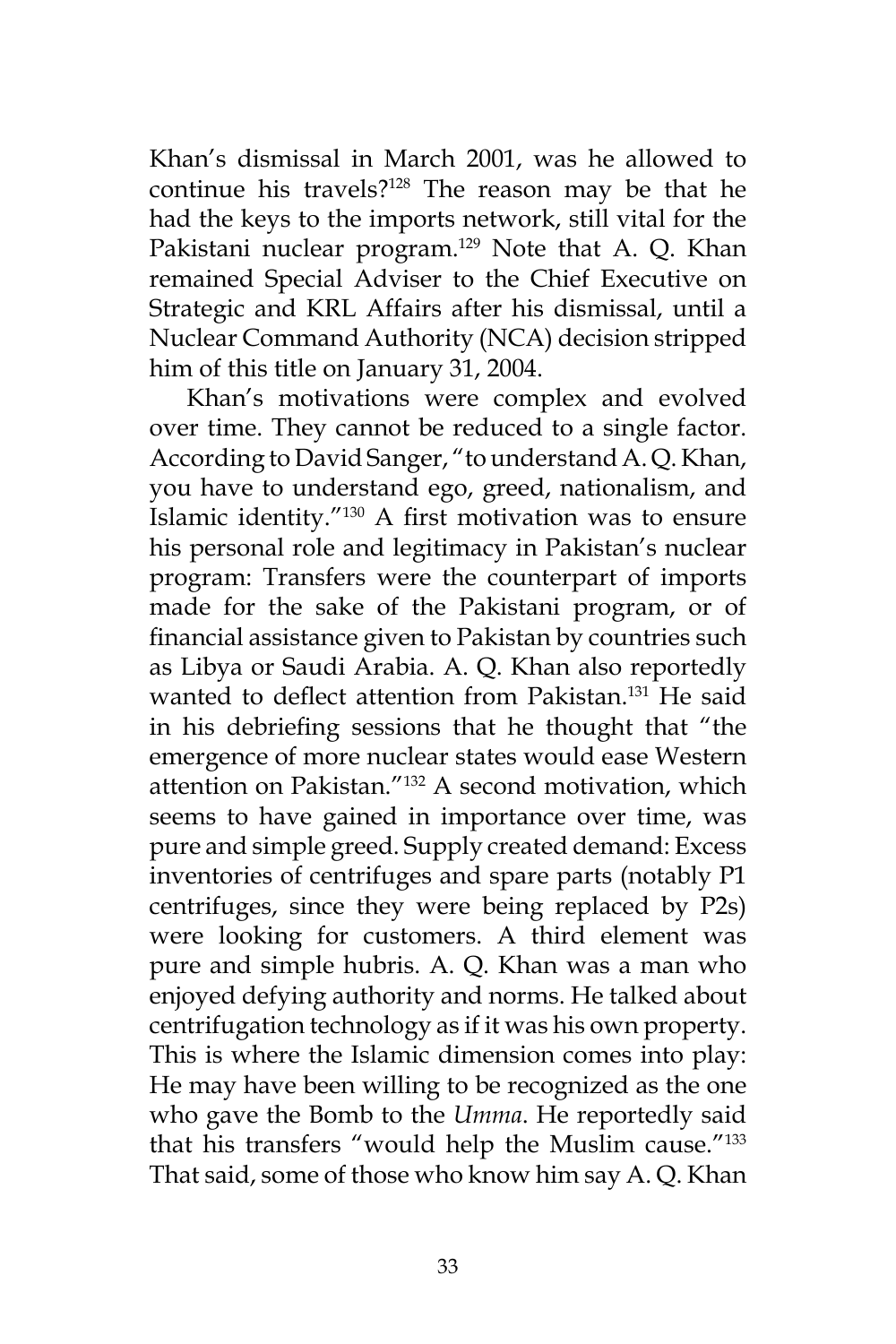is not an Islamist, and that he emphasized his faith to bolster his support in the country. A. Q. Khan may simply have wanted to "defy the West"—given that all known customers were on unfriendly terms with the United States and Europe.

# **A State Policy?**

Most known exports happened between 1988 (the death of Zia) and 1999 (the Musharraf takeover). In August 1988, the program came into the hands of Senate chairman G. I. Khan (who immediately became President according to succession rules) and CoAS Mirza Aslam Beg.

In the ensuing decade, the structure of Pakistani power was complex, and divided among three individuals: the President, the Prime Minister, and the CoAS. For this reason, it is obviously difficult to answer the question "Who knew what?" As two knowledgeable observers put it, "The diffusion of authority enabled national security organizations to manipulate the system and become nearly autonomous. In this environment, Khan would have needed to convince only one of the centers of power that sharing nuclear technology with foreign entities would be in Pakistan's interest."134

What seems clear is two-fold. First, the Prime Ministers during that period (Benazir Bhutto and Nawaz Sharif in particular) were not completely out of the loop. Indeed, the Pakistani government openly acknowledges the role of two (conveniently dead) individuals close to the Bhutto family: General Imtiaz Ali, military secretary to Z. A. Bhutto and defense adviser to his daughter, Benazir; and family dentist Zafar Niazi.135 Second, a handful of Pakistani leaders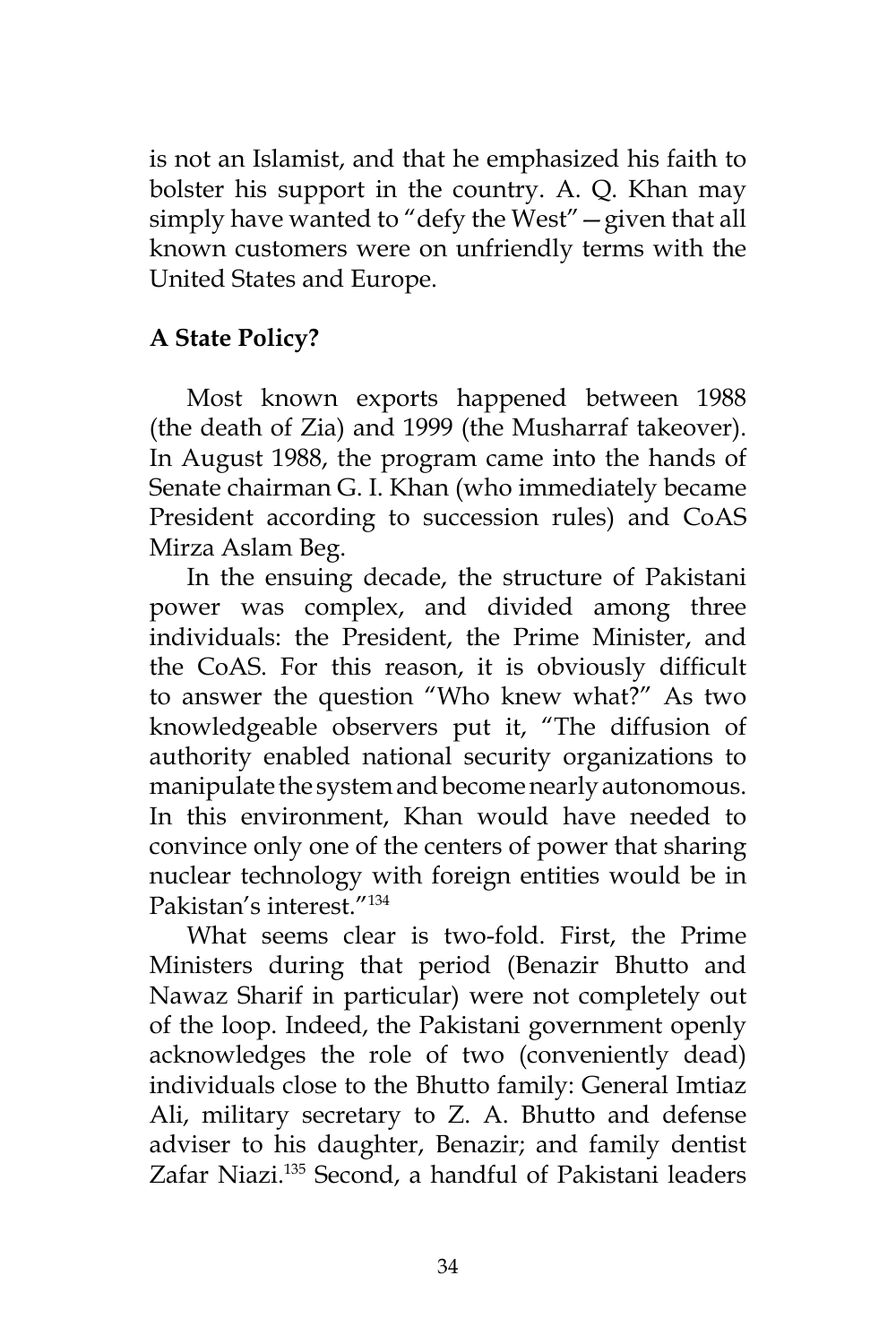seem to have played a key role. One was General Mirza Aslam Beg, vice-CoAS, then CoAS from August 1988 until August 1991. There is ample evidence of his involvement in Iranian-Pakistani nuclear cooperation. As stated above, his personal background (a Shi'a) and political preferences led him to take a consistent pro-Iranian, anti-Western stance. Another key individual was Ghulam Ishaq Khan. One quasi-official statement reported G. I. Khan as being actually *in charge* of the nuclear program from 1975 until 1991.<sup>136</sup> As defense minister, he was involved in the decision to make Kahuta a separate entity under A. Q. Khan.<sup>137</sup> He was a member of the three-man KRL oversight board when it was created in 1976.<sup>138</sup> As finance minister, he was present at the first 1983 cold tests.139 He also gave tax-free status to the BCCI, which was used as a conduit for Pakistani nuclear imports and exports.<sup>140</sup> Being chairman of the Senate, he automatically became president, at the same time as M. A. Beg became CoAS, after Zia's death, and remained in that position until July 1993. He was close to Beg and broke with him only when it became clear that he wanted to topple Nawaz Sharif. (G. I. Khan also opposed Beg's preferred candidate for his own succession, General Hamid Gul, a former ISI chief.) In 1990, A. Q. Khan acknowledged that G. I. Khan had been a key supporter of the nuclear program.141 He even described him as guarding the program "like a rock."142 When he died, A. Q. Khan had a mausoleum built for him in the "G. I. Khan Institute," for which he had been the project director. Finally, it is hardly conceivable that successors to M. A. Beg as chiefs of Army staff (Generals Azif Nawaz, Abdul Wahid Kakar, Jehangir Karamat, and Pervez Musharraf) were *completely* unaware of *any* transfers of nuclear technology. At the very least, they proved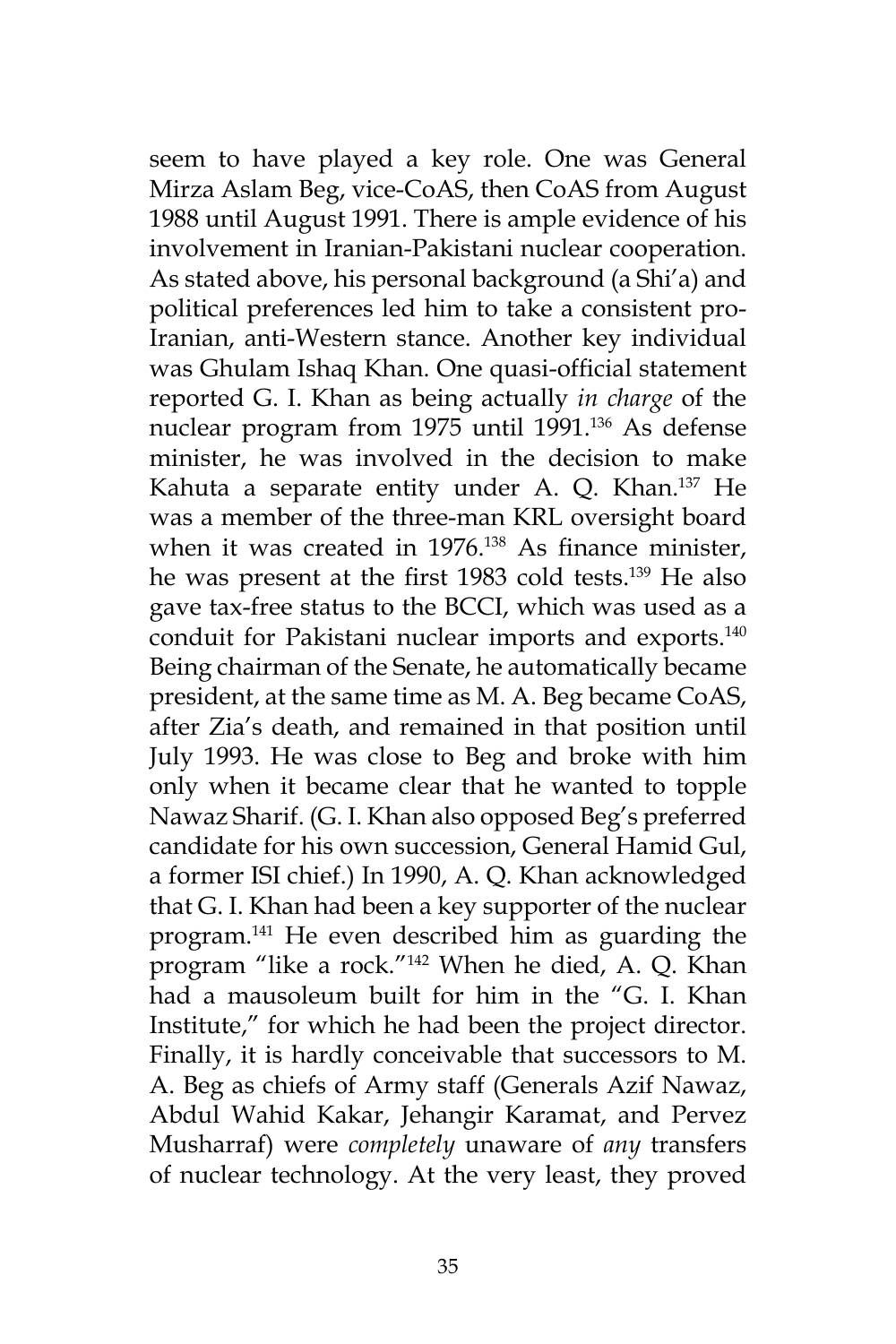unwilling to ensure that Khan was not able to proceed with unsanctioned exports. General Jehangir Karamat in particular may have been a key player in his capacity of CoAS from December 1996 until his resignation in October 1998. He was on good terms with A. Q. Khan. He reportedly ensured KRL participation in the 1998 tests.143 (He was nominated ambassador to the United States in November 2004: but in March 2006, the Pakistani press announced his early departure from his position, for unknown reasons.) A. Q. Khan has reportedly admitted that both Kakar and Karamat knew and approved of his dealings with North Korea.<sup>144</sup>

During 1987 to 1999, A. Q. Khan, who was certainly good at manipulating the system, may have been himself manipulated so as to ensure "plausible deniability." A. Q. Khan's personal profits were reportedly known by the ISI since 1988, but Pakistan's military authorities refused to act.145 In 1989, the ISI reported suspicious activities to President G. I. Khan, but, as the protector of A. Q. Khan, he just told Khan that he needed to be careful.<sup>146</sup> Knowledgeable observers suggest that a combination of factors in the year 1987 led to the emergence of the network: the shift towards P2 centrifuges, creating a large "excess inventory" of P1s; the arrival of M. A. Beg as VCoAS; the "Brasstacks" crisis with India; and the "dress-down" given by Zia to A. Q. Khan for having boasted about Pakistan's nuclear capability in an interview.

So, were nuclear exports a personal initiative or a State policy? The answer is: a little bit of both, in various proportions, according to the circumstances. Different transfers probably reflected different situations. There are, first, the three cases where the network was not directly involved: China, North Korea, and possibly Saudi Arabia. The possible quid pro quo with China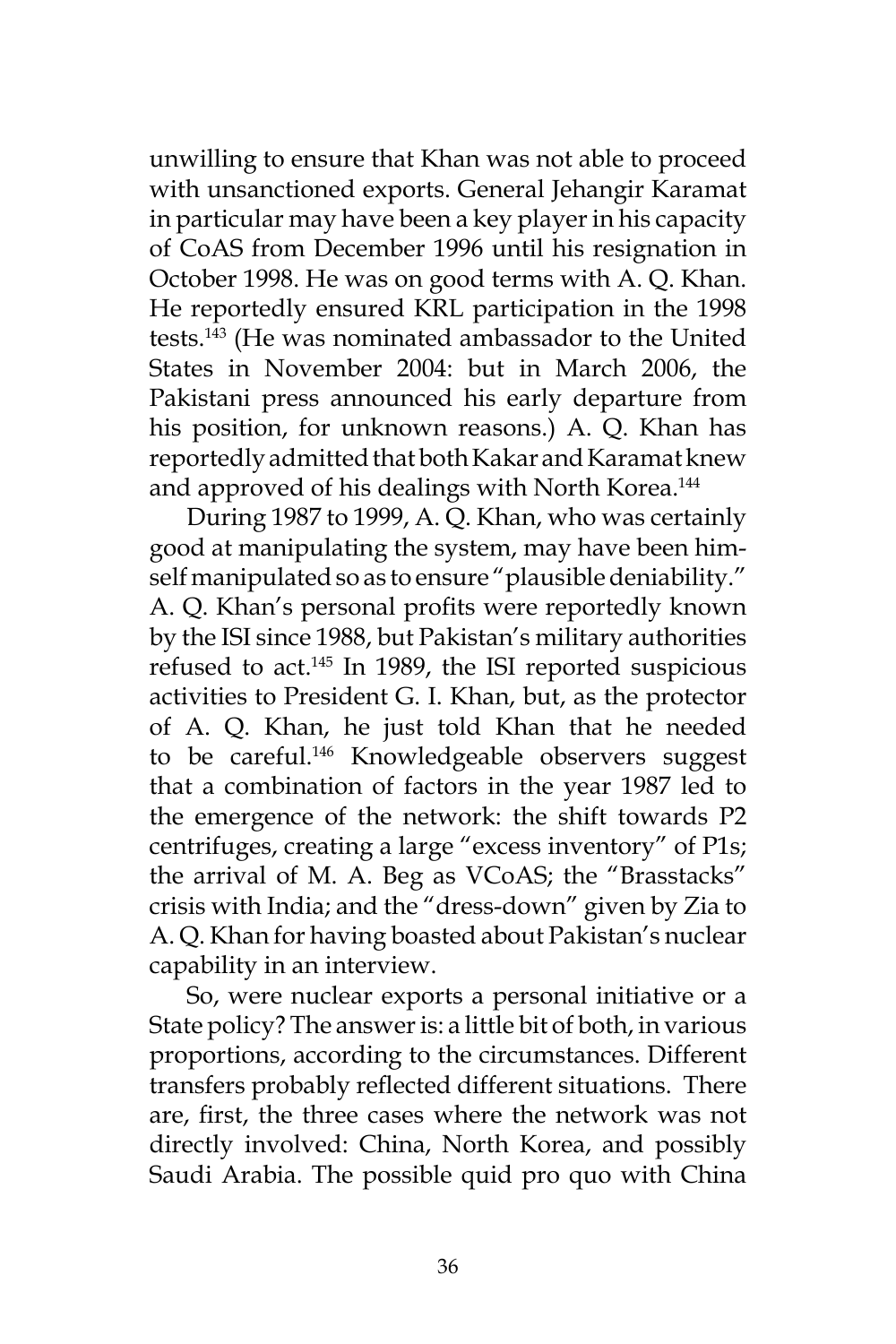(centrifugation technology in return for UF6 or heavily enriched uranium [HEU], as well as a weapon design) would have been a state policy. Some claim that such a deal was concluded in the mid-1980s. In any case, the scope of Pakistan's nuclear cooperation with China, which extends for more than a decade, strongly suggests governmental approval. The transfers to North Korea may have been a State policy made with knowledge of some high-level Pakistani authorities (including perhaps Benazir Bhutto and Nawaz Sharif), although this point remains unclear. In any case, no element of Islamic solidarity was present there. Rather, it was the need to ensure the continued development and reliability of the liquid-fuel (*Ghauri*-type) family of Pakistani ballistic missiles. Finally, any nuclear cooperation discussions with Saudi Arabia would have been, in all likelihood, sanctioned by the highest political and military authorities.

And then there are the cases where the network was directly involved: Iran, Libya, Iraq, possibly Syria, and others. Iran is the most complex case. The launching of a military-oriented nuclear cooperation was probably not sanctioned by President Zia ul-Haq. However, during 1988 to 1995, exports to Iran were known by most Pakistani leaders, including Prime Ministers Bhutto and Sharif, and deliberately encouraged by some, such as M. A. Beg and G. I. Khan. The case of Libya was probably a Khan initiative. To some, including Khan himself, this may also have been "payback time." When Tripoli agreed to give financial support for the Pakistani program in the early 1970s, it asked for nuclear technology in return. (Z. A. Bhutto never committed himself to go that far.<sup>147</sup> But he may have created expectations in Ghaddafi's mind.) Finally,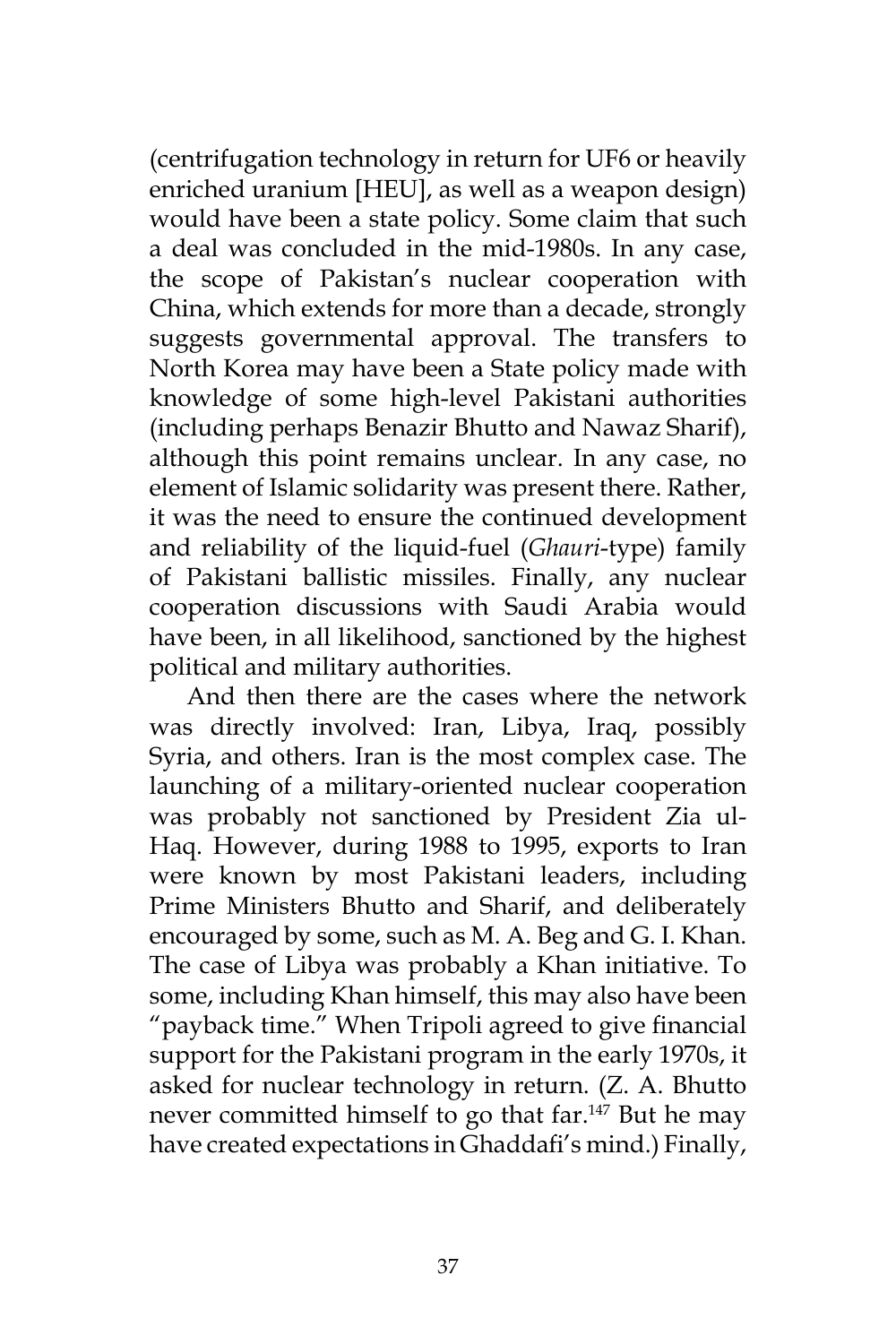offers to Iraq and possibly to Syria were probably A. Q. Khan's own initiative.

It seems reasonable to say that there was no constant and consistent state policy governing the nuclear exports made, or sanctioned, by Pakistani officials in the past 30 years. Concrete interests, personal and national, seem to have been the primary driver behind these exports. They were made possible by the large freedom of manoeuvre given to A. Q. Khan's activities until the end of the 1990s. But there has been, at least in one instance, in the late 1980s, an attempt to make nuclear exports part of a broader national strategic orientation.

Some argue, however, that Pakistani nuclear exports do reflected a consistent State policy. According to Simon Henderson, there were two successive Pakistani strategies. First was a strategy of exchanges or barters: one with China (centrifuge technology for HEU and bomb design), and one with North Korea (centrifuge technology for ballistic missiles). Second was a strategy designed to blackmail the United States, through exports to Muslim States.<sup>148</sup> Alternatively, different actors of the Pakistani leadership may have had different strategies.

## **FUTURE RISKS**

There is no reason to believe that the current Pakistani leadership would today deliberately transfer expertise and knowledge to other States or nonstate actors, at least in peacetime. The risk of further deliberate transfers of nuclear technologies by the Pakistani authorities appears much weaker today—at least as long as there is an objective alliance between Pakistan and the United States. And there are good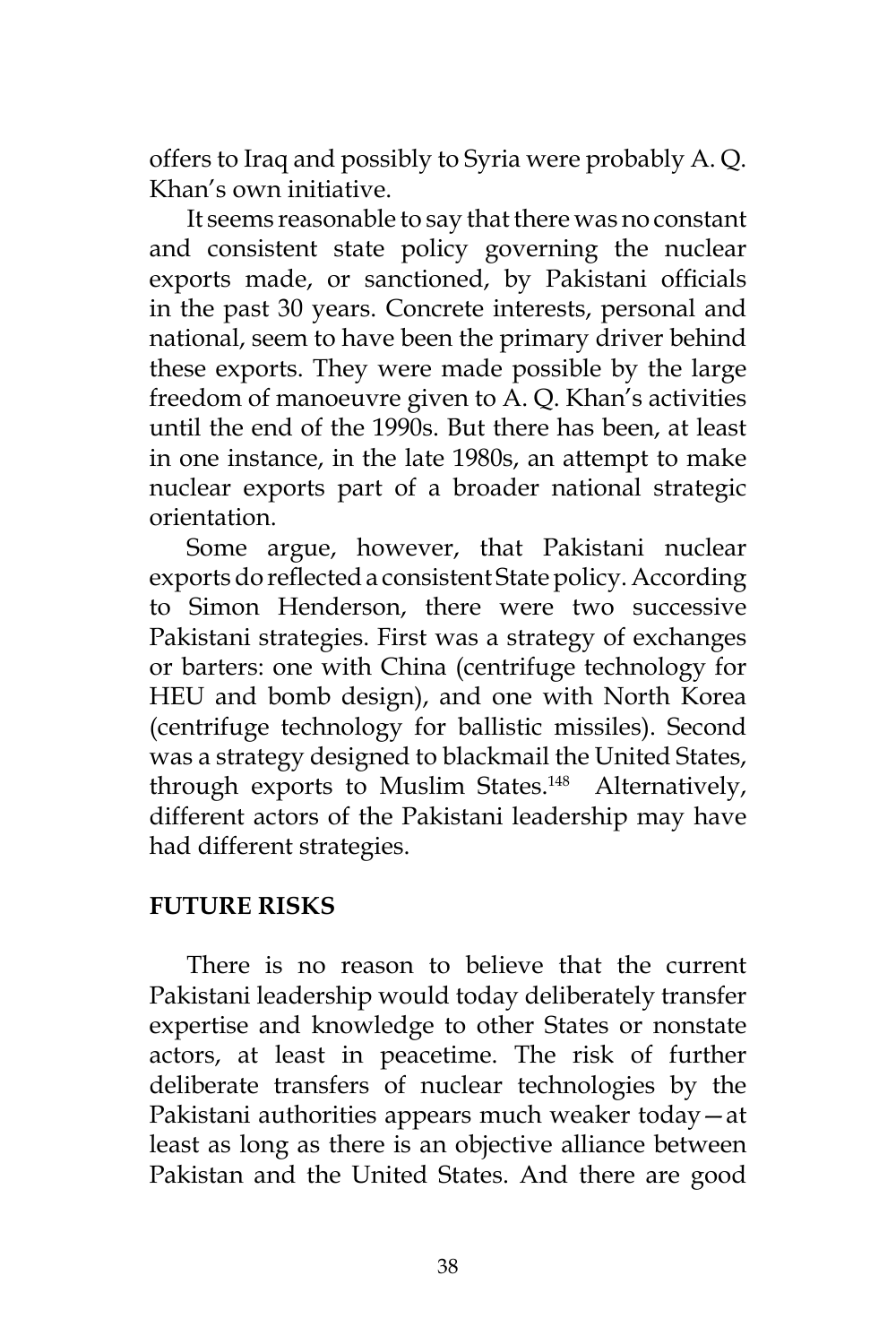reasons to believe that Pakistan has put its nuclear house in order, as deduced from a series of decisions and reorganizations made between 1998 and 2003. The Strategic Planning Directorate (SPD) is a serious organization manned by serious people.

### **The Risk of Further Unsanctioned Transfers.**

However, risks have not disappeared. It is not certain that the additional security procedures set up by Pakistan since 2001 make it impossible to have significant unsanctioned transfers of know-how and expertise by lower-level scientists or engineers. No less than 10,000 to 16,000 people are employed by PAEC.<sup>149</sup> A total of 6,500 scientists and 45,000 people are reportedly involved in the whole nuclear program.150

Precedents are not reassuring. The full story of the travels of Sultan Bashiruddin Mahmood (a former PAEC director), Chaudry Abdul Majid (a former New Labs director), and Mirza Yusuf Baig (a PAEC engineer) to Afghanistan has yet to be written. The same for Suleiman Asad and Muhamed Ali Mukhtar's alleged links with Al-Qaida.151 Some of these individuals were previously associated with A. Q. Khan, including Mahmood who had been his first boss in 1975. The old question of "Who will guard the guardians?" remains relevant in Pakistan<sup>152</sup>

In the past, key government officials were known for their Islamist sympathies. This was apparently the case for key scientists such as Abdul Qadeer Khan and Bashiruddin Mahmood, or military leaders such as Mirza Aslam Beg and Hamid Gul (a former ISI director).<sup>153</sup> This was also the case of Muhammad Aziz Khan (a former chairman of the joint chiefs of staff and as such responsible for nuclear procurement until 2004,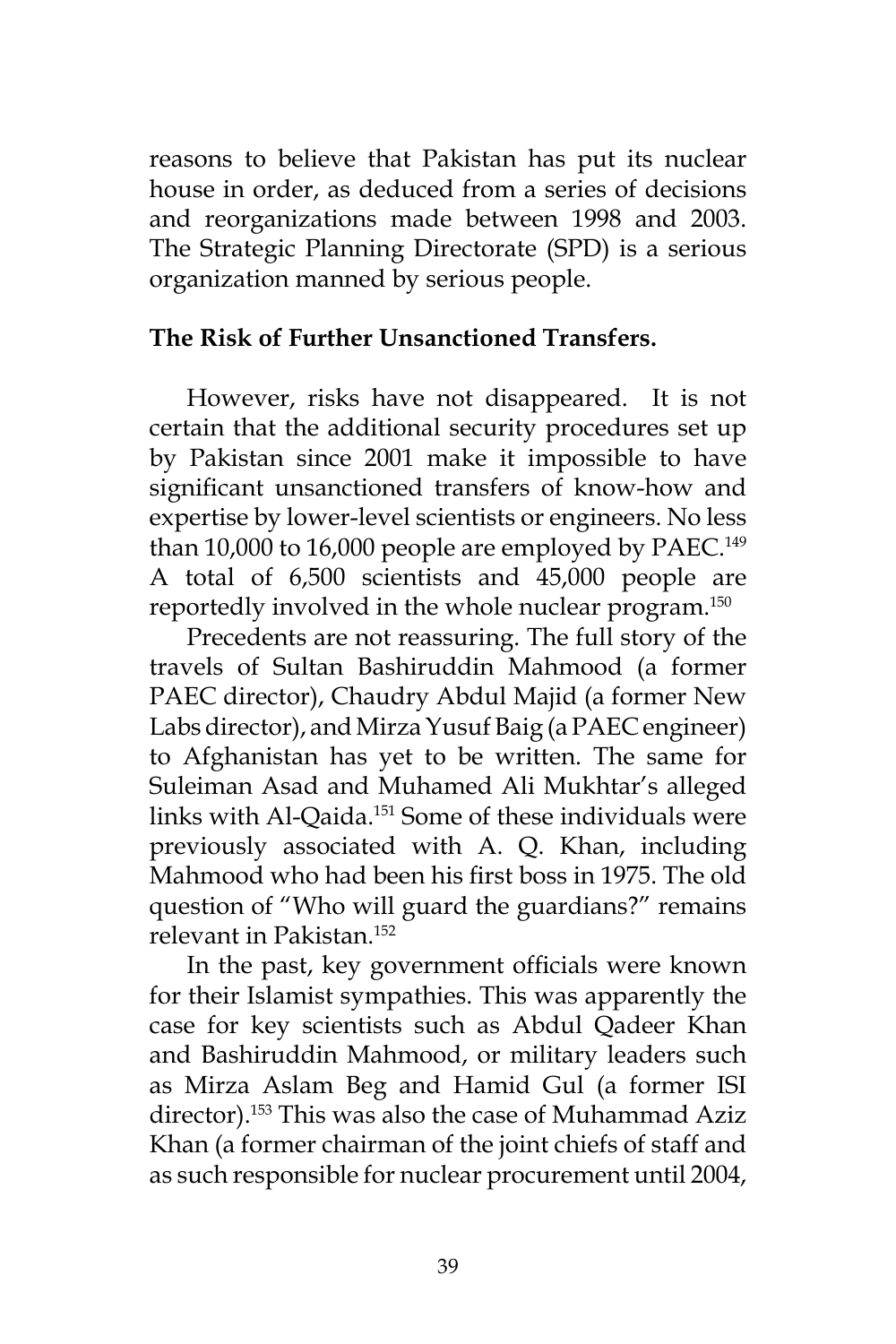and known to consider the United States as the enemy number one of the Muslim world). Some scientists and engineers may have divided loyalties if approached by a nonstate Islamist actor. For a long time, this was not viewed as a problem by those overseeing the program: It was thought that piety was conducive to respect for authority.154

Risks of transfers would also exist in a crisis situation: Pakistan could pre-delegate launch authority for fear of preemption or decapitation.155 Putting nuclear weapons systems on alert involves the relocation of several elements (physics packages, assembled warheads, and delivery systems), making them vulnerable during transit. Also, it should be noted that a pilot flying a nuclear-armed aircraft is reportedly given all necessary codes before taking off.156 One former official has even mused with the idea of a deliberate transfer to a nonstate actor in wartime in order to ensure a capability to retaliate on Indian soil; such a scenario would fall into the category of sanctioned transfers.<sup>157</sup>

The lack of real checks and balances and democratic controls in today's Pakistan might make it still possible in a post-Musharraf future for a Pakistani CoAS to order, on his own, a direct transfer of key technologies or equipments.

### **The Risk of Further Sanctioned Transfers.**

If Iran encountered technical problems in the advancement of its nuclear program, it surely would like to benefit again from Pakistan's expertise. But it is very unlikely that Islamabad would agree. At the same time, two critical Iranian players of the Pakistan-Iran discussions of the 1980s are still in power in Tehran: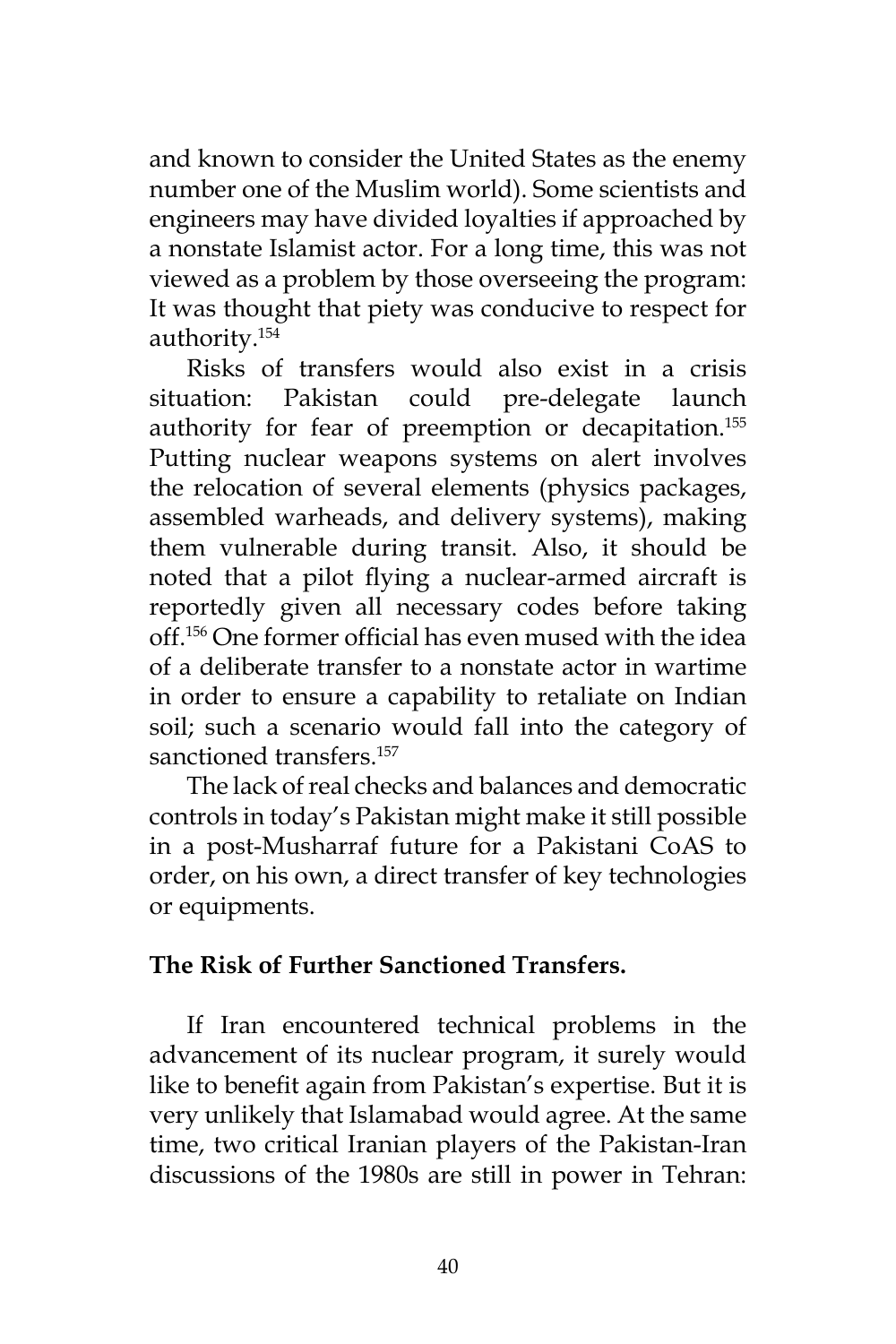Rafsanjani (head of the Expediency Council) and Mohsen Rezai (secretary of the Expediency Council and a former candidate in the 2005 elections whose views on the United States are close to Ahmadinejad's). Their knowledge about the Pakistani system may put them in a position to approach certain players. In any case, new state-sponsored transfers would certainly suppose a breakdown in U.S.-Pakistan relations. Note also that Islamabad would have to make a choice between Ryad and Tehran.

As far as Saudi Arabia is concerned, three scenarios can be conceived. A first scenario is a Pakistani nuclear guarantee without deployments, such as the one given by the United States to Japan. Ballistic missiles based in south-western Pakistan would have the range to cover a significant portion of the Saudi neighborhood, including U.S. bases (though not Israel).<sup>158</sup> Some Pakistani planners acknowledge that such an option would be conceivable.159 It would not question the existence of U.S.-Saudi and U.S.-Pakistan alliances.<sup>160</sup>

A second scenario would be a security guarantee involving nuclear deployments on Saudi soil, such as the one given by the United States to Germany. It would not be a violation of the Nuclear Nonprolifeeration Treaty (NPT), and if Pakistan continues to build up its arsenal, would not detract from immediate deterrence needs vis-à-vis India. It would be a win-win proposal, since Pakistan would gain in survivability against a hypothetical Indian preemptive strike (although even *Shaheen-2* missiles would not be able to threaten Delhi from Saudi territory). Being detectable, such deployments would only be conceivable if relations were good between Washington on the one hand, and Ryad and Islamabad on the other. However, Pakistani planners acknowledge that such deployments would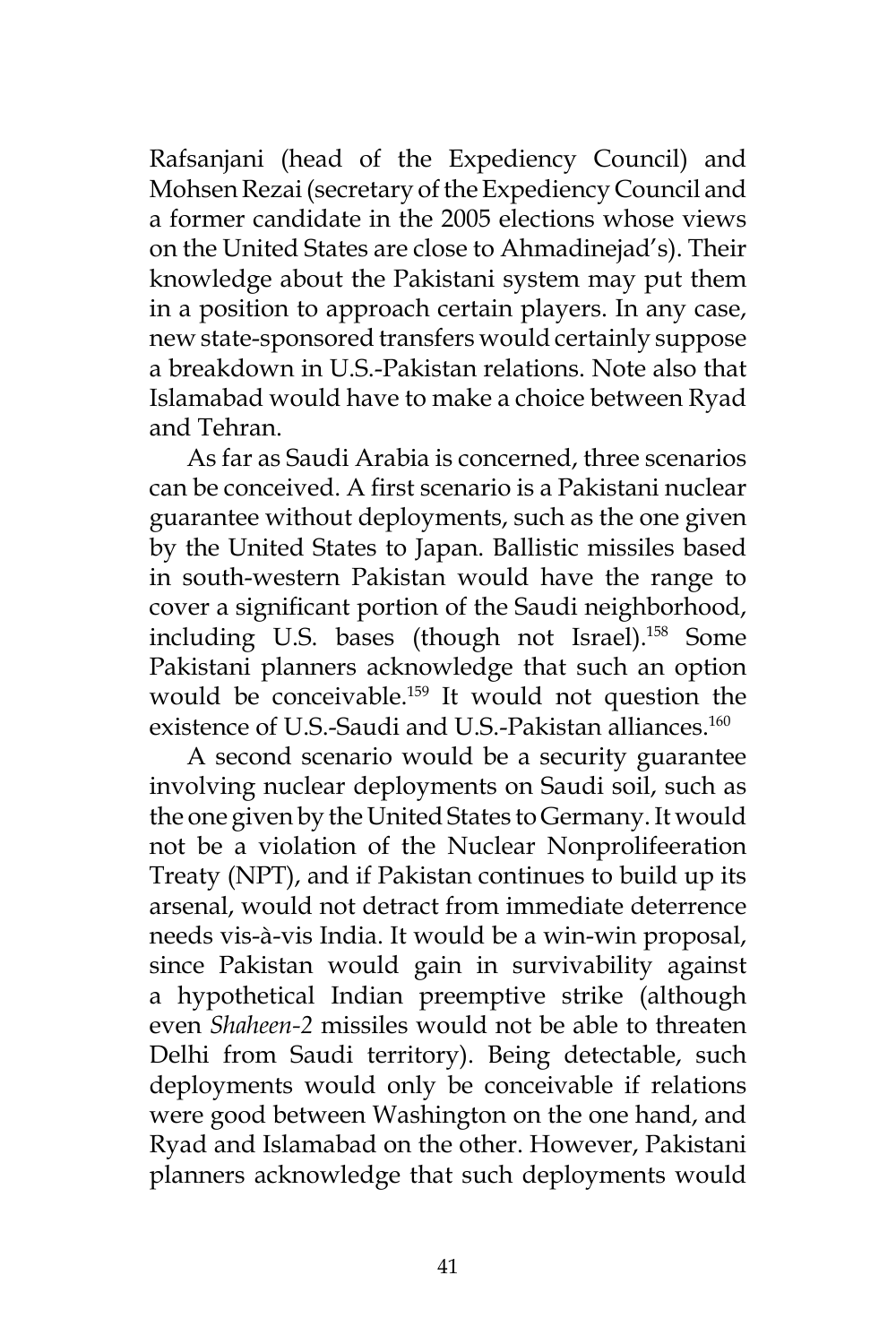be unacceptable to Israel.<sup>161</sup> One of them calls the scenario "worse than the Cuban [missile] crisis."<sup>162</sup>

A third scenario would be a Saudi bomb, either with the help of Pakistan or completely indigenous. Though highly unlikely, it is not completely farfetched given the Kingdom's wealth. A Nuclear Energy Research Institute was inaugurated in 1988, and Saudi publications show an interest in nuclear physics and technology.163 The Saudi request for access to the small quantites protocol (SQP) in 2005 (immediately followed by an unexpected visit by Musharraf on June 25 and 26) raised eyebrows. Some sources assert that a second nuclear research center was created in 1975 at the Al-Suyyalil base.<sup>164</sup> This is where the CSS-2 missiles were stored in 1998—the same year as the creation of the Nuclear Energy Research Institute. Washington reportedly told Islamabad that the sale of Pakistani nuclear weapons to Saudi Arabia is a red line Pakistan should not cross.<sup>165</sup>

\*\*\*\*\*

Since 1999, Pakistan has made considerable efforts to put its nuclear house in order, and a sense of responsibility on nuclear matters seems to pervade the country's leadership today. However, it will take time before Pakistan can be considered as "just another nuclear country." Two conditions may have to be met: the establishment of a long-term alliance between the United States and Pakistan, based on the recognition of enduring common interests, allowing the restoration of mutual trust; and the diffusion of a culture of responsibility in the vast Pakistani nuclear complex, beyond the elites.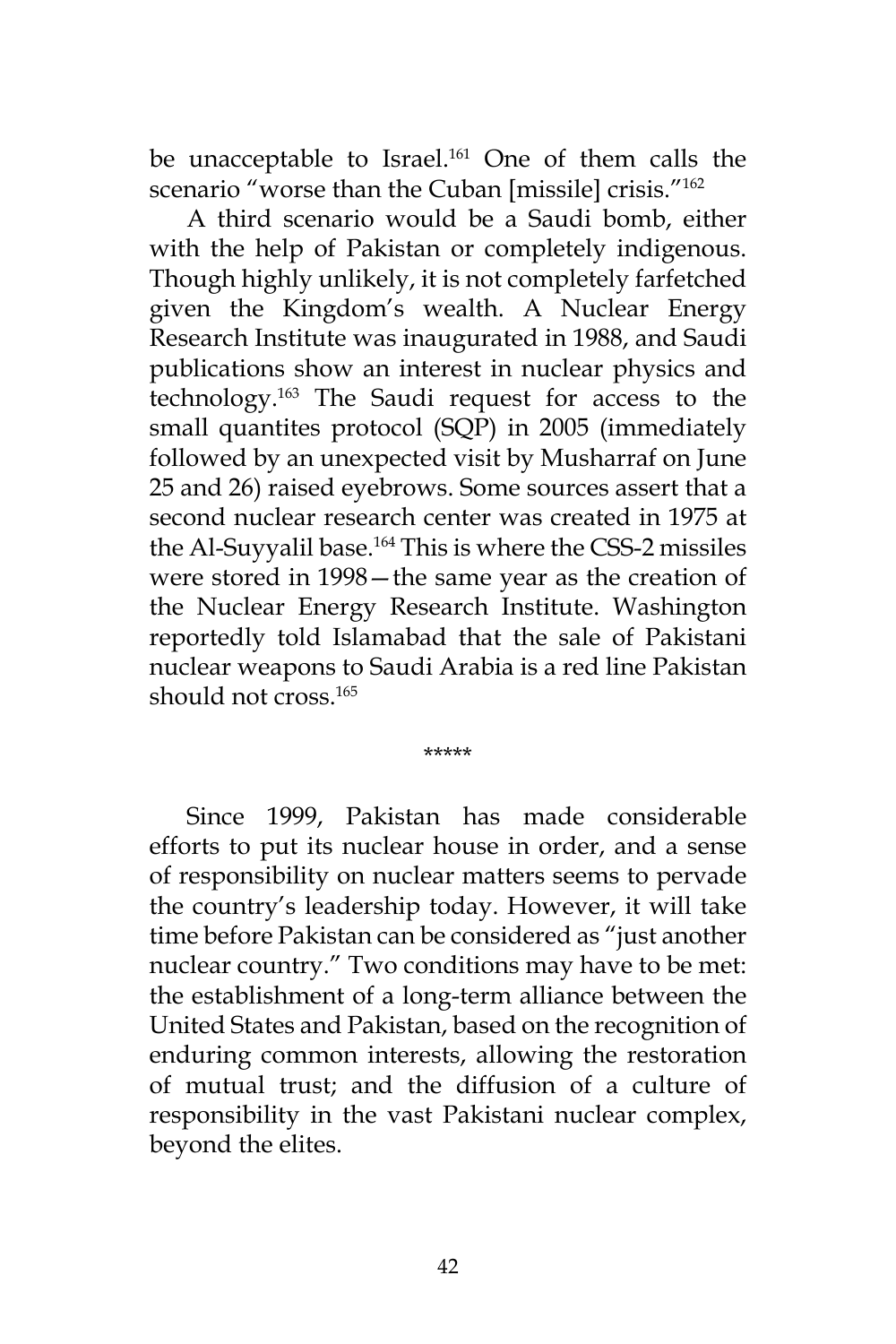#### **ENDNOTES - CHAPTER 2**

1. There were a number of Pakistan-born and Iran-born officials and advisors in the entourage of M. M. Mandela et Mbeki, sometimes referred to as the "Karachi connection." A. Q. Khan's wife was a South African national.

2. Sudan was also a major platform of the network, at least during 1999 to 2001, in particular for materials destined to Iran. Ian Traynor and Ian Cobain, "Clandestine Nuclear Deals Traced to Sudan," *The Guardian*, January 5, 2006.

3. David Albright, "A. Q. Khan Network: The Case Is Not Closed," Testimony to the Subcommittee on International Terrorism and Nonproliferation, Committee on International Relations, House of Representatives, U.S. Congress, May 25, 2006.

4. Polis Dijara Malaysia, "Press Release by Inspector General of Police In Relation to Investigation on the Alleged Production of Components for Libya's Uranium Enrichment Program," February 20, 2004, accessed at *www.ccc.nps.navy.mil/si/2007/Aug/ tertraisAug07.asp*..

5. Gordon Corera, *Shopping for Bombs. Nuclear Proliferation, Global Insecurity and the Rise and Fall of the A. Q. Khan Network*, London: Hurst & Co., 2006, pp. 59-60, p. 136.

6. *Ibid*., p. 65.

7. Polis Dijara Malaysia.

8. Some sources also claim the involvement of Noman Shah, former son-in-law of A. Q. Khan.

9. Details on the South Africa operation are contained in High Court of Transvaal, "The State vs. 1. Daniel Geiges 2. Gerhard Wisser," (undated document, 2006), accessed at *www.ccc.nps. navy.mil/si/2007/Aug/tertraisAug07.asp*. The operation has been referred to as "Project A.F." (for "Arab Fuckers" [sic]); documents discovered in the investigation are reported to have involved Iran, Pakistan, India, and South Africa's own program. See Steve Coll,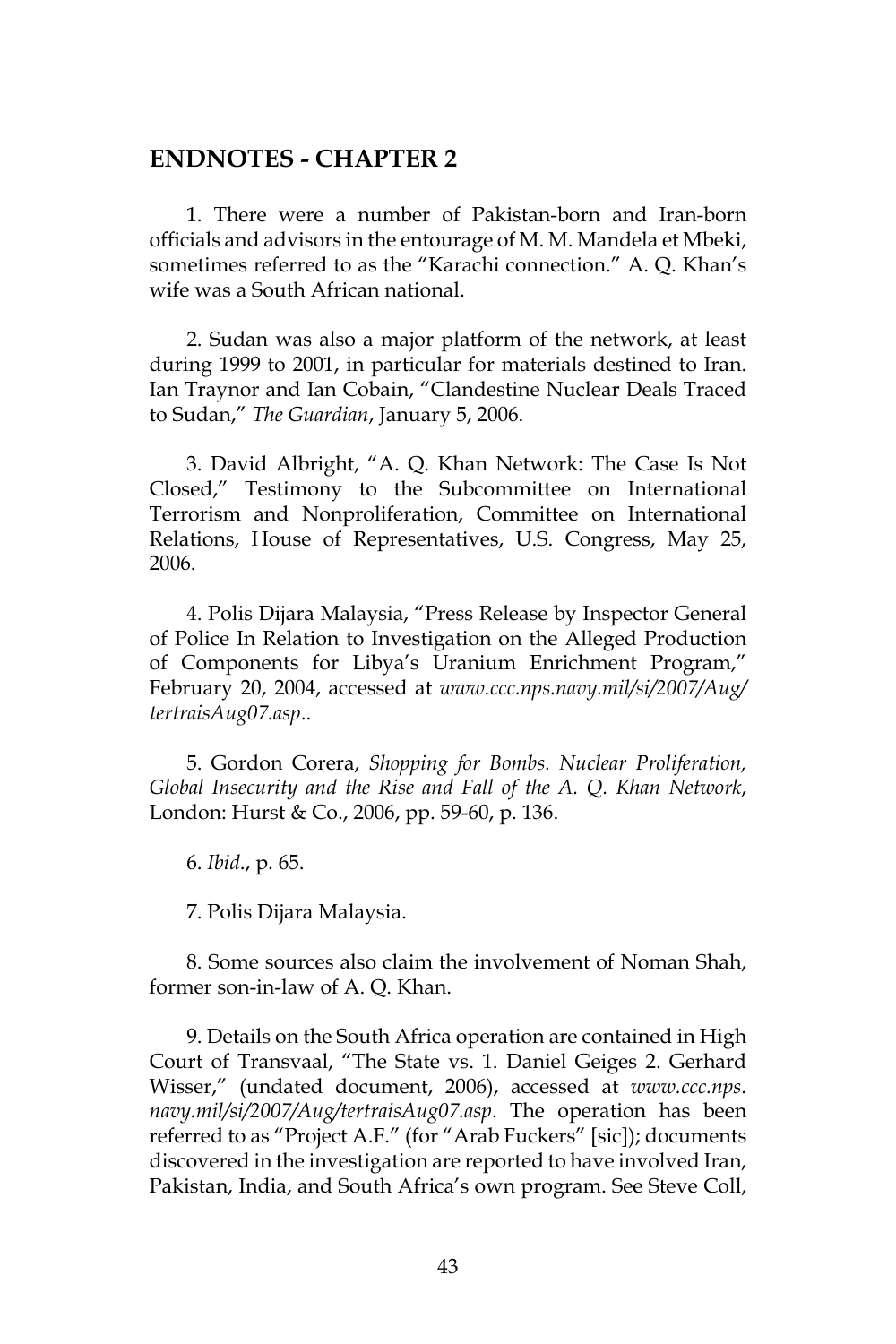"Atomic Emporium," *The New-Yorker*, August 7 and 14, 2006, p. 57.

10. Juergen Dahlkamp, Georg Mascolo, and Holger Stark, "Network of Death on Trial," *Der Spiegel*, March 13, 2006.

11. Simon Henderson, "Nuclear Spinning: The Iran-Pakistan Link," *National Review Online*, December 11, 2003; John Lancaster and Kamran Khan, "Pakistanis Say Nuclear Scientists Aided Iran," *The Washington Post*, January 24, 2004. Other officials arrested in December 2003 and January 2004 included Yassin Chauhan, Nazir Ahmed, and Islam ul-Haq, all KRL officials.

12. Special Report, "The A. Q. Khan Network: Crime . . . And Punishment?" *WMD Insights*, Issue 3, March 2006.

13. *Ibid*.

14. David Albright and Corey Hinderstein, *Uncovering the Nuclear Black Market: Working Toward Closing Gaps in the International Nonproliferation Regime*, Washington, DC: Institute for Science and International Security, July 2, 2004, *www.isis-online. org/publications/southasia/nuclear\_black\_market.html*; Polis Dijara Malaysia; "Nuke trail traced to M'sia, Pakistan, Libya," *The Korea Herald*, February 16, 2006.

15. William J. Broad, David E. Sanger, and Raymond Bonner, "A Tale of Nuclear Proliferation," *The New York Times*, February 12, 2004.

16. See Lancaster and Khan, "Pakistanis Say Nuclear Scientists Aided Iran."

17. Stephen Fidler and Farhan Bokhari, "Pakistan Investigates BCCI Role in Sale of Nuclear Know-How," *The Financial Times*, February 4, 2004.

18. A U.S. scholar says that M. A. Khan personally confirmed this (interview with U.S. scholar, Washington, October 2005).

19. NTI Global Security Newswire, Iran Nuclear Chronology.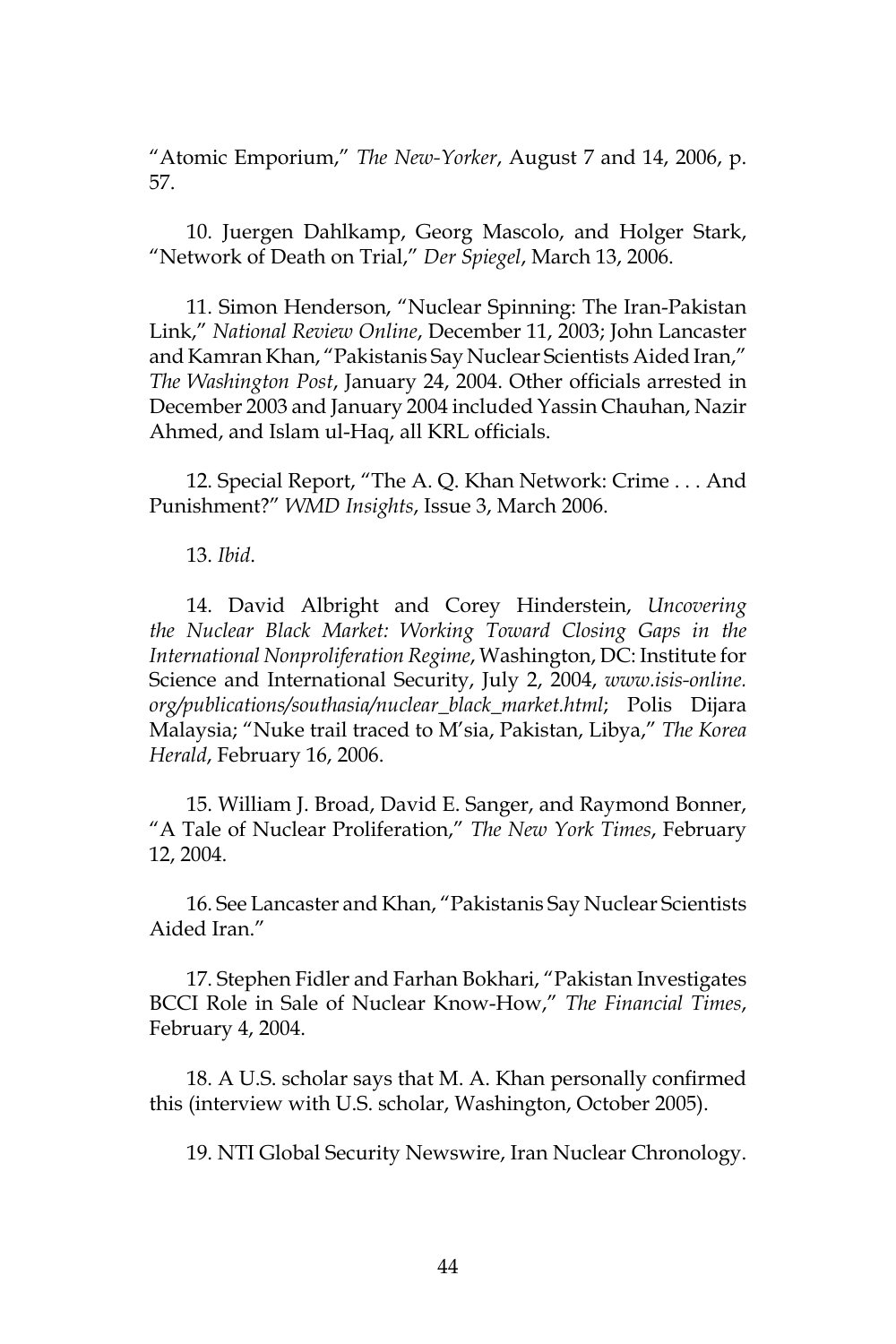20. *Ibid*.; Corera, p. 64. Steve Coll, "Atomic Emporium," *The New-Yorker*, August 7 and 14, 2006, pp. 56-57, reports that according to Leonard Weiss, the agreement was signed in 1985.

21. Yossef Bodansky, *Pakistan's Islamic Bomb*, Houston: Freeman Center for Strategic Studies, July 1998; Rajesh Kumar Mishra, *Pakistan as a Proliferator State: Blame it on Dr. A. Q. Khan*, Paper n° 567, India: South Asia Analysis Group, December 20, 2002.

22. The IAEA was shown in January 2005 a copy of a document reflecting "an offer said to have been made to Iran in 1987 by a foreign intermediary," involving the supply of "a disassembled machine (including drawings, descriptions and specifications for the production of centrifuges); drawings, specifications and calculations for 'a complete plant'; and materials for 2000 centrifuges machines." Vienna, Austria: IAEA, *Implementation of the NPT Safeguards Agreement in the Islamic Republic of Iran*, GOV/2006/15, February 27, 2006, p. 3. An Iranian opponent from the NCRI stated in a press conference in Vienna in November 2004 that Pakistan provided to Iran, in 2001, a small quantity of highly enriched uranium (HEU). However, this statement was made in answer to a question and was not subsequently used in NCRI propaganda documents. See Press Conference By Mohammad Mohadessin, Foreign Affairs Committee Chairman, National Council of Resistance of Iran, November 17, 2004; and Elaine Sciolino, "Exiles Add to Claims on Iran Nuclear Arms," *New York Times*, November 18, 2004.

23. Lancaster and Khan, "Pakistanis Say Nuclear Scientists Aided Iran"; and John Wilson, "Iran, Pakistan and Nukes," New Delhi, India: Observer Research Foundation, 2005.

24. Dennis Kux, *The United States and Pakistan 1947-2000. Disenchanted Allies,* Washington DC: Woodrow Wilson Center Press, 2001, p.284.

25. See John Lancaster and Kamran Khan, "Musharraf Named in Nuclear Probe," *Washington Post*, February 3, 2004; Mubashir Zaidi, "Scientist Claimed Nuclear Equipment Was Old, Official Says," *Los Angeles Times*, February 10, 2004.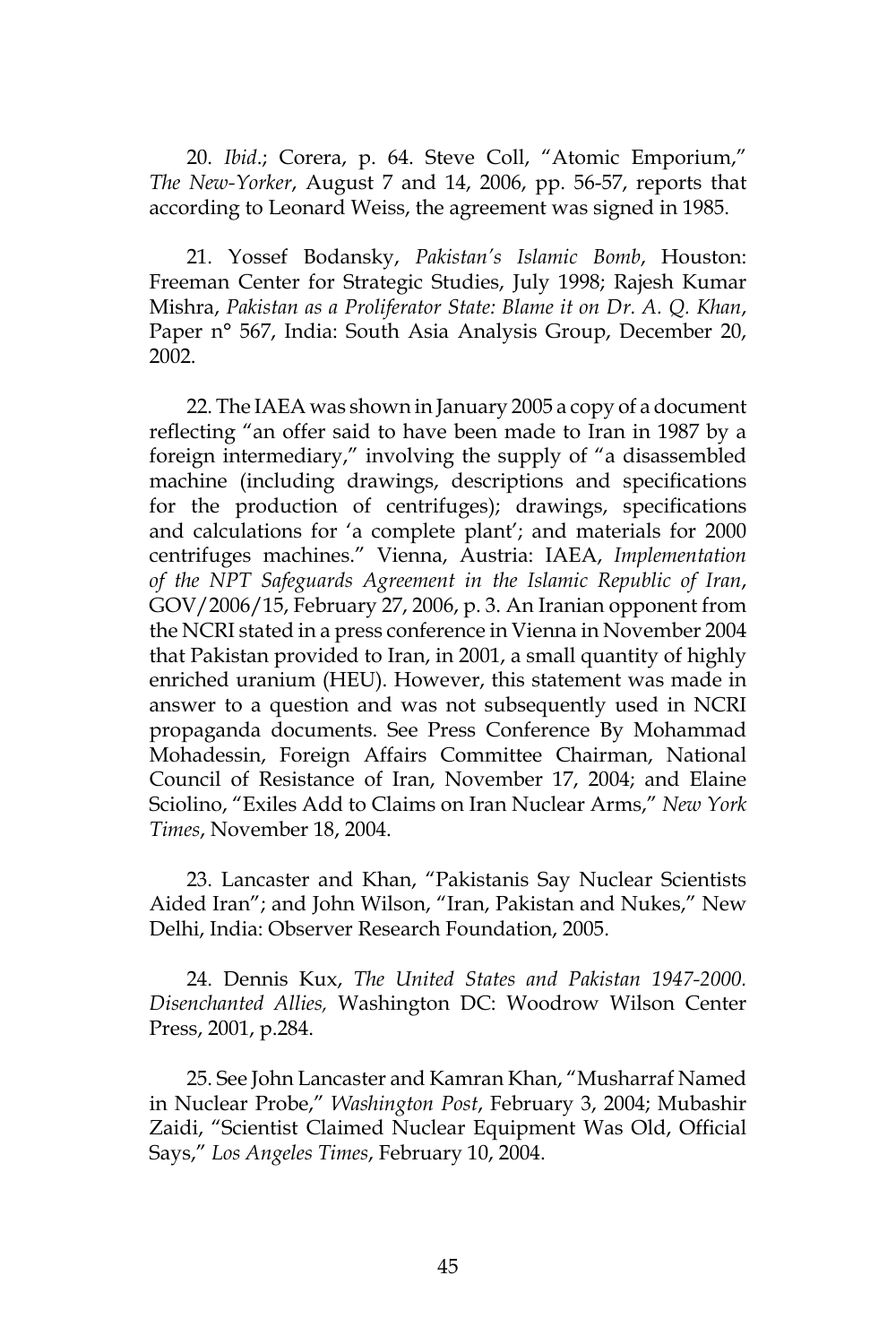26. Kathy Gannon, "Iran Sought Advice in Pakistan on Attack," Associated Press, May 12, 2006.

27. M. A. Chaudhri, "Pakistan's Nuclear History: Separating Myth from Reality," *Defence Journal*, May 2006.

28. Seymour Hersch, "On the Nuclear Edge," *The New-Yorker*, March 29, 1993.

29. Gannon, "Iran Sought Advice in Pakistan on Attack."

30. Kathy Gannon, "Explosive Secrets from Pakistan," *Los Angeles Times*, January 30, 2004. Gannon says she interviewed Beg himself on this subject in 2003.

31. Matt Kelley, "Pakistan Threatened to Give Iran Nukes," Associated Press, February 27, 2004; and Douglas Frantz, "Pakistan's Role in Scientist's Nuclear Trafficking Debated," *Los Angeles Times*, May 16, 2005.

32. David Rohde, "Pakistanis Question Official Ignorance of Atom Transfers," *New York Times*, February 3, 2004; Lancaster and Khan, "Musharraf Named in Nuclear Probe"; David Armstrong, "Khan Man," *The New Republic*, November 9, 2004.

33. Frantz, "Pakistan's Role . . ."; Douglas Frantz, "Iran Closes in on Ability to Build a Nuclear Bomb,"*Los Angeles Times*, August 3, 2003.

34. Gannon, "Iran Sought Advice in Pakistan on Attack."

35. Rohde, "Pakistanis Question . . ."; Lancaster and Khan, "Musharraf Named . . ."; Armstrong, "Khan Man."

36. Zaidi; Gaurav Kampani, *The Military Coup: Implications for Nuclear Stability in South Asia*, CNS Report, CNS/MIIS, October 1999.

37. Kux, p. 209.

38. Hersch*.*

39. Kux, p. 299.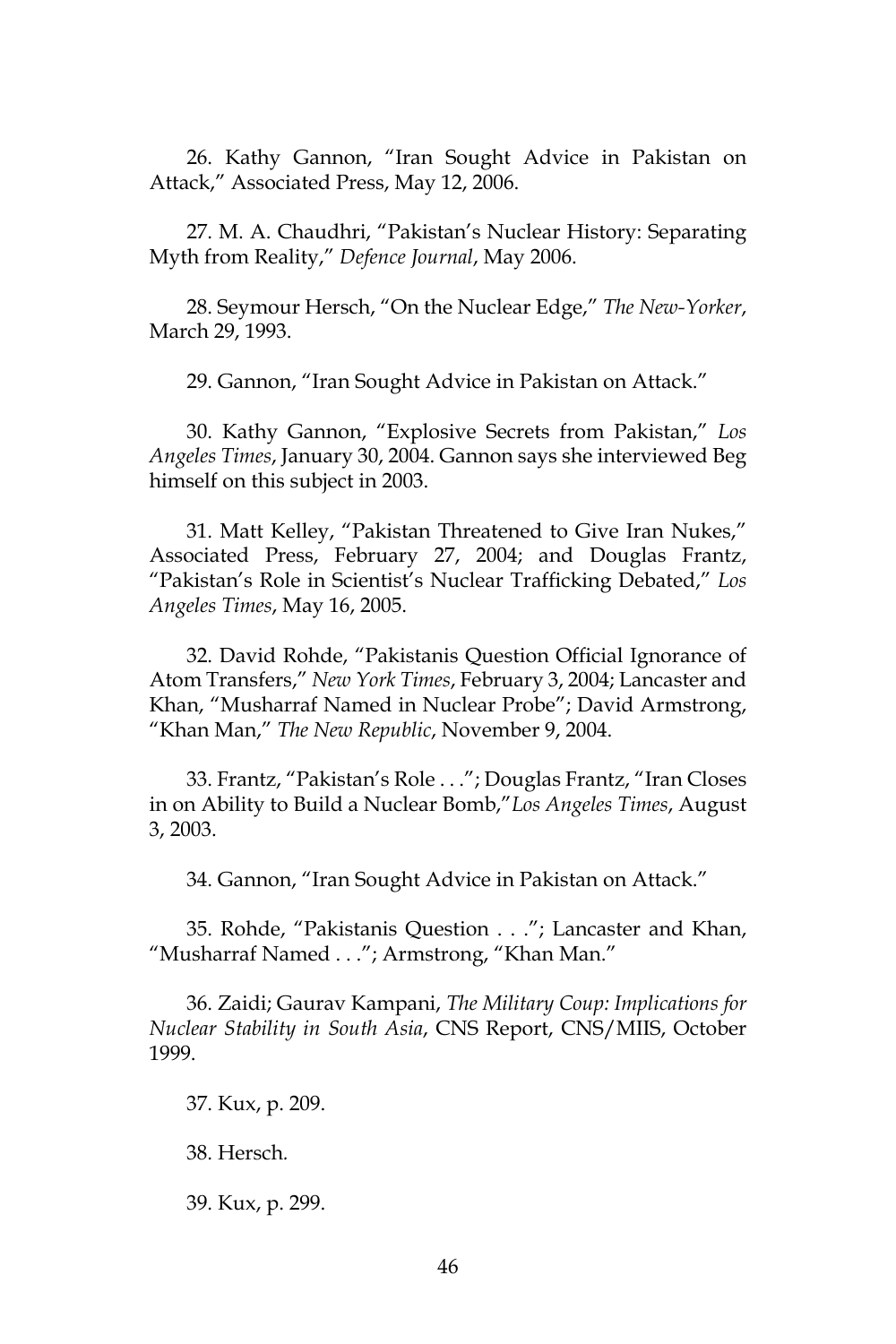40. Hassan Abbas, *Pakistan's Drift into Extremism. Allah, the Army, and America's War on Terror*, NewDelhi: Pentagon Press, 2005, p. 142. Mrs. Bhutto claims to have ordered, during her first mandate, that no Pakistani nuclear scientist leaves the territory without her written permission (quoted in Rohde, "Nuclear Inquiry . . . ").

41. Kux, p. 313.

42. See John Lancaster and Kamran Khan, "Pakistanis Say Nuclear Scientists Aided Iran," *Washington Post*, January 24, 2004. Beg's concept was called "strategic defiance." The more precise expression "strategic depth" is attributable to General Hamid Gul, then-chief of ISI.

43. See Lancaster and Khan, "Pakistanis Say Nuclear Scientists Aided Iran"; and Gaurav Kampani, *Proliferation Unbound: Nuclear Tales from Pakistan*, Monterey, CA: Center for Nonproliferation Studies, Monterey Institute for International Affairs, February 2004. One of the former officials, Chaudhry Nisar Ali Khan, says that Beg declared to him at the time: "Iran is willing to give whatever it takes, \$6 billion, \$10 billion. We can sell the Bomb to Iran at any price." Wilson, "Iran, Pakistan and Nukes"; see also Gannon, "Explosive Secrets from Pakistan." Ishaq Dar mentions 12 billion dollars, see Shaukat Piracha, "Beg asked Nawaz to give nuclear technology to a 'friend', says Ishaq Dar," *Daily Times*, September 21, 2005. Still another one claims that Iran offered Beg "around 8 billion dollars" in 1991 (quoted in Powell and McGirk.).

44. Lancaster and Khan, "Musharraf Named in Nuclear Probe."

45. Kenneth R. Timmerman, *Countdown to Crisis. The Coming Nuclear Showdown with Iran*, New York: Crown Forum, 2005; and Udayan Namboodiri, "Dr. Khan's story: Thy Hand, Great Gen!," *Pioneer*, February 6, 2004.

46. Gannon, "Explosive Secrets from Pakistan"; David Rohde, "Nuclear Inquiry Skips Pakistan Army as Musharraf Tries to Protect Its Club," *New York Times*, January 30, 2004; and Namboodiri*.*

47. Timmerman, pp. 101-107.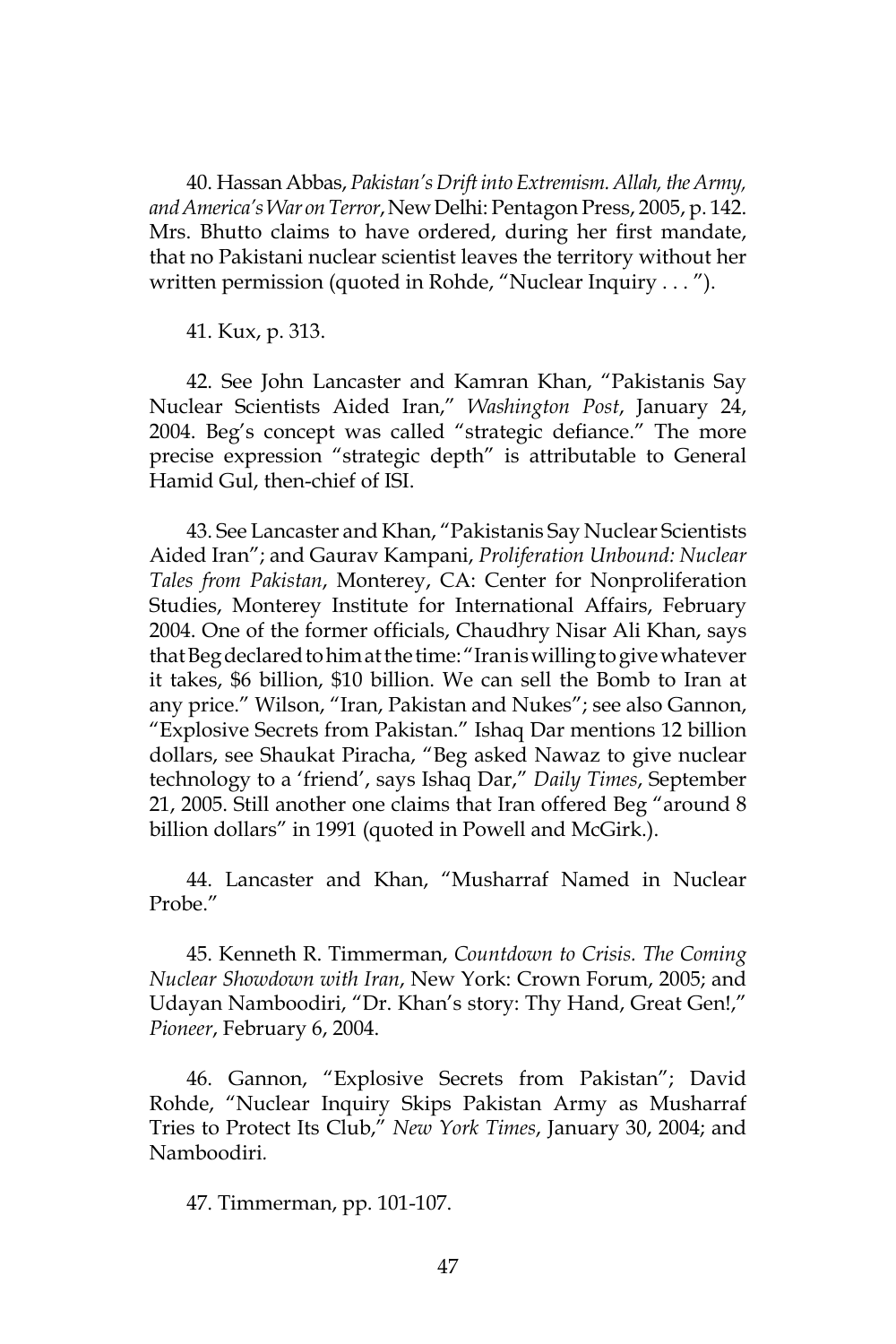48. See Rohde, "Nuclear Inquiry… "

49. Abbas, p. 148.

50. Lancaster and Khan, "Pakistanis Say Nuclear Scientists Aided Iran."

51. Corera, p. 233.

52. *Ibid.*, p. 69.

53. IAEA, *Implementation of the NPT Safeguards Agreement in the Islamic Republic of Iran*, p. 5.

54. Bill Powell and Tim McGirk, "The Man Who Sold The Bomb," *Time Magazine*, February 6, 2005.

55. William J. Broad and David E. Sanger, "New Worry Rises after Iran Claims Nuclear Steps," *The International Herald Tribune*, April 17, 2006.

56. See Corera, p. 76.

57. According to the IAEA, Iran had inquired into the delivery of 900 ring magnets suitable for P2 machines from a foreign entity in mid-2003. IAEA, *Implementation of the NPT Safeguards Agreement in the Islamic Republic of Iran*, p. 4.

58. "Memo # 78m, Subject: Proposal," Iraqi intelligence document, October 6, 1990.

59. David Albright and Corey Hinderstein, "The A. Q. Khan Illicit Nuclear Trade Network and Implications for Nonproliferation Efforts," *Strategic Insights*, Vol. V, Issue 6, July 2006.

60. Joseph S. Bermudez, Jr., *DPRK-Pakistan Ghauri Missile Cooperation*, Washington, DC: Federation of American Scientists, May 21, 1998.

61. George Wehrfritz and Richard Wolfe, "How North Korea Got the Bomb," *Newsweek*, October 27, 2003.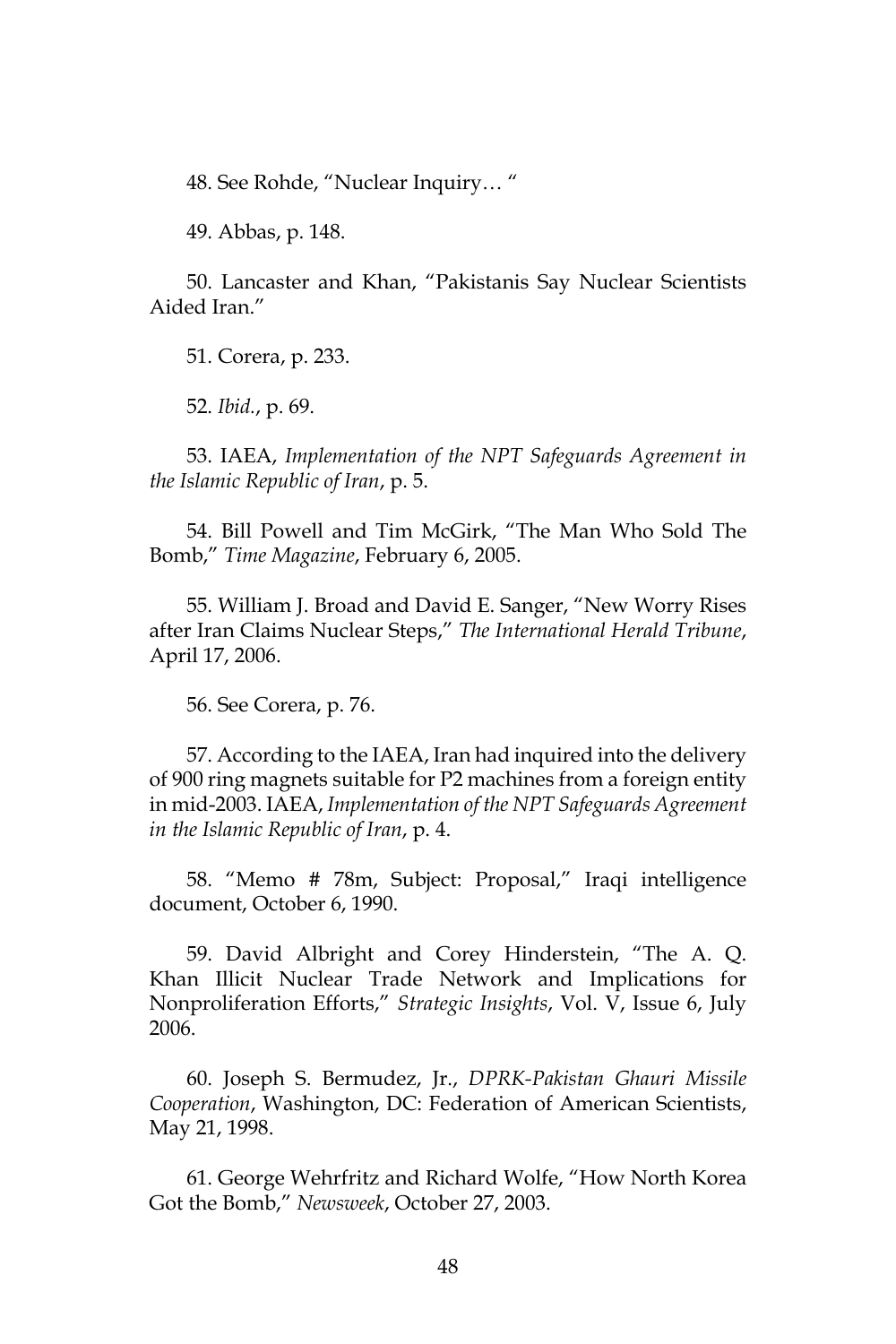62. One source claims that the arrangement was agreed in December 1994, when Benazir Bhutto arranged it in Pyongyang at the request of Abdul Waheed Kakar, the Army CoAS. This may be a mistake and in fact a reference to Bhutto's December 1993 visit. Lancaster and Khan, "Musharraf Named in Nuclear Probe."

63. Corera, p. 87.

64. Powell and McGirk, "The Man Who Sold The Bomb."

65. Pervez Musharraf, *In The Line of Fire. A Memoir*,. New-York : Free Press, 2006, pp. 288-289.

66. David Armstrong, "Khan Man," *The New Republic*,November 11, 2004; Lancaster and Khan, "Musharraf Named . . . ."

67. See Strobe Talbott, *Engaging India. Diplomacy, Democracy and the Bomb*, New Delhi: Penguin Books, 2004**,** p. 150.

68. See Corera, p. 89.

69. Owen Bennett Jones, *Pakistan: Eye of the Storm*, New Haven: Yale University Press, 2003, p. 206.

70. Congressional Research Service, *Weapons of Mass Destruction: Trade Between North Korea and Pakistan*, Report for Congress, March 11, 2004; Douglas Frantz, "Pakistan's Role in Scientist's Nuclear Trafficking Debated," *Los Angeles Times*, 16 May 2005.

71. See Corera, p. 92.

72. *Ibid*., pp. 92-93.

73. "President's Interview with *New York Times*," *www.presidentofpakistan.gov.pk*, September 12, 2005.

74. Mubashir Zaidi, "Scientist Claimed Nuclear Equipment Was Old, Official Say," *Los Angeles Times*, February 10, 2004; William J. Broad and David E. Sanger, "New Worry Rises after Iran Claims Nuclear Steps," *The International Herald Tribune*, April 17, 2006; Corera, p. 94.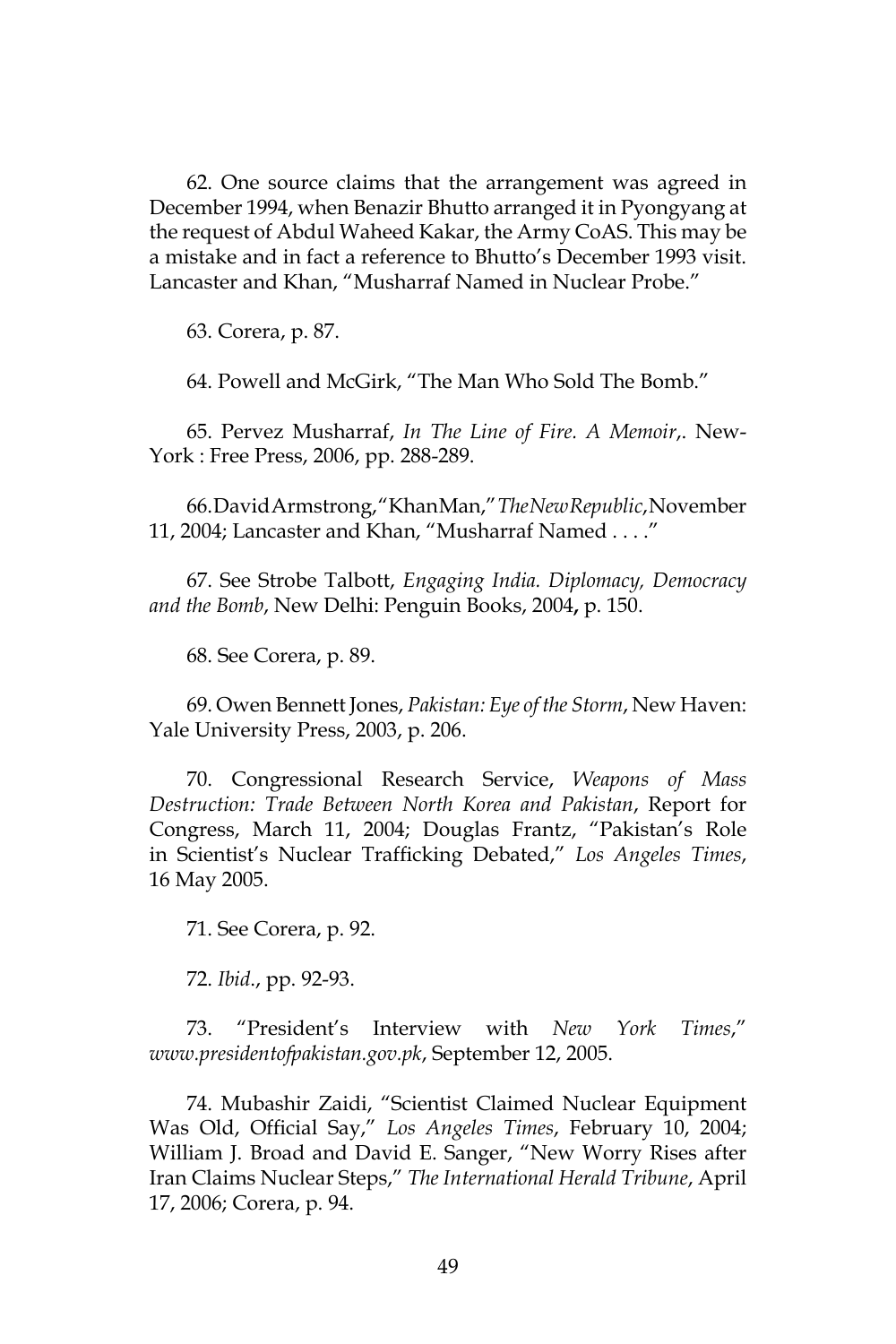75. Musharraf, *op. cit.*, p. 296.

76. See Christopher O. Clary, *The A. Q. Khan Network: Causes and Implications*, Monterey, CA: U.S. Naval Postgraduate School, December 2005, pp. 62-71.

77. See Koch, "Pakistan Persists with Nuclear Procurement"; and Kux, p. 343.

78. The existence of nuclear exports to Pyongyang was reported in the 1998 Bermudez article.

79. Strobe Talbott, *Engaging India. Diplomacy, Democracy and the Bomb*, New Delhi: Penguin Books, 2004**,** pp. 150-151.

80. See Clary, *The A. Q. Khan Network* . . .*.*, pp. 62-71.

81. Department of State, Memorandum of conversation, Subject: Proposed Cable to Tehran on Pakistani Nuclear Reprocessing, Secret, May 12, 1976, p. 3.

82. Wyn Q. Bowen, *Libya and Nuclear Proliferation. Stepping Back from the Brink*, Adelphi Paper n° 380, London: International Institute for Strategic Studies (IISS)/Routledge, 2006, pp. 30-43.

83. Corera, p. 190.

84. IAEA, I*mplementation of the NPT Safeguards Agreement of the Socialist People's Libyan Arab Jamahiriya*, GOV/2004/12, February 20, 2004, p. 5.

85. See Corera*.*

86. "Saudi Nuclear Pact," *The Washington Post*, January 19, 1981; Marie Colvin and Peter Sawyer, "How an Insider Lifted the Veil on Saudi Plot for an 'Islamic Bomb'," *Sunday Times*, July 24, 1994; "Mohammed al-Khilewi: Saudi Arabia is Trying to Kill Me," *The Middle East Quarterly*, Vol. V, No. 3. Saudi Arabia was also reported to finance the Iraqi program.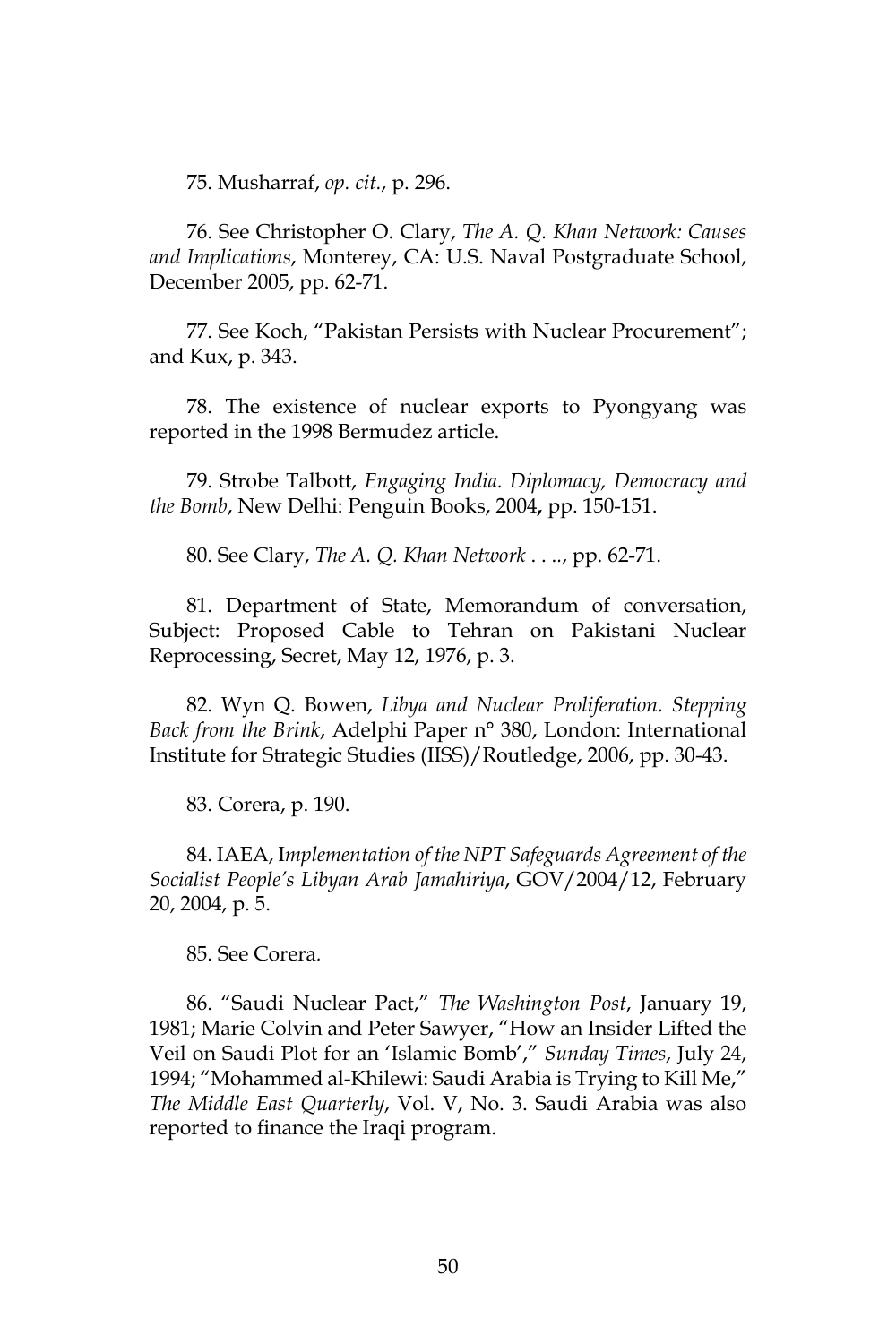87. "A Blind Eye to the Islamic Bomb," Dateline, Special Broadcasting Service, June 23, 2004.

88. See Abbas, pp. 162-163. At this occasion, Saudi Arabia reportedly proposed to guarantee to Pakistan preferential prices for its oil deliveries in order to cushion the cost of expected sanctions. Roula Khalaf, Farhan Bokhari, and Stephen Fidler, "Saudi Cash Joins Forces With Nuclear Pakistan," *The Financial Times*, August 5, 2004.

89. President H. G. W. Bush was reportedly told about this by U.S. intelligence in late November 1990. Bergman.

90. Mansoor Ijaz, "Pakistan's Nuclear Metastasis: How Widespread is the Cancer?" *The Weekly Standard*, January 8, 2004. According to the author, another option was to set up a secret nuclear base on the territory of another Gulf monarchy.

91. After the November 1999 visit, a Saudi nuclear expert reportedly declared: "Saudi Arabia must make plans aimed at making a quick response to face the possibilities of nuclear warfare agents being used against the Saudi population, cities or armed forces." Gopalaswami Parthasarathy, "Pakistan Plays Nuclear Footsie; Does Anyone Care?" *Wall Street Journal*, January 2, 2004.

92. "Saudi Arabia Takes Steps To Acquire Nuclear Weapons," *Defense & Foreign Affairs*, October 30, 2002. See also "Saudi Looking to Go Nuclear? Intel Analysts Say Royal Family Wants to Keep Up with Tehran," Geostrategy-Direct Intelligence Brief, June 19, 2003.

93. Selig S. Harrison, "U.S. Must Clamp Down on Pakistan Nuke Dealing," *San José Mercury News*, May 30, 2003.

94. See Corera, p. 168.

95. Harrison*.*

96. Ewan MacAskill and Ian Traynor, "Saudis Consider Nuclear Bomb," *The Guardian*, September 18, 2003. This information was confirmed by Simon Henderson in "Toward a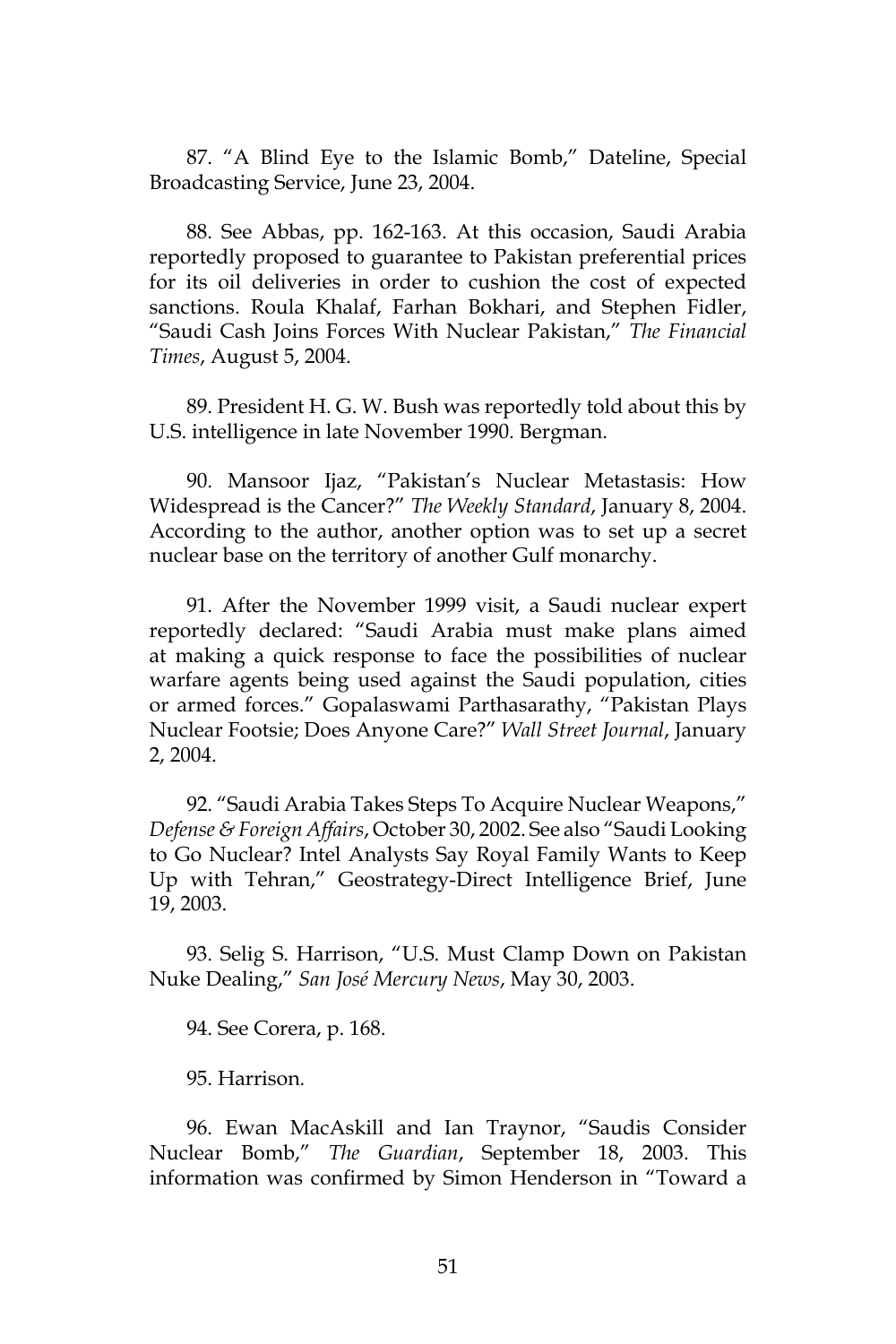Saudi Nuclear Option: The Saudi-Pakistani Summit," *Policywatch*, No. 793, Washington, DC: The Washington Institute for Near East Policy, October 16, 2003.

97. Khalaf *et al.*

98. Arnaud de Borchgrave, "Pakistani-Saudi Trade Nuke Tech for Oil," UPI, October 20, 2003; Uri Dan, "Saudis Trying to Buy Nukes," *New York Post*, October 22, 2003; David R. Sands, "Israeli General Says Saudis Seek to Buy Pakistani Nukes," *Washington Times*, October 23, 2003; Ze'ev Schiff, "Iran: Pakistan Helping Saudis Develop Nukes," *Haaretz*, December 8, 2004.

99. "Pak-Saudi N-link Alive," *News Insight*, April 15, 2005; Amir Mir, "Probe into Nuclear Cooperation Worries Pakistan, S. Arabia," *South Asia Tribune*, July 6, 2005. The participation of Saudi scientists in Khan-organized conferences is also reported. William J. Broad and David E. Sanger, "As Nuclear Secrets Emerge in Khan Inquiry, More are Suspected," *New York Times*, December 26, 2004.

100. Mir*.*

101. "Face au défi iranien, une bombe saoudienne?"Intelligence online, April 21, 2006.

102. "Report Alleges Saudi Arabia Working on 'Secret Nuclear Program' with Pakistani Assistance," *WMD Insights*, May 2006, p. 4.

103. "Government Offers UAE Nuclear Training But Not Atomic Bomb on Platter," *Jasarat*, May 26, 1999; quoted in Gaurav Kampani, "Second Tier Proliferation: The Case of Pakistan and North Korea," *The Nonproliferation Review*, Fall/Winter 2002, p. 114.

104. Louis Charbonneau, "Some in U.S. Think Syria Has Atomic Centrifuges—Sources," *Reuters*, May 5, 2004; Central Intelligence Agency, Unclassified Report to Congress on the Acquisition of Technology Related to Weapons of Mass Destruction and Advanced Conventional Munitions, Washington, DC, January 1-December 31, 2004.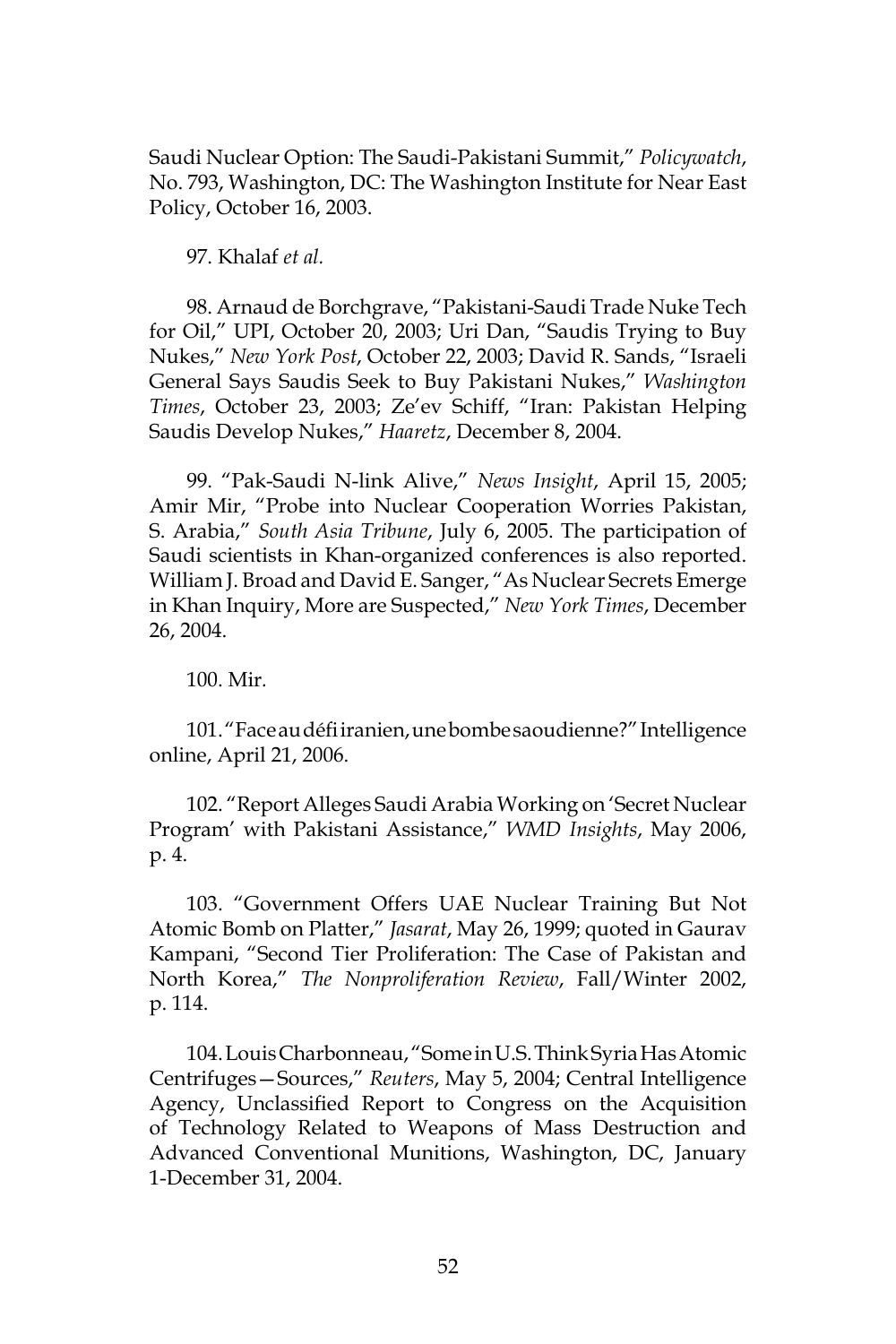105. Douglas Frantz, "Black Market Nuclear Probe Focuses on Syria," *Los Angeles Times*, June 24, 2004.

106. Kampani, *Proliferation Unbound* . . .*.*

107. Frantz, "Black Market Probe . . . ."

108. Charbonneau, "Some in US . . . ."

109. Interview of a senior U.S. official quoted in Robert Windrem, "Pakistan: 'The Crazy Soup'. Nuclear Politics—And the 'Islamic Bomb'," NBC News, *msnbc.com*, February 6, 2004. See also Andrew Koch, "A. Q. Khan Network: Case Closed?" Statement Before the Subcommittee on International Terrorism and Nonproliferation of the House of Representatives, 109th Congress, 2nd Sess., Washington, DC: Committee on International Relations, May 25, 2006.

110. Albright and Hinderstein, "Unraveling the A. Q. Khan . . . .", p. 113.

111. See Carmen Gentile, "Brazil Realizes Its Nuclear Ambitions," *ISN Security Watch*, May 16, 2006.

112. See Mustafa Kibaroglu, "Turkey's Quest for Peaceful Nuclear Power," *The Nonproliferation Review*, Spring-Summer 1997, p. 35; and Deniz Zeyrek, "Pakistan's offer for cooperation," *Radical*, June 1, 1998.

113. David Albright and Mark Hibbs, "Pakistan's Bomb: Out of the Closet," *Bulletin of Atomic Scientists*, Vol. 48, No. 6, July-August 1992; Corera, p. 45.

114. Clary, *The A. Q. Khan Network* . . .*.*, p. 89.

115. Gordon Corera raises the intriguing possibility that A. Q. Khan himself might not have been the dominant partner in the network's exports activities. See Corera, p. 66.

116. NPEC Seminar, Washington, April 2006.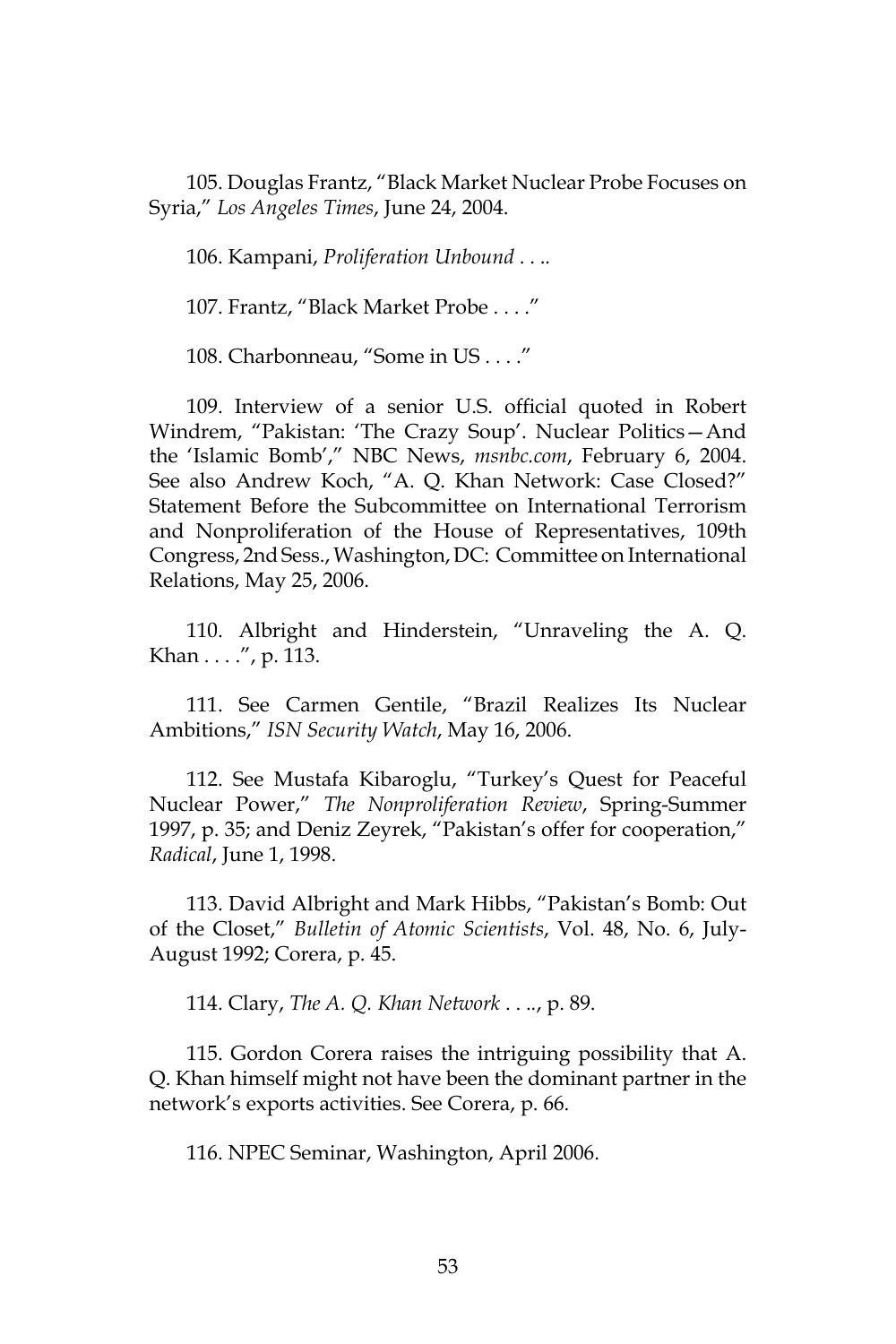117. Peter Lavoy and Feroz Hassan Khan, "Rogue or Responsible Nuclear Power? Making Sense of Pakistan's Nuclear Practices," *Strategic Insights*, Vol. III, Issue 2, February 2004.

118. See Corera, p. 95.

119. Corera, p. 145.

120. David Sanger, "The Khan Network," Conference on South Asia and the Nuclear Future, Stanford University, June 4-5, 2004.

121. Corera, p. 145.

122. Abbas, p. 231; Corera, pp. 145-146.

123. Musharraf, *op. cit.*, p. 189.

124. See Frantz, "Pakistan's Role . . . ."; and William Langewiesche, "The Point of No Return," *The Atlantic Monthly*, January-February 2006.

125. Interview in Nuclear Jihad, *Discovery Times* (TV channel), April 17, 2006.

126. These events followed the restructuration of the NCA announced in February 2000. See "Dr. Qadeer Khan Bids Farewell to KRL," *Dawn*, April 2, 2001. Ishfaq Ahmed, head of PAEC, was also replaced.

127. Lancaster and Khan, "Musharraf Named in Nuclear Probe"; David Rohde and David E. Sanger, "Key Pakistani Is Said to Admit Atom Transfers," *New York Times*, February 2, 2004.

128. Sanger, "The Khan Network"; Edward Harris, "Khan Visited Uranium-Rich African Nations," Associated Press, April 2004.

129. Personal communication by a U.S. expert, drawing on conversations with former SPD officials.

130. Sanger in "Nuclear Jihad*."*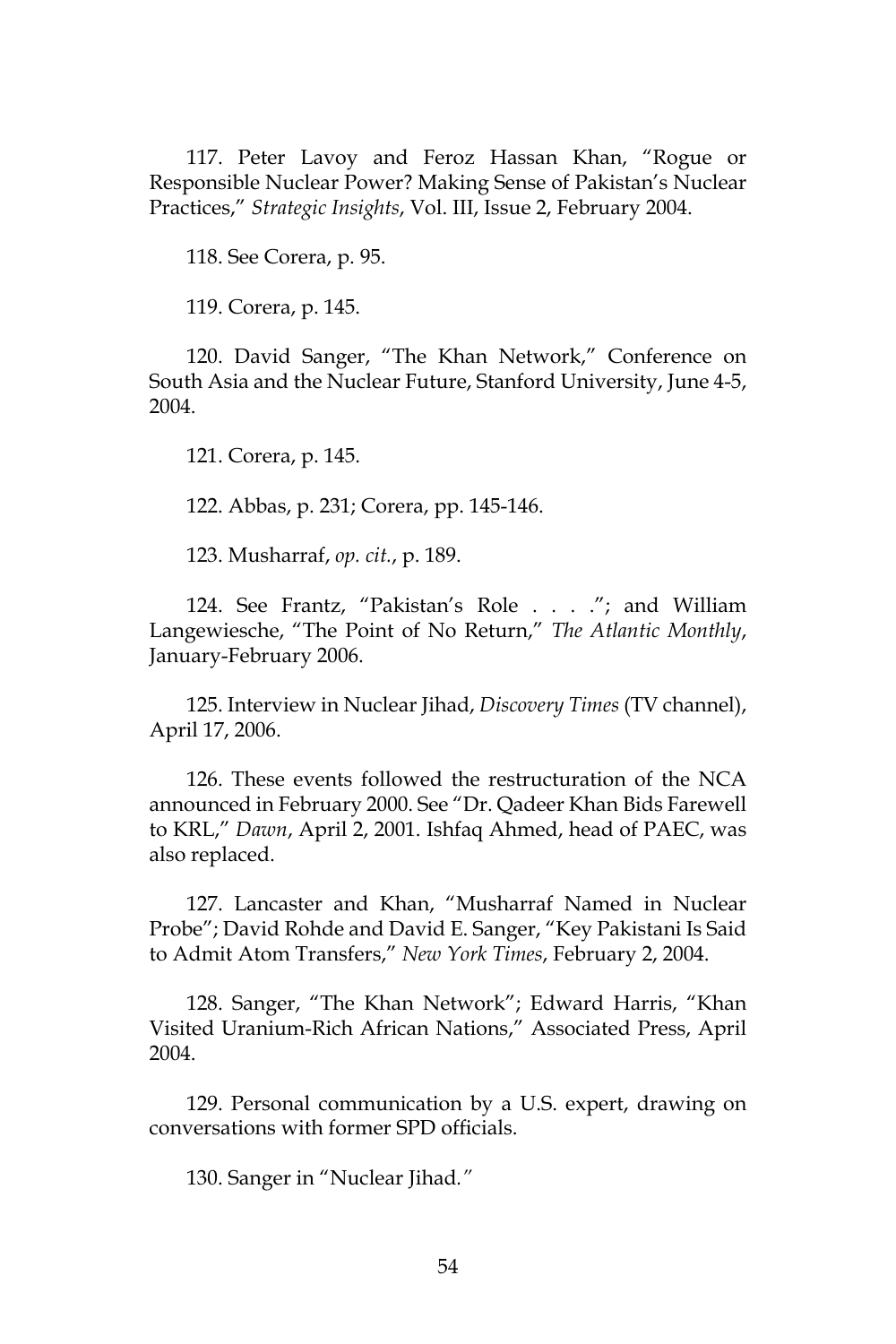131. Lancaster and Khan, "Musharraf Named in Nuclear Probe."

132. Rohde and Sanger, "Key Pakistani Is Said . . . ."

133. *Ibid*. Some sources have reported that A. Q. Khan participated in Lashkar-e-Toiba meetings. Kaushik Kapisthalam, "Pakistan's Forgotten al-Qaeda Nuclear Link," *Asia Times*, June 4, 2004; B. Raman, "The Omens from the White House," South Asia Analysis Group Papers, No. 381, December 23, 2001.

134. Lavoy and Hassan Khan*.*

135. NTI Global Security Newswire, "Pakistan Military Distances Itself From Khan," July 10, 2006.

136. Mushahid Hussain, "Media Off Target with Pakistan Nuclear Scare," *Asia Times*, November 7, 2001. An unnamed Pakistani official makes him "the grandfather" of the Pakistani Bomb (quoted in Clary, *The A.Q. Khan Network* . ..*.*, p. 44).

137. Chaudhri, "Pakistan's Nuclear History...."

138. Shahid ur-Rehman, *Long Road to Chagai,* Islamabad: Print Wise Publications, p. 53; S. Shabbir Hussain and Mujahid Kamran, *Dr. A. Q. Khan on Science and Education*, Lahore, Pakistan: Sang-e-Meel Publications, 1997, p. 212.

139. Usman Shabbir, "Remembering Unsung Heroes: Munir Ahmad Khan," *Defence Journal*, May 2004; Chaudhri, "Pakistan's Nuclear History...."

140. Clary, *The A. Q Khan Network* . . .*.*, p. 44.

141. "Dr. A. Q. Khan speaks to Defence Journal," *Defence Journal*, December 1990.

142. Quoted in Corera, p. 50.

143. Rai Muhammad Saleh Azam, "When Mountains Move— The Story of Chagai," *Defence Journal*, June 2000.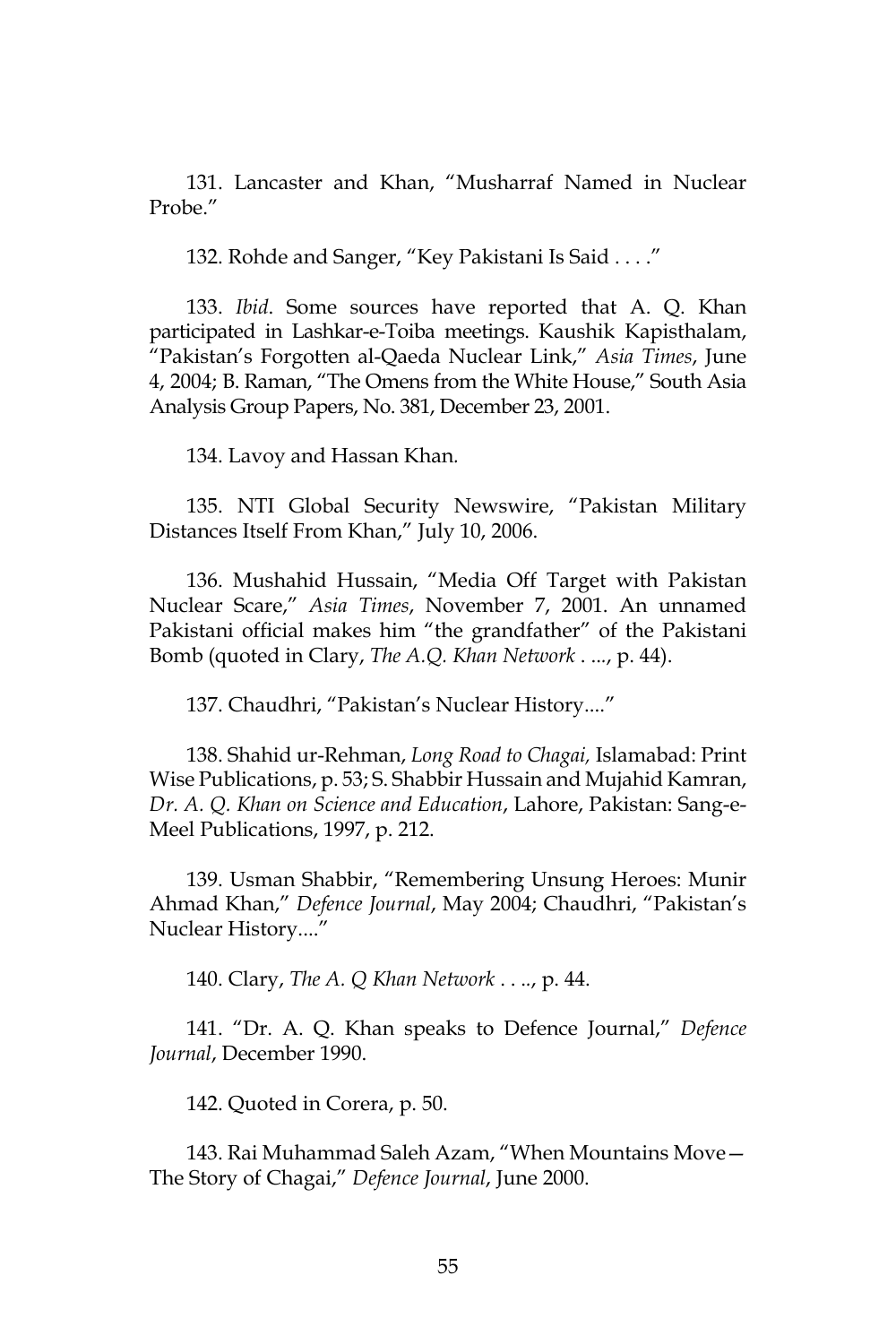144. Lancaster and Khan, "Musharraf Named in Nuclear Probe."

145. John Wilson, "Notes from the Nuclear Underground," *The Pioneer*, June 9, 2006.

146. Corera, p. 96.

147. Herbert Krosney and Steve Weissman, *The Islamic Bomb*, New York: Times Books, 1981, p. 65.

148. NPEC Seminar, Washington, April 2006.

149. Estimates based on Chaudhri, "Pakistan's Nuclear  $History \ldots$ ."

150. Corera, p. 213.

151. Mahmood and Majid were arrested on October 23, 2001 ("Two Retired Nuclear Scientists Admit to Meeting Osama bin Laden," *Dawn*, November 12, 2001). Mahood had been fired from PAEC in 1998, perhaps due to a very peculiar conception of "Islamic science." See Rory McCarthy, "Worrying times?" *The Guardian*, November 8, 2001; and T. Sreedhar, "New Threat from the Taliban," *The Hindu*, May 18, 2001. Suleiman Asad and Muhamed Ali Mukhtar were sent to Burma at the end of 2001, officially to help build a nuclear reactor.

152. The ISI has no role in nuclear security (see David Rohde, "Nuclear Inquiry . . . ."). But it may have a role in the monitoring of SPD security personnel.

153. Some sources have reported that A. Q. Khan, Bashiruddin Mahmood, and Hamid Gul participated in the Lashkar-e-Toiba meetings. Kaushik Kapisthalam, "Pakistan's Forgotten al-Qaeda Nuclear Link," *Asia Times*, June 4, 2004; B. Raman, "The Omens from the White House," South Asia Analysis Group Papers, No. 381, December 23, 2001.

154. Ehsan Masood, "A. Q. Khan: Nuclear Outcast, but Scientific Benefactor," *SciDevNet*, February 6, 2004.